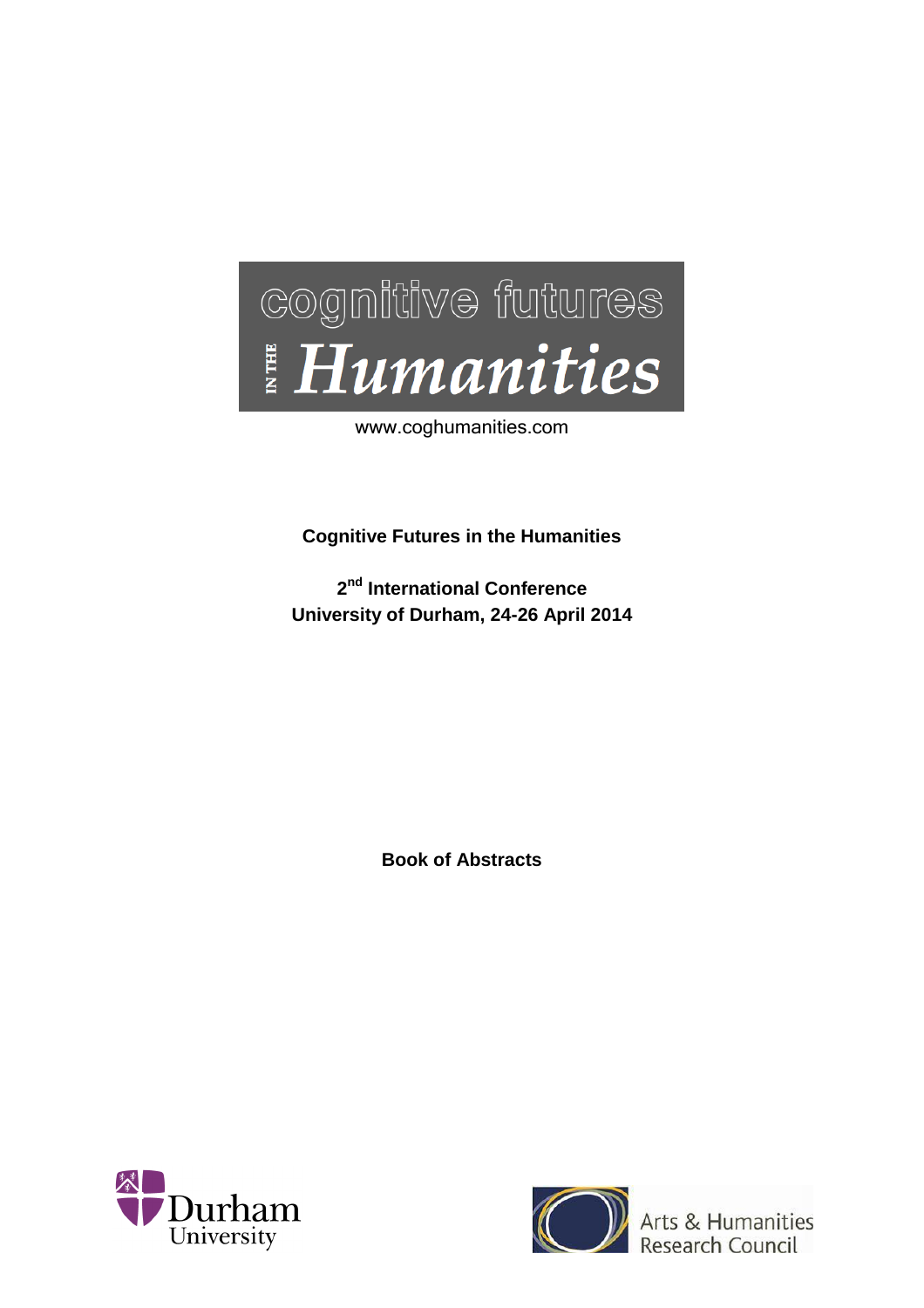# **Thursday, 24 April**

# PANEL SESSION A

# A1: INTERDISCIPLINARITY

### *Anna Pleshakova (U of Oxford):* Metaparody in Contemporary Russia

In this paper I use the case of Dmitry Bykov's "Заразное" (Infectious) to explore metaparody (Morson, 1989), the genre which has received very little attention in literary studies, and has not been explored from the cognitive linguistic perspective so far. I demonstrate that Bykov's performance of metaparody can be seen as a tool related to the process of Russian nationbuilding as well as the corresponding discourse. Adopting the principles of cognitive poetics and Steen's (2011) approach to the interdisciplinary exploration of genre, I utilize conceptual integration/blending (Fauconnier and Turner, 2002; Turner, forthcoming) as the core analytical tool to reveal: 1) the linguistic, conceptual and socio-cultural aspects of the metaparody's creation and understanding; 2) the important aspects in the construction of the post-Soviet Russian national identity; and 3) the relations between the two as realised in Bykov's work. I argue that all these important aspects and relations would have not otherwise been evident, and that the conceptual blending analysis of metaparody creates a model for analysis of parody in Bykov's work as part of the critical discourse of national identity in today's Russia.

### *Andrei Ionescu (U of Padua)*: Can Literature Make Us Better Cognitive Scientists? Towards a Pragmatics of Reading and Interpretation

In the last two decades, literary scholars have become increasingly interested in work done in the cognitive sciences. In their view, a proper understanding of the nature of the mind and its evolutionary history is crucial for a better grasp of literary phenomena. Furthermore, a dialogue with the cognitive sciences is thought by many literary scholars to be a first step out of the perennial 'crisis in the humanities.' Unfortunately, until now, we mainly witnessed a unidirectional transfer of knowledge – from the cognitive sciences to the literary studies. My claim in this paper is that there could be other possibilities for dialogue between the two fields. I will show that literature's function in de-habituating our mundane experience and in significantly transforming our cognitive make-up - as discussed by Victor Skhlovsky through his concept of *ostranenie* or, more recently, from a hermeneutic/phenomenological perspective by Paul Ricoeur or Richard Kearney, as well as by Ellen Dissanayake or David Miall from a cognitive/evolutionary perspective - could turn reading and interpretation into powerful tools for increasing attention and (self-) awareness. Training in literature would thus be functionally similar with training in phenomenological reduction, a skill which already proved crucial in neurophenomenology, a recent sub-field of the cognitive sciences initiated by Francesco Varela.

## *Marina Grishakova (U of Tartu)*: Naturally Complex Narrative Minds: 'Hybridity' and 'Complexity' as Nomadic **Concepts**

While drawing on the notion of "vague concepts" and two types of vagueness – vagueness of meaning and vagueness of application (see Putnam 1975, Margolin 1981, Williamson 1994), the paper explores routes and modes of interdisciplinary transfer and translation between the sciences of mind and the humanities by focusing on the concepts of hybridity and complexity. "Hybridity", increasingly popular in media and culture studies, is a recent coinage in the philosophy of mind, the "hybrid mind" (Donald 2001, Menary 2007) being used interchangeably with or additionally to the "extended mind" (cf.: "emergent cognitive/ neural processes and structures extend throughout the body and loop through cultural and material environments" Thompson, *Mind in Life*, 2007). The hypothesis of hybridity throws new light on the fact that two or more kinds of functionality and logic are involved in cognition  $-e.g.$  the neuropsychological, bodily-grounded and interactional, social functionality that are dynamically entwined and, in a sense, brought to extreme in complex dynamic processes, yet never fully synthesized. From this perspective, hybridity appears to be a form of complexity and an urge for differentiation. This paper discusses how and in what respects the usage of the concepts, such as "hybridity" and "complexity", in the humanities and cognitive science could be mutually enlightening and heuristically interesting: how e.g. the study of narrative as a hybrid structure, as a leap from observable behavior to unobservable mental states and, thus, an experience of alterity and transgression may foster new understandings of mind's functioning.

# A2: EMBODIED & EXTENDED MIND

### *Ben Morgan (U of Oxford)*: Cultures of Mindreading: Why the Messiness of Novels Makes for Better Phenomenology

Using examples from 19<sup>th</sup>-century English fiction (Dickens, Eliot, Thackeray) the paper will show the interesting plurality of views contained not just across authors but in individual works when it comes to portraying human emotional interaction or what the neuroscientific literature calls variously "mindreading," "emotional contagion" or "social cognition." Novels operate with different and often competing models simultaneously. One approach to this tension would be to say the novels are theoretically inconsistent. But the pluralism may in fact be a better index than conceptual uniformity of how people relate to each other in their everyday lives. This raises a number of questions: is the plurality an example of 'folk psychological' confusion which hard science could reduce to a single model, or is the pluralism actually a better model of interaction, and if better: according to which criteria? The paper will argue that these nineteenth-century, realist novels are not just a quarry of examples of fictional interaction, but an invaluable theoretical resource for thinking about the way human interaction is managed in modern societies. The paper aims to help shift the focus of research on narrative away from the inside perspective ("the feeling of what happens" in Damasio's phrase drawn on by Kay Young in her *Imagining Minds* [2010]),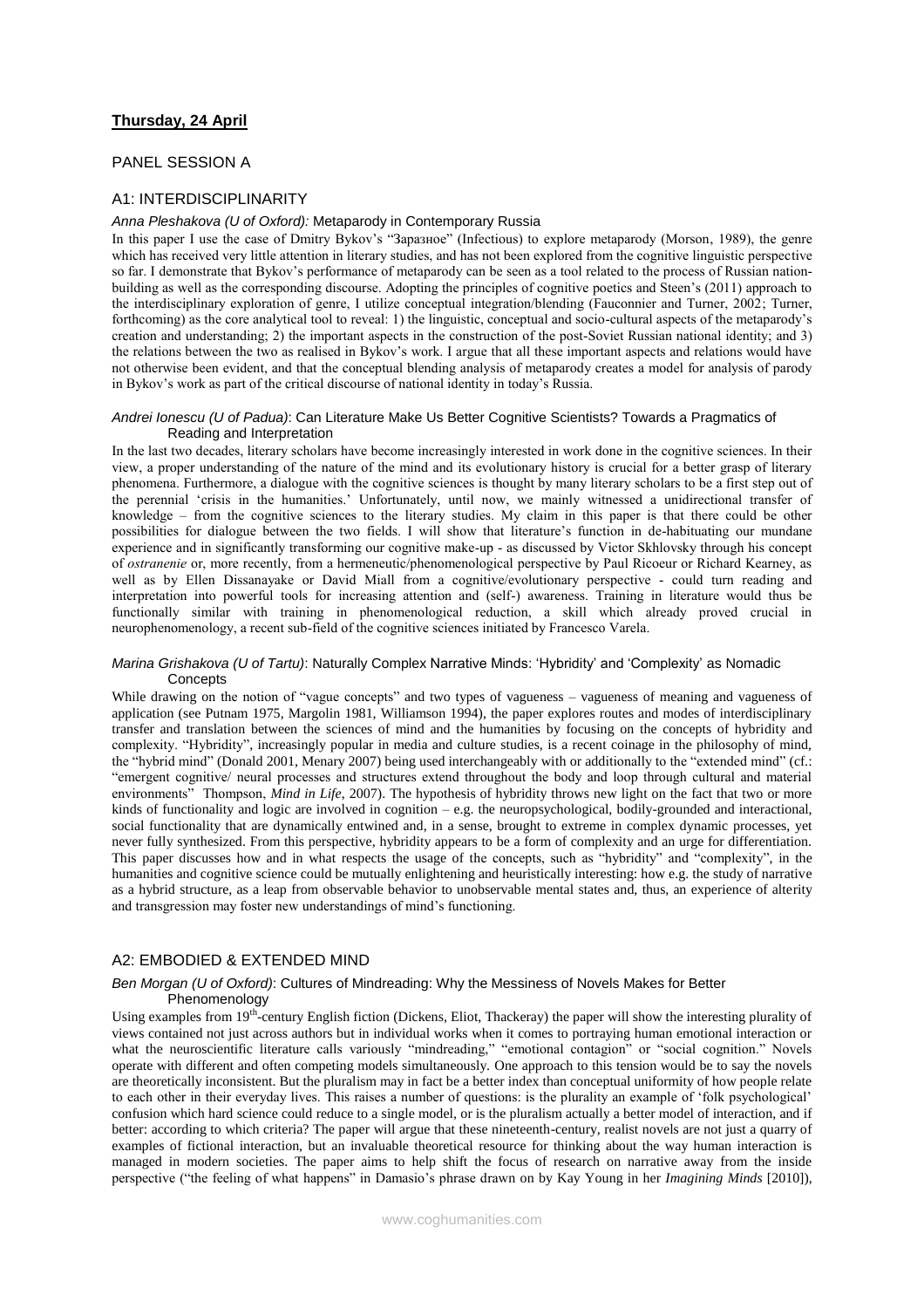and to look instead at the way the novel, particularly in the period form the 1840s to the 1920s, acts as a social space for reflecting on, coming to terms with and even transforming shared habits of interaction.

### *Brook Miller (U of Minnesota, Morris)*: Embodied Cognition and Psychological Realism

This presentation focuses upon the potential of recent theories of embodied cognition (and enactivism) to supplement analyses of psychological realism. Psychological realism, especially stream of consciousness technique, describes prose writing in which motivation, subjective perception, emotion, and other features of consciousness are emphasized in relation to external action. Embodied cognition stresses the irreducibility of consciousness to mental activity. Instead, consciousness is understood as an integrated, continuous network of environmental and neural processing. This approach permits new analyses of literary prose. If older approaches to stream of consciousness tend to emphasize parallel processing, new approaches informed by embodied cognition favor integrated processing. This manifests is several conceptual novelties that, I believe, have much to offer scholars of literary fiction:

- 1. self is conceived as a situational, iterative fiction that is generated in multiple temporal frameworks, as a locus of the processing of experience;
- 2. patterns in mental processing, such as flashback, are understood as strategies for coping with (and processing) experience, rather than as reactions;
- 3. reflexive thought, that is, thought about thought, emerges both situationally and over the lifespan as a form of processing experience, rather than as a construct of language.

To develop these ideas, I'll consider the recent work of Daniel Hutto, Erik Myin, and Alva Noë in relation to theories of psychological realism. I'll draw upon a limited selection of passages from John Banville's *The Book of Evidence* (1989) to illustrate how these three concepts help explain some forms of psychological realism in prose fiction.

## *Doreen Triebel (Friedrich Schiller U, Jena)*: The Obscured Fictional Mind: Readers' Mentalizing and Empathic Responses to Opaque Characters

It is by now well-known that our Theory of Mind — the capacity to attribute mental states to other individuals — is not only an important mental faculty that helps us to navigate the social world but also a significant aspect in the process of reading fiction. In our everyday social interactions we use several kinds of information, including body language or extralinguistic and paralinguistic elements of communication, to draw inferences about the mental states of real people, but we can never be certain about the accuracy of these conjectures. In literature, on the other hand, authors employ different narrative techniques by which characters can be represented on a continuum from transparency to opacity, i.e. literary texts can allow readers privileged insights into a character's mental workings or obscure his/her beliefs, desires or intentions in a way that renders the character's mind virtually unreadable. This paper will demonstrate that, since the two concepts of Theory of Mind and empathy are closely interrelated, the level of transparency with regard to the fictional personnel is an important factor influencing the reader's empathic responses towards different kinds of characters. Furthermore, I propose to show that the reduction of insights into characters' mental states has a significant bearing on the reader's moral judgements and that it is an important element in the creation of villainous characters or in othering, the process that establishes individuals who differ from ourselves as the Other and that is frequently associated with the reinforcement and reproduction of positions of domination and subordination.

# A3: PERFORMANCE

## *Vanille Roche-Fogli (U of Paris III)*: Presence on Stage, Embodied Mind or Mindful Body: An Interdisciplinary Approach to Acting and Neuroscience

In her book, *The actor, image and action: acting and cognitive neuroscience*, Rhonda Blair says, speaking about the impact of cognitive sciences in the theatre studies: "what we are learning about (…) the way emotion, reason and physicality are ultimately inseparable in the brain structure and function, has significant implications for how we understand what happens when we act". Here, we propose to focus on the question of presence and present on stage: we usually use this word to describe the power of an actor to catch the audience's attention. Theatre is also seen in the same time as an art of ephemeral and of repetition: the situation lived on stage by the artists is supposed to be new for the characters every time. In what ways actors' sensori-motor training can enhance their abilities to be present on stage and present in the moment they act without anticipation, and in what ways neurosciences studies can help us to understand it? This paper will focus on three French and Italian acting teachers in France: Delphine Eliet, director of her own school, Alexandre Del Perugia ex-director of the National Centre for Circus Arts, and Daria Lippi, teacher in one of the nine national theatre school. They are all authors of organic training methods. In an epistemological perspective, I will try to determine how, through their method, the concept of embodied cognition can highlight the learning process of their students in terms of physical action, attention and implicit memory.

#### *Christopher de Selincourt (Cardiff Metropolitan U)*: Intermediaries' Knowledge of Cinematic Heuristics

Rather than assume that all mental processes take place exclusively in the brain, the Extended Mind thesis [Clark and Chalmers, 1998] considers cognition as also being constituted by extra-neural processes occurring in our environment. This opens up an exciting line of enquiry that is particularly relevant to cinema, specifically the process of editing, where cognitive solutions are found not just in the imaginations of filmmakers but are often consecrated during the edit. In a direct response to recorded audiovisual material we find the editor working between the constraints and contingencies of the cinematic apparatus, attempting to bring continuity and cohesion to what might otherwise be a chaotic, meaningless assortment of events. Considering the nature of this practice it is perhaps surprising to find that the editors experience is often overlooked in both cinema studies and cognitive science. In the past there has been little attempt to analyse the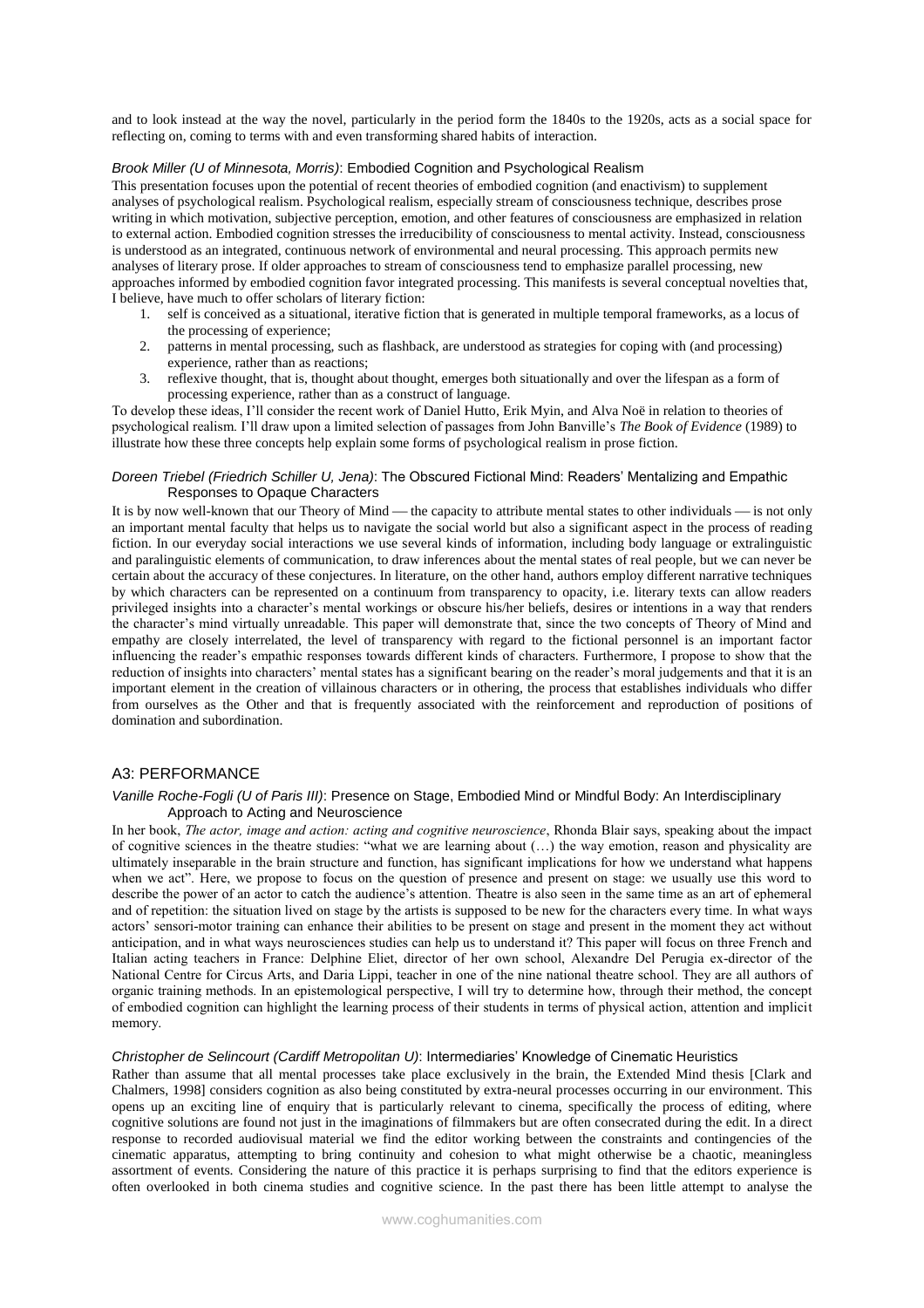perceptual demands of working with audiovisual material or particular editing tools, or even the particular sense making capabilities of the editor. To truly appreciate the process of transformation occurring between a natural event and its appearance on the screen we need to examine how editors think using audiovisual materials and editing technologies. This paper will analyse the experience of editors and their role as intermediaries between technology and the cinematic experience.

#### *Pil Hansen (U of Toronto):* Memory, Skill, and Effort in Performance Generating Systems

This paper reports on results from the SSHRC-funded project *Acts of Memory* (University of Toronto 2009-12). Acts of Memory asked how and to what extent autobiographical memories that performers' invest in systems of instant dance and devising creation are altered. These questions were asked in the context of two *performance generating systems* that use autobiographical memory as source material, "futuring memory" and "lie-lining," and they were pursued in controlled behavioral experiments with Ame Henderson of Public Recordings (Toronto and Amsterdam) and James Long of Theatre Replacement (Vancouver). Before, after, and control tests of autobiographical memories were compared to answer the question of extent; Dynamical Systems Theory (Thelen and Smith) was used to analyze the interactions and parameters leading to the observed changes. Significant changes were documented and control parameters such as discipline-specific training of certain perceptual modalities, memorization techniques, empathy, competition, and fatigue were identified and linked to the attracted behavior in the systems' different phases. These findings contribute new insights to and can become further enriched through Gerald Edelman's neurobiological theory of reconstructive memory, studies of Mirror Neuron System and cross-modal perception within the cognitive sciences, Kirsh and May et al.'s interdisciplinary work on imaging and memorization in dance, and a broad spectrum of perspectives on dance and devising dramaturgy within performance studies. When reapplied to performance practice, the results of Acts of Memory have been used strategically to match the performers' gradual skill acquisition with increased complexity in order to keep their effort alive in the work while ensuring that they remain capable of performing within the system.

## A4: GENERAL SESSION

## *Ronald Hünneman (U of Groningen):* Does Reading Undermine Mind-Reading?

Over the past decade multiple researchers have established a positive link between people reading fiction and their empathetic ability, their ability to read other people's mind. This link is invariably recognized with tests like the FEEST or derivations thereof, which revolve around the assumption that the cognitive process of recognizing mediated (on photo or video) expressions is similar to that of recognizing facial expressions in everyday life. Our sensomotoric relation with representations in visual media is, however, very different from the relations we entertain with real (unrepresented, unmediated) faces. In everyday encounters we can use facial expressions or bodily movements of our own to interact with the faces we encounter. In other words, an enactivist approach implies that everyday detections of facial expression hinge upon a two-way process of probing, poking and peeking. So tests like the FEEST, rather than testing the subjects' ability to recognize facial expressions, test the subjects' abilities to handle mediated representations of expressions. In this light the small positive effect of reading on empathy seems almost trivial. Or even worse, the act of reading might conceivably undermine real-world mind-reading, because it promotes a more passive analytical rather than an active investigational attitude. When we adopt an enactivist, extended or embodied approach, the role of the arts (including literature) within a human society becomes more multifaceted and multilayered without being simply either good or bad. At the same time, precisely in this approach, the arts logically take on a role central to our detached, metacognitive view of the world.

## *Paul Armstrong (Brown U)*: How Historical is Reading? What Book History Can Learn from Neuroscience

It is a commonplace of our contextualist age that reading is radically historical and that it is consequently a mistake to make inferences about how readers in the past processed texts on the basis of our lived experiences as readers today. Eminent book historian Robert Darnton complains, for example, that many reader-response theorists "seem to assume that texts have always worked on the sensibilities of readers in the same way. But a seventeenth-century London burgher inhabited a different mental universe from that of a twentieth-century American professor." Contemporary neuroscientific research suggests, however, that there are deep, fundamental continuities in how the brain reads that extend across the several thousand year span during which our species has interpreted written texts. The basic anatomical features and fundamental cognitive processes of the brain have not changed significantly between our origins in Africa and the twenty-first century English Department. Instead, its long-enduring natural capacities have adapted themselves to the unnatural act of reading written signs through what neuroscientist Stanislas Dehaene calls "neuronal recycling." Phenomenological descriptions of the reading experience, often wrongly dismissed as universalist and essentialist, are correlated to these long-term cortical and neuronal processes. A neuro-phenomenological model of reading, drawing on the theories of Edmund Husserl, Francisco Varela, Evan Thompson, Maurice Merleau-Ponty, Roman Ingarden, and Wolfgang Iser, provides a link between how we process texts today and how our forebears construed them–a link that demonstrates how meaning-now is related to meaningthen, a crucial (but too often neglected) dimension of reading's historicity.

#### *Franziska Hartung (Max Planck Institute, Nijmegen):* Getting Under Your Skin: The Role of Perspective in Narrative Comprehension

When we read literature, we often become immersed and dive into fictional worlds. The way we perceive those worlds is the result of skillful arrangement of linguistic features by story writers in order to create certain mental representations in the reader. Narrative perspective, or focalization, is an important tool for storywriters to manipulate reader's perception of a story. Despite the fact that narrative perspective is generally considered a fundamental element in narrative comprehension, the cognitive effects on story reading remain unclear. In previous research, various methodologies were employed to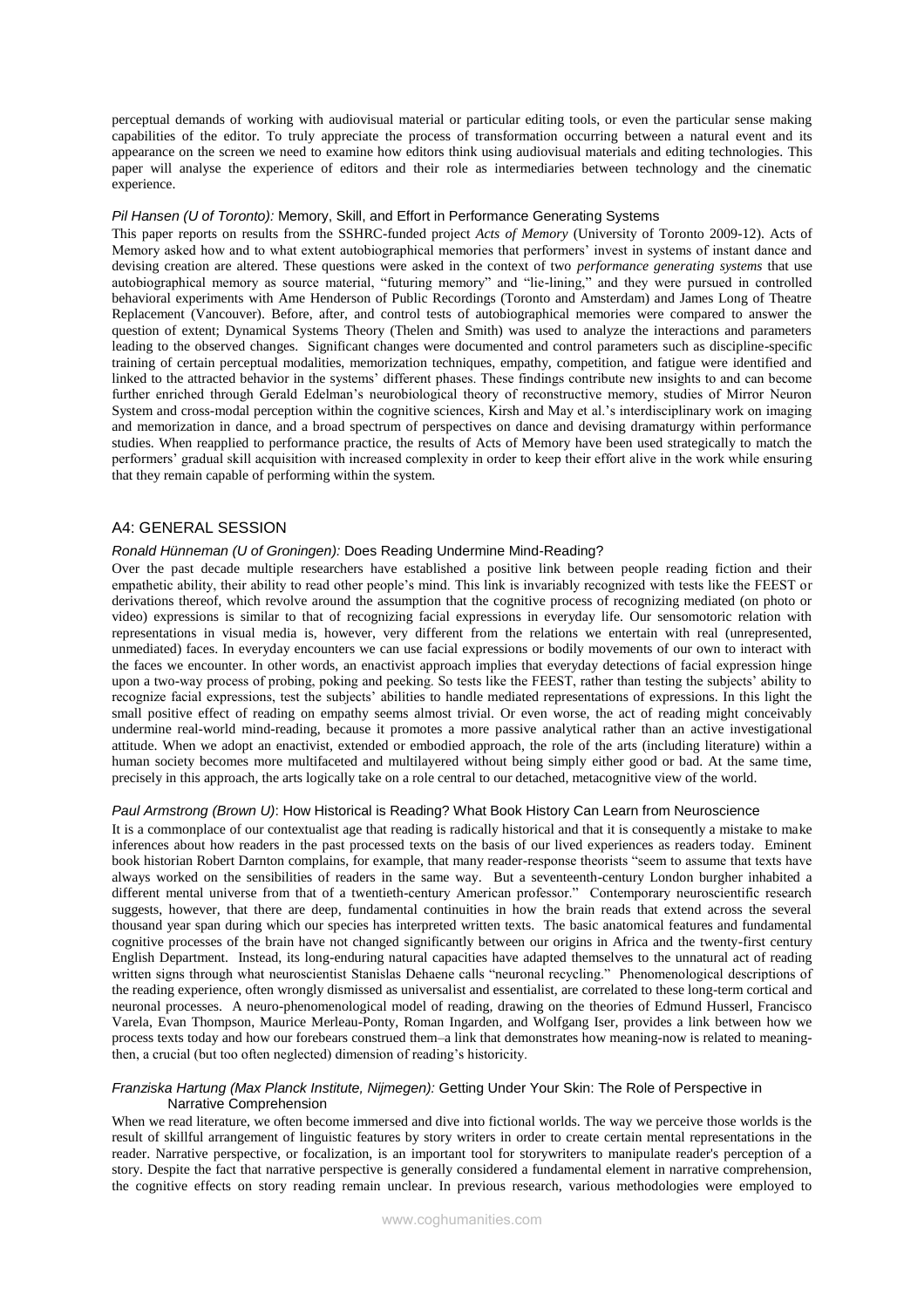investigate the cognitive processes underlying narrative comprehension. However, studies used either self-report procedures or behavioral tests to investigate reader's reactions and refrained from combined methodologies. In the present study we combined skin conductance measurements and questionnaires while participants read short stories in 1st and 3rd person perspective. The results show that immersion, imagery and appreciation are higher when participants read stories in 1st person perspective. To our surprise, we found higher arousal for reading 3rd person perspective compared to 1st person perspective narratives. We find evidence, that individual difference in arousal between the two conditions is related to how much readers empathize with the fictional characters. The combination of methodologies allows us a more differentiated understanding of the underlying mechanisms of immersion. In my talk, I want to highlight how we can gain more from interdisciplinary research and combinations from various methodologies to investigate cognitive processes underlying narrative comprehension under natural conditions.

## A5: GENERAL SESSION

### *Lars Bernaerts (Ghent U)*: Experience, Comprehension, Interpretation: Levels of Reading in Cognitive Literary **Studies**

In the conclusion of his essay on '"Literary Interpretation" and Cognitive Literary Studies' (2003), Tony Jackson asks: 'how can cognitive science be blended with the study of literature in such a way as to preserve the dialectical meaning of *literary interpretation*?' Today, the jury is still out, even though the question is a pivotal one. Against the backdrop of Jackson's question, my paper wants to discuss the potential and the limitations of neurocognitive ways of conceptualizing literary reading. First, the paper explores how cognitive literary studies has dealt with Jackson's question. Many scholars have namely broached the question as to how the nature of the literary object as well as the literary dimension of the act of interpreting can be acknowledged in a neurocognitive approach. 'Early' studies (Turner 1991, Spolsky 1993) as well as recent ones (Easterlin 2012) reflect upon the potential value of integrating insights from the neurocognitive sciences. Second, the paper examines how cognitive approaches differentiate between levels of literary reading. A striking feature of cognitive literary studies (insofar as we can consider it as a whole) is its commitment to explain various mental procedures in reading literary fiction: a basic level of experience and feeling (see e.g. Miall), a level of narrative comprehension (see e.g. Emmott), and a level of literary interpretation (see e.g. Easterlin). The paper will consider these research projects as mutually enriching and, potentially, as parts of a comprehensive neurocognitive theory of literary reading.

## *Matt Owen (U of British Columbia)*: Authorship, Biography and Reading

This paper argues for a cognitively informed understanding of the role of authorship in processing literary texts. It uses Fauconnier and Turner's cognitive theory of conceptual blending to propose an understanding of how readers navigate the boundary between an author's work and their biography, and how they balance spheres of authorial and readerly authority. Building upon work by Dancygier (2012), Rohrer (2005) and others, and engaging closely with the American author David Foster Wallace's short story, "Good Old Neon", this paper proposes that, upon engaging with a text, readers enter into a situationally and temporally unique conceptual blend, governed by three mental spaces: the text, the reality, and the reader space. Examination of the function of these spaces reveals the rich interplay between what the reader and the text bring to the moment of reading; how the textual and extra-textual worlds collaborate in the generation of meaning. Featuring both academic and popular criticism of the work as part of the its analysis, the paper develops an understanding of different interpretations of the story as different blended readings, and shows how subtle changes to an input space can radically alter received meaning. Further, I spell out the ways in which literary analysis needs to better account for the differing cognitive processes through which readers engage with a text. I propose further investigation into the position of agency within the reading blend, and suggest a "sliding scale" of biographical proximity via which critics might better understand the reader's relation to authorial influence.

### *Nathalie Schwering (Johannes Gutenberg U, Mainz)*: Author, Text, and Reader: An Interactive Moral Relationship

Assigning intentionality by employing Theory of Mind is a fundamentally human activity and without it, engaging with fictional (or real) minds would not be possible. Analysing the relationship between the reader and fictional minds, I focus on shifts in readerly interest from the mimetic to the synthetic which often occur when there is a source tag-related problem in the text such as the sudden revelation of a narrator's unreliability. Using an interdisciplinary approach integrating evolutionary psychology and narratology, I argue that morality is embedded in human nature, enabling readers to engage with a text's morality and making narrative judgements about both its form and content. In the interactive relationship among author, text, and reader human nature acts as a common denominator for a successful moral communication among the three. Specifically, I am interested in how the author can manipulate the reader into shifting moral positions by using textual devices, in how the (changing) readerly position is constructed throughout the act of reading a morally challenging text. This includes focusing on a re-definition of reader response in light of evolutionary psychology's stance on human nature: subjective responses are grounded in our common human nature and as such are never 'just' subjective but also potentially part of a species-typical response. Ian McEwan's fiction, brimming with unreliable narrators and moral dilemmas, requires a continuous moral judging of the text on the reader's part. In several novels such as *Atonement* and *Sweet Tooth*, McEwan extends the morality debate beyond morality within fiction to the moral issues of writing and storytelling. I will demonstrate instances of shifts in readerly position and narrative judgement using select works of McEwan as textual examples.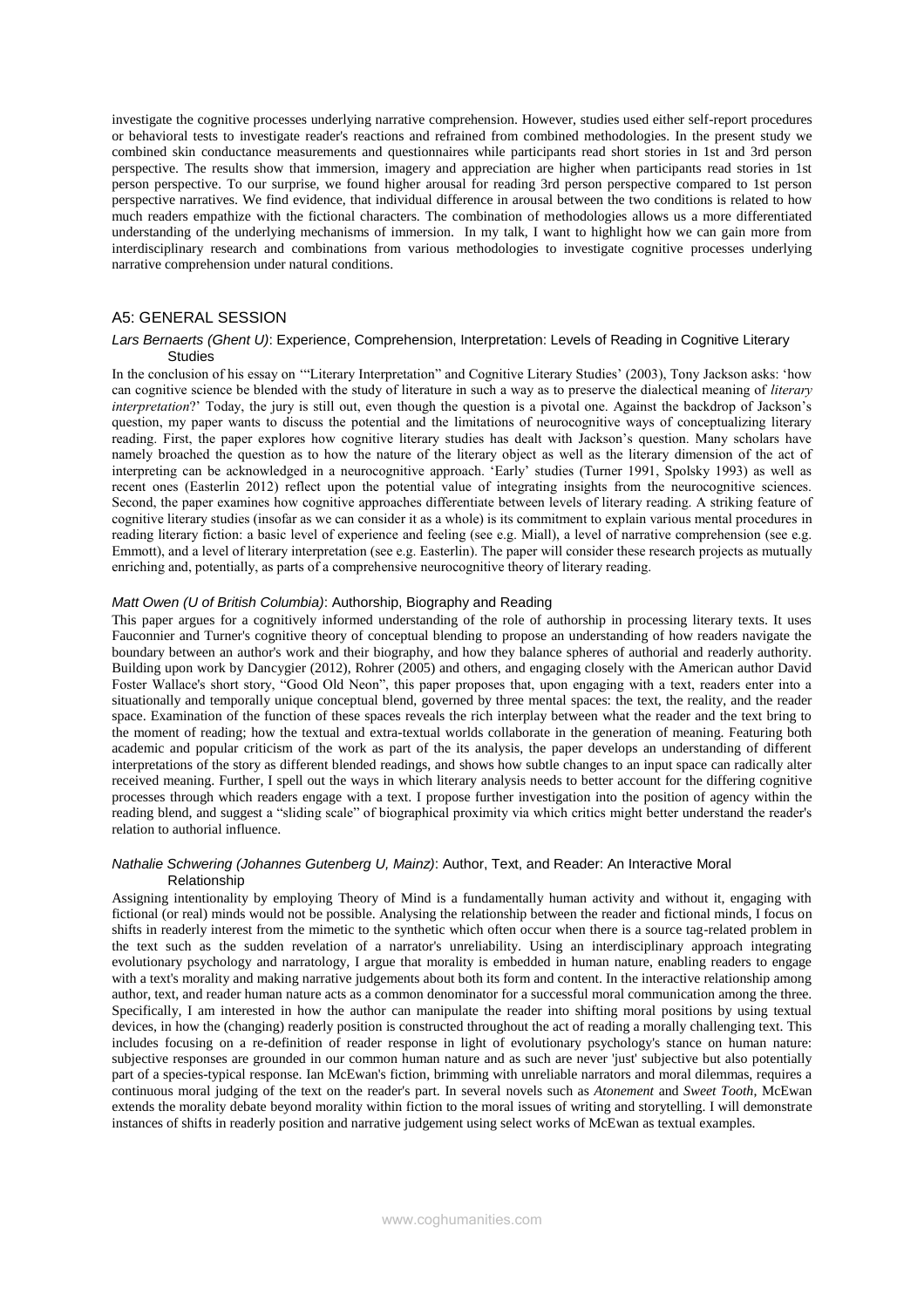# PANEL SESSION B

## B1: PERFORMANCE

## *Dee Reynolds (U of Manchester), Matthew Reason (York St John U) & Corinne Jola (Abertay U)*: Spectators' Aesthetic Experiences of Sound and Movement in Dance Performance

In this paper we present a study of spectators' aesthetic experiences of sound and movement in live dance performance. A multidisciplinary team comprising a choreographer, neuroscientists and qualitative researchers investigated the effects of different sound scores on dance spectators. What would be the impact of auditory stimulation on kinesthetic experience and/or aesthetic appreciation of the dance? What would be the effect of removing music altogether, so that spectators watched dance while hearing only the performers' breathing and footfalls? We investigated audience experience through qualitative research, using post-performance focus groups, while a separately conducted functional brain imaging (fMRI) study measured the synchrony in brain activity across spectators when they watched dance with sound or breathing only. When audiences watched dance accompanied by music the fMRI data revealed evidence of greater intersubject synchronisation in a brain region consistent with complex auditory processing. The audience research found that some spectators derived pleasure from finding convergences between two complex stimuli (dance and music). The removal of music and the resulting audibility of the performers' breathing had a significant impact on spectators' aesthetic experience. The fMRI analysis showed increased synchronisation among observers, suggesting greater influence of the body when interpreting the dance stimuli. The audience research found evidence of similar corporeally focused experience. The paper discusses possible connections between the findings of our different approaches, and considers the implications of this study for interdisciplinary research collaborations between arts and sciences.

### *Cécile Guédon (U of Groningen)*: Kinesthetic Empathy and (Quiet Dance) Steps: Towards a Relational Aesthetics in Dance

In this paper, I would like to suggest that British choreographer Jonathan Burrows' pieces 'Both Sitting Duets' (2002) and 'Quiet Dance' (2005) rely on a communication scheme that fosters on the one hand reciprocity between the two performers and reversibility between performers and audience on the other. My goal is to bring to light some of the formal qualities of Burrows' *ars kinesthetica* which uniquely pertain to a 'relational aesthetics' in choreographic terms. First, the duet performance between Matteo Fargion and Jonathan Burrows is quite explicitly modeled on a call-and-response template, making a subtle use of the counterpoint in kinesthetic terms—and thus constantly playing around the notion of gestural 'reciprocity'. Second, I am arguing that this scheme has a strong didactic value for the audience and calls for a distinct kind of spectatorship, therefore providing the audience members with a 'user's guidelines' of sorts and inviting them to 'join in' the kinesthetic game—if only silently, empathically and proprio-ceptively. Finally, the spectator is effectively 'invited, included and nudged into thought' (Burrows, 2010, 159) because Burrows' authority as choreographer is managed 'ecologically' with respect to Fargion; so is Burrows' authorship as performer in relation with the audience. This last point suggests that the duet between Burrows and Fargion could be seen as an apt representation of a pre-verbal embodiment of thought, as it assumes a plastic and dialogic quality, mirroring in kinesthetic ways the ecological process of interaction between the human mind and its environment.

### *Carla Fernandes (New U of Lisbon):* Performing Arts and Mental Spaces: Digging into a Contemporary Choreographer's Creative Universe

The work presented here has been developed in the framework of the TKB project and is grounded on the convergence of theories and methodologies of multimodal communication, gesture studies, cognitive semiotics and new media. We will claim that two original software applications we have recently developed can generate critical case-studies to help understanding the human mind when engaged in cultural production processes: a video annotator designed as a digital notebook for real time composition processes (designated as *Creation-Tool*; and a collaborative web-based platform working as an "archive of processes" (the *TKB*). These tools will allow us to show how video annotation practices (using natural language, touch-pen drawings or customizable marks) can contribute significantly to analytical processes of performance composition and human creativity, therefore providing a novel way of understanding and documenting the most ephemeral performing arts, as is the case of contemporary theatrical dance. Based on the analysis of video footage recorded during rehearsals of choreographer Rui Horta for his pieces *SetUp* (2005), *Lágrimas de Saladino* (2010) and *Local Geographic* (2010), we will focus essentially on multimodal metaphors, full body movements, emotions and the design of performing spaces. Agreeing that cognition goes beyond the brain and the individual body (Spivey 2007; Anderson 2012), we would like to build on the idea of choreography as "collective thinking in motion", where the artists' mental spaces are metaphorically translated into interacting bodies moving in space as "plural subjects" of action.

# B2: STORYWORLDS

#### *Adam Glaz (Maria Curie-Skłodowska U, Lublin)*: Though This Be Virtual, Yet There is Meaning In't: Virtuality, Language, and Science Fiction

Surprisingly, cognitive linguistics' affair with virtuality has not progressed beyond the flirting stage, the only major model that makes systemic use of the notion being Ronald Langacker's Cognitive Grammar (CG). However, Langacker promises but largely fails to deliver: the internal inconsistencies of his account ultimately lead to more general problems. A major question concerns the role played by *imagination*, a process apparently responsible for three kinds of the conceptualizer's mental transfer: into the realm of (i) elaborated reality, (ii) virtuality, or (iii) a derivative world, where (i) is embedded within (ii) and (ii) within (iii). In CG, elaborated reality arises through our capacity to *imagine* objects and occurrences and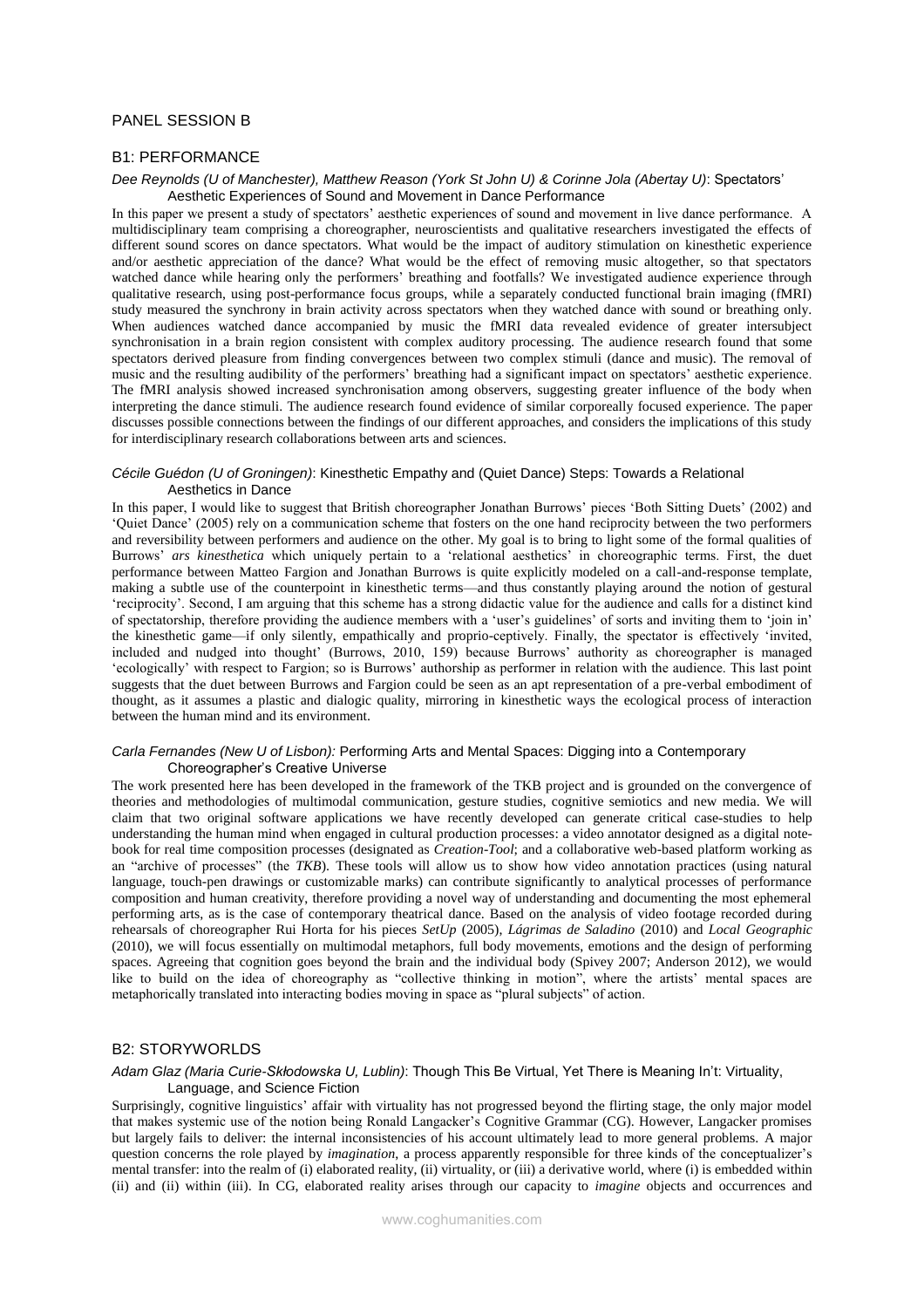contemplate their epistemic status (e.g. as future, possible, unrealized, etc.). Virtual instances (*a house*) are *imagined* for some purpose within the relevant mental space (e.g. Jill's "need" space in *Jill needs a house*). Finally, a derivative world is an *imagined* world of a myth, legend or novel. It is proposed here that a way out of this conundrum be sought in making a broader and a bolder claim that language is *inherently* virtual. Support comes from three sides: (1) the philosophy of the virtual as real (Gilles Deleuze, Slavoj Žižek); (2) the notion of the efficiency of the virtual (Charles Peirce); and (3) the notion of the linguistic sign as inherently metonymic *qua* virtual (derived from Günter Radden and Zoltán Kövecses's notion of sign metonymy). Here, a fourth argument will be added: the process of metaphorization (interpreted as virtualization) in China Miéville (*Embassytown*, 2011) intellectually provocative portrayal of human *language* through a warped mirror of alien *Language*.

## *Louise Nuttall (U of Nottingham)*: Alternative Minds in Science Fiction

In science fiction the types of questions addressed by cognitive science are explored through the medium of alternative or alien worlds, languages, bodies and minds. In some of the best works of the genre a transformed reality is paired with a conception of the kinds of minds that might be found in such changed conditions of embodiment. The sub-category of science fiction termed 'inner space fiction' invites readers to interpret a speculative landscape as a direct reflection of the psyche of its character, narrator or author. In the futuristic reality of *The Drowned World* (J.G. Ballard, 1962), the catastrophic flooding of the Earth triggers a new psychology within its surviving inhabitants, which is reflected in the narrative representation of its transformed environment. Applying surrealistic and imagistic techniques in his writing, Ballard has argued explicitly for the scientific significance of such art in the revelation of the contents and processes of the unconscious mind. In this paper, I draw on insights from Langacker's Cognitive Grammar (Langacker, 2008) and the cognitive linguistic account of conceptual metaphor, in order to explore Ballard's polemical assertion from a cognitive poetic perspective. Significant to this discussion is a consideration of the ways in which representations of fictional minds interact with the minds of readers. The paper presents an analysis of Ballard's novel, and discusses the extent to which an alternative mind is simulated by readers as part of their immersive experience of its fictional world.

### *Arwa Hasan (U of Nottingham)*: Unrealized Utopian Textworlds in Dystopian Narratives

Text-World Theory (TWT) emerged as part of the 'cognitive turn' (Steen 1994) in the arts and humanities. A cognitive stylistic framework first created by Werth (1999), and then expanded upon in the works of Gavins (2007), and others, TWT provides a systematic method of tracing the different worlds that are created by the text and experienced by the reader. Readers create a version of the 'text-world' in which they experience texts as fully formed worlds, using the text as a guide for forming and shaping this fictional world in their minds. There has been recent interest in the worlds that are not mentioned in the text, but are created simultaneous 'unrealized' text-worlds; worlds in which the main narrative does not occur but are evoked temporarily, for example, through the use of negations (Hidalgo-Downing 2000; McLoughlin 2013), ambiguity (Al-Mansoob 2006) and dreams (Giovanelli 2013). Due to the systematic nature of TWT, it is possible to shed light on how a 'utopian impulse' is found in dystopian narratives, which typically depict 'nightmare worlds' of oppression (Baccolini 2011). In particular, this paper looks at how narrated character perception which is preceded by counterfactives can also create 'unrealized' text-worlds through uncertainty, and thus help create this elusive Utopia in a classical dystopian text: George Orwell's *Nineteen Eighty-Four*. If there is hope to be found in a dystopian narrative, it is created through these 'unrealized' text-worlds, which offer an alternate possibility to the main text-world of the narrative.

# B3: CULTURE & PATHOLOGY

### *Elena Semino (Lancaster U)*: Language and the Phenomenology of Psychosis in an Autobiographical Narrative

In this paper we present a linguistic and narratological analysis of the first-person account of psychosis included in *Henry's Demons* (2011, Simon & Schuster). The book was co-written by Patrick and Henry Cockurn, respectively father and son, and relates the events surrounding Henry's diagnosis of schizophrenia. The sections of the book narrated by Henry were written shortly after his most severe psychotic phase, and have been widely praised for providing an unusually vivid and moving account of his 'lived experience'. We discuss the most distinctive features of Henry's narrative, including: the presentation of the voices of inanimate or disembodied entities, or of absent human beings; the use of the verb 'to feel' to introduce utterances attributed to these voices; a strong focus on the self, a narrowed perspective and a relative lack of attention for others' mental and emotional states; and problems with tellability and coherence in story-telling. These features can be linked to some of the symptoms associated with schizophrenia, notably auditory verbal hallucinations, theory of mind problems and 'disordered' thought and speech. In addition, these distinctive characteristics allow readers to experience the workings of Henry's mind, thereby providing insights into the motivations behind his often disconcerting behaviour. As such, we suggest, they account for readers' overwhelmingly empathetic responses, and for the role that the book has played in giving the public access to the mental life of someone who suffers from an often stigmatised condition.

### *Rachel Gunn (U of Birmingham)*: On the Difficulty of Defining Delusion

Delusions are a significant feature of mental illnesses and can occur in more than 75 clinical conditions yet there is disagreement in psychiatric, psychological and philosophical circles about the definition of delusion. When diagnostic texts are consulted (such as DSM 5 and ICD 10) it becomes clear that the definitions given may not be sufficient to differentiate between clinical and non-clinical delusions and between delusions and other abnormal beliefs. (American Psychiatric Association. DSM-5 Task Force, 2013; World Health Organization, 1993). Much of the literature states that elements such as bizarreness of content and incorrigibility of belief are defining factors of delusion. However, I suspect that delusions are far more complex than this – that they are multi-dimensional and lie on a continuum with normal beliefs and perhaps the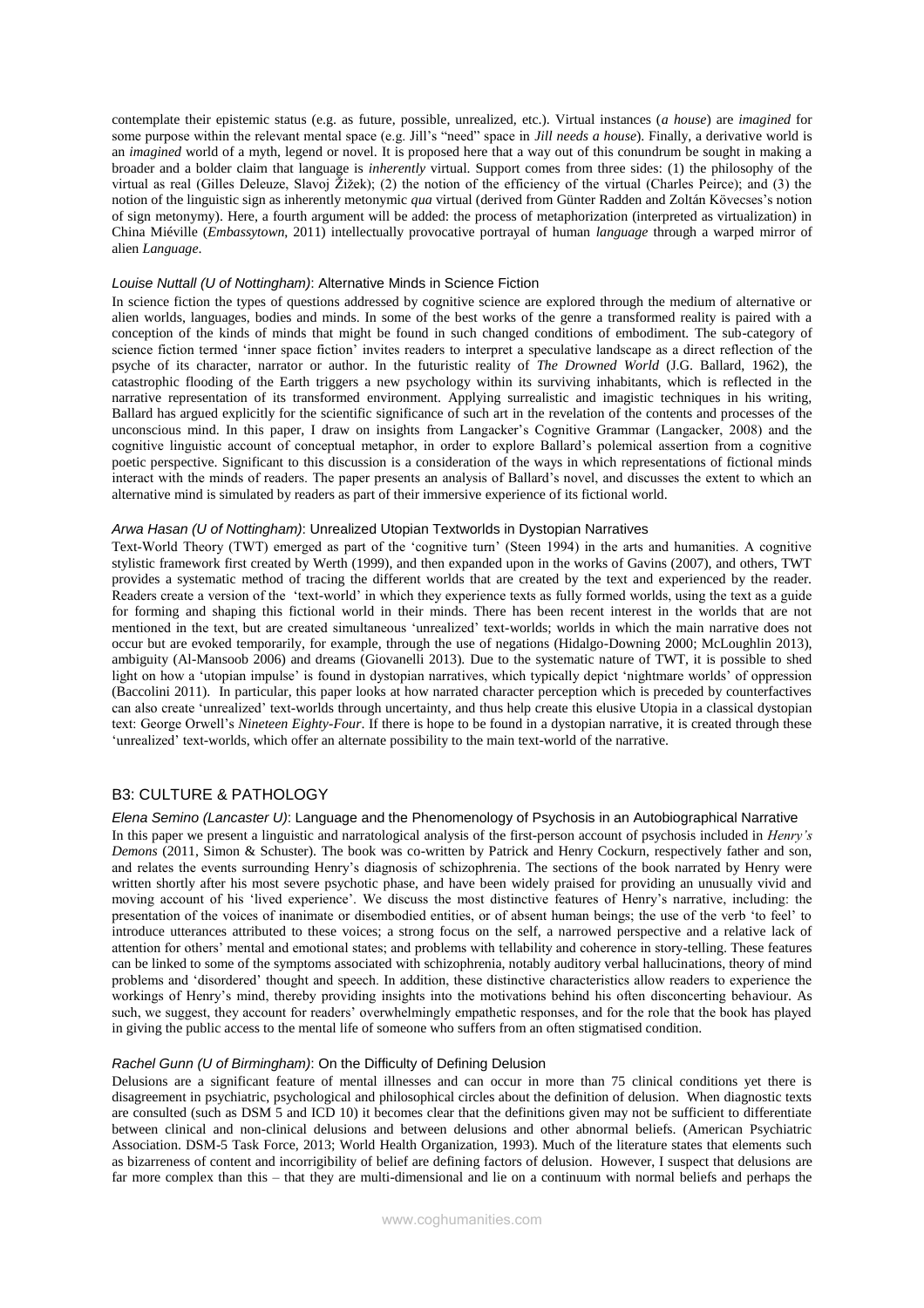difference between clinically significant and non-clinically significant delusions lies in a much narrower place in the phenomenology. This is not a new problem and, as Jaspers puts it: "If incorrigible wrong judgements are termed 'delusion', who will there be without delusion, since we are all capable of having convictions and it is a universal human characteristic to hold on to our own mistaken judgements. Nor can the prolific illusions of entire peoples and persons be give the title of 'delusion', since this would mean treating a basic human characteristic as if it were an illness." (Jaspers, 1963, p. 63) If we are to take the experience of subjects with delusions seriously we have to look at the whole phenomenology and understand what makes a pathological delusion problematic as the 'problematic' element provides the point of intervention for treatments. With this in mind, I examine some of the philosophical, psychological and psychiatric literature with regard to the definition of delusion as well as my own experience (of myself) and my therapeutic work.

## *Ilona Roth (Open U)*: Imagining Differently: The Cognitive Style in Autism

Autism is defined in terms of two key symptom clusters: difficulty in social communication, and a restricted and repetitive range of behaviours and activities. Problems of imagination are integral to both these areas of difficulty. People on the autism spectrum have difficulty with 'social imagination', for instance in imagining what other people are thinking and feeling, and with 'non-social imagination', for instance preferring rigid, unchanging routines and narrow, oddly focused interests. Yet this profile poses a conundrum: some individuals on the spectrum are gifted in fields such as art, music and writing, which are typically associated with creative imagination; other individuals engage in activities and interests which, albeit narrow and repetitive, are markedly unusual or original. This raises intriguing questions about how imagination and creativity are defined and evaluated from a neurotypical (non-autistic) perspective.

## B4: GENERAL SESSION

### *Janet Blatter (Independent)*: Visual Discourse And Cognition In Collaborative Storyboarding: An Interdisciplinary Approach To Real-World Design Problem Solving

This presentation describes cognitive research into the design process, specifically the collaborative design of time-based media such as animation, live-action film and video game design. I study visual discourse in storyboarding, how filmmakers use drawings, gestures, and speech to communicate, think, and transform spatial, visual, and temporal ideas while planning their projects. Storyboarding is the fundamental planning tool in time-based arts, where problems are found and solved typically in teams, before committing money and talent. Design problem-solving has been famously termed as "wicked" (Rittel & Webber, 1973). Cognitive research in real-world problem-solving means exploring "wicked" problems in the "wild" (Hutchins, 1995), and within a growing paradigm that views cognition as being embodied (Clark, 1999) and situated (Gibson, 1979). An interdisciplinary framework incorporating third-generation activity theory (Engeström, 2008), cognitive/psycholinguistics (Fauconnier & Turner, 2008) and cognitive models of perception-as-action (Noë & O'Regan, 2002) and the design process (Goel, 1995) was developed in order to make a principled descent into distinct yet interrelated levels of cognition. This framework allows for a rich description of the phenomenon of visual discourse, and a view into how filmmakers use visual discourse strategically to solve logical, spatial, visual, and temporal problems. I report on key findings in two studies of collaborative storyboarding using this framework, and reveal the different roles and characteristics of visual discourse in supporting the filmmakers multiple, and often conflicting, design goals.

### *Nathan Heuer & BA Harrington (Indiana U of Pennsylvania)*: Beyond Intuition: Cognitive Software in Studio Art Instruction

We are becoming increasingly comfortable with the notion that the brain is remarkably similar to a computer. In this analogy the raw material of the brain is the "hardware" that makes possible mental functions, and our learned behaviors could be likened to the "software" we install to perform specific routines and activities. But how does this notion of learning apply in creative disciplines that are commonly understood to rely on "instinct" and "intuition"? Further complicating this issue is the backlash against skill-based, methodical modes of art training in contemporary academic art programs. This presentation will explore the practices of two university art educators who make use of methodical, skill-based artistic training in introductory studio courses with the understanding that such traditional modes of instruction effectively fit the contemporary view of learned behaviors as "software" for the brain. We will discuss content presented in drawing and woodworking courses, where a central component is the learning of non "intuitive" systems that do not come naturally to beginning art students. Examples of student work will be shown to explain how this "software" significantly enhances the student's skill set and ultimately lays the foundation for the creation of increasingly sophisticated art and design work.

## *Teemu Ikonen (U of Tampere)*: The Temporality of Writing and Reading in Experimental Film: A Cognitive Approach

The film-makers working in the structuralist tradition have long explored the ways sound, text and image can be translated into each other; they have developed tactics for seducing the recipient into seeing unity under cinematic languages if only to frustrate the aim at synthesis in the end. Yet the challenge these practices present has largely been missed in the history of film, in semiotics of film, as well as in literary theory. My paper suggests that only an approach focusing on the cognitiveconstructive processes available in the viewing experience can sufficiently come into terms with the complexities in the uses of text in experimental film. Printed text is dominantly permanent, pseudo-temporal and randomly accessible. The works chosen here for closer look demonstrate the variety in the means and ends of manipulating the real time of reading of a transient and animated text. How, then, could we accurately characterize the available internal processes and decisions helping us to confront, e.g., the excess of information in the *Word Movie* by Paul Sharits; the aesthetics of the subliminal in *SpiritMatters* by Peter Rose, the interaction of languages and textual motion in *URA AЯU* by Gary Hill, or the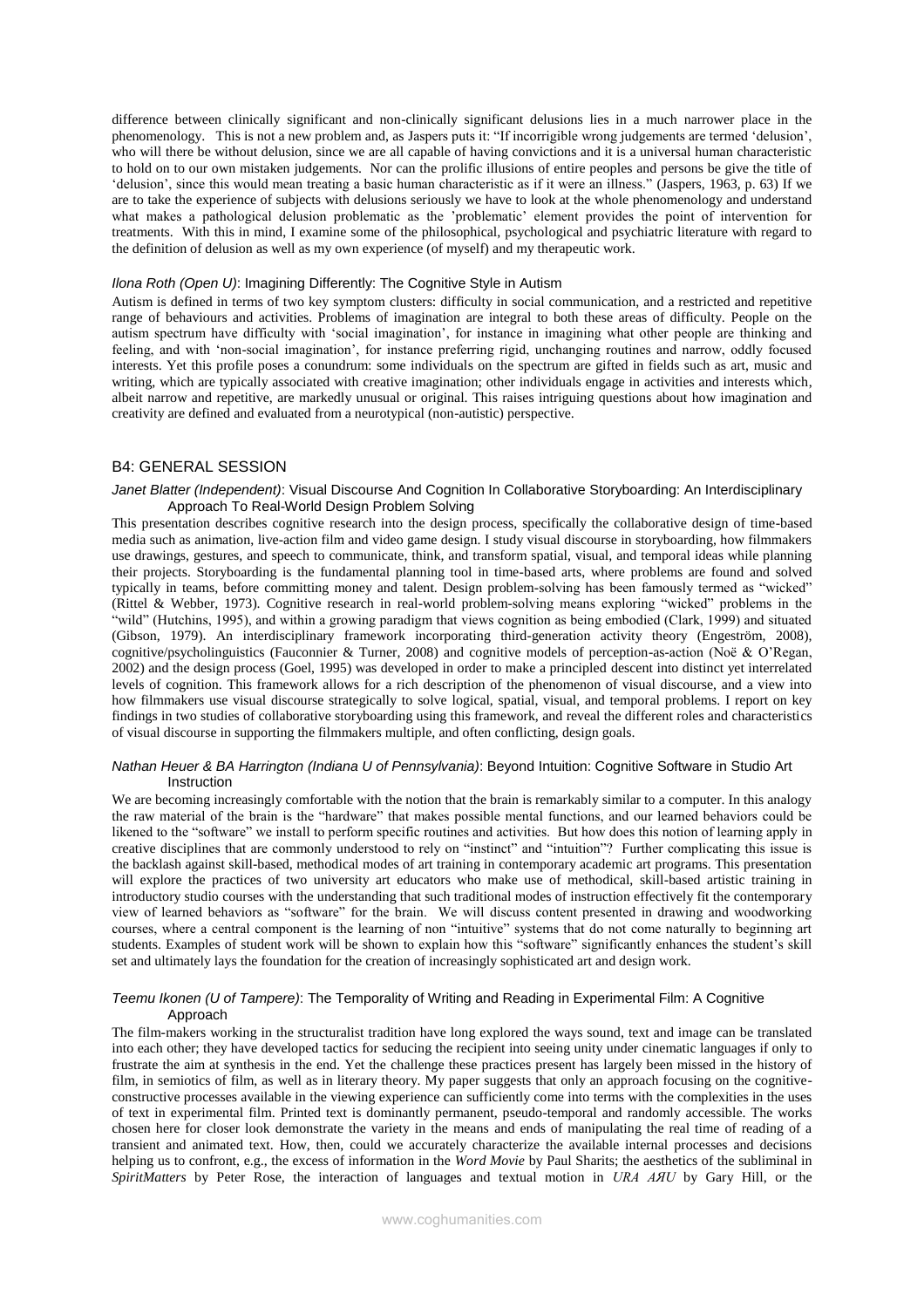deconstruction of syntactic structure in *So Is This* by Michael Snow? The results of the study not only sharpen the image of what is decisive in the (post)structuralist reflection of the cinematic medium; they also show that the most valuable questions concerning the event of writing and reading may not be presentable in terms of established theories of film or literature.

#### *Anne Carruthers (Newcastle U)*: The Frame of the Uterus as Premises for Perception in *Maria Full of Grace* and *Juno*

The cinematic screen and the foetal ultrasound present frames that must be negotiated by the spectator both visually and somatically. This complex process involves mapping feeling and thinking around a narrative space; this narrative space, I argue, is the uterus. In order to explore the nature of this narrative space I bring together the work of film theorist Vivian Sobchack (1992) and social scientist Julie Roberts (2011, 2012) to investigate how the language of cinematic narrative theory and the language of the ultrasound can offer new ways of analysing the internal space of the uterus in cinema. Sobchack considers the cinematic frame as *premises for perception* where film spectatorship operates in an interpretative space based on perception and the senses. One of the most compelling arguments is that narrative information is not dependent on the geometric limits of the frame. Roberts argues that *collaborative coding* makes sense of visual information by relying on broader narratives around the frame of the ultrasound to provide perceptual glue that places images in a narrative context for the spectator. Through close textual analysis of *Maria Full of Grace* and *Juno*, I investigate how the phenomenological nature of these two visual technologies can provide a distinct cinematic language that challenges narrativity around the reproductive body.

## B5: GENERAL SESSION

texts.

*Tiina Onikki-Rantajaasko & Minna Jaakola (U of Helsinki)*: The Construed Reader and Cognitive Text Analysis The paper develops cognitive linguistic's methods for text analysis. Main focus is on the notion of Construed Reader, an image of a reader the text is written to. The analysis is based on Cognitive Grammar theory and its concept of Dimensions of Construal (Langacker 2008, Verhagen 2007, Stockwell 2009). The case study data comes from a Finnish third sector magazine. The dimensions of construal are means to study the appropriate and reasonable options for coherent understandings and interpretations of a given text. In cognitive grammar, the linguistic meaning is based on construal: organization of conceptual content is included inextricably in the meaning of an expression. The dimensions of construal are context-sensitive characterizations of the conceptual structure of a linguistic expression. In the paper, three main dimensions are applied on the textual level. *Specificity* and *focusing* include a methodology for analysing in detail how different knowledge frames are utilized in texts. *Perspective* with its two sub-dimensions *semantic roles* and *objective vs. subjective construal* pay specific attention to the position of the construed reader in relation to the values and ideologies of the magazine. The dimensions provide means to analyse how different readers with different expertise may be able to interpret

## *Billy Clark (Middlesex U)*: Reading, Writing and Positioning: Inferring and Implying Influence

This paper considers how ideas developed within linguistic pragmatics, particularly ideas developed within relevance theory (Sperber and Wilson 1986/1995), can be applied in accounting for literary influence. The approach aims to account for a number of aspects of literary influence, including:

- how evidence of influence can be more or less consciously intended by writers
- how evidence of influence can be more or less strongly evidenced by the texts writers produce
- techniques writers use to distance their writing from particular potential sources of influence
- variation in the perception of influence by readers

Relevance theory assumes that communicators can provide more or less evidence for particular conclusions inferred by their addressees, i.e. that implicatures can be more or less 'strongly' communicated. It also assumes that there is no sharp distinction between implicatures which are weakly communicated and implications which are not intentionally communicated at all. The paper considers how these ideas shed light on the nature of influences running through a range of writers including Chekhov, Hemingway, Welty and Carver. It also builds on recent work on the inferences made by writers (Owtram 2010; Clark and Owtram 2012) and outlines ways of exploring more fully variations in the perception of influence by readers.

### *Mark Bruhn (Regis U)*: Blends are Ends, Ends are Means: Intention as Systemic Constraint in Conceptual Blending

Powerful as the conceptual blending model has proven heuristically, it is still bedeviled by the misleading implications of its constituent metaphors, especially as rendered in the familiar circles-and-arrows diagram of input "spaces" "mapping" to one another and "projecting" selected contents to a blended "space" of emergent meaning. So articulated, the model assumes but doesn't explain a multi-step process of a) input space construction (from where and determined by what?), b) selection from the inputs through cross-space mapping (determined how?), c) extraction or "projection" of the selected elements to a blended space (by what means?), and d) composition, completion, and/or elaboration of the selected elements in the blended space (according to what parameters?). The questions indicate gaps or absences in the model that represent the *intentional* dimensions of the blending process. Critically, these unspecified intentional dimensions must be constitutive of and determinative for the specified dimensions. This paper will therefore propose a reconfiguration of the blending model according to Terrence Deacon's (2012) theory of "ententional" or end-directed phenomena of all kinds, which are characterized precisely in terms of constitutive absences, or constraints. A constraint-based account of blending dispenses with separate input spaces—all information is recruited immediately to the projected blended workspace—and thus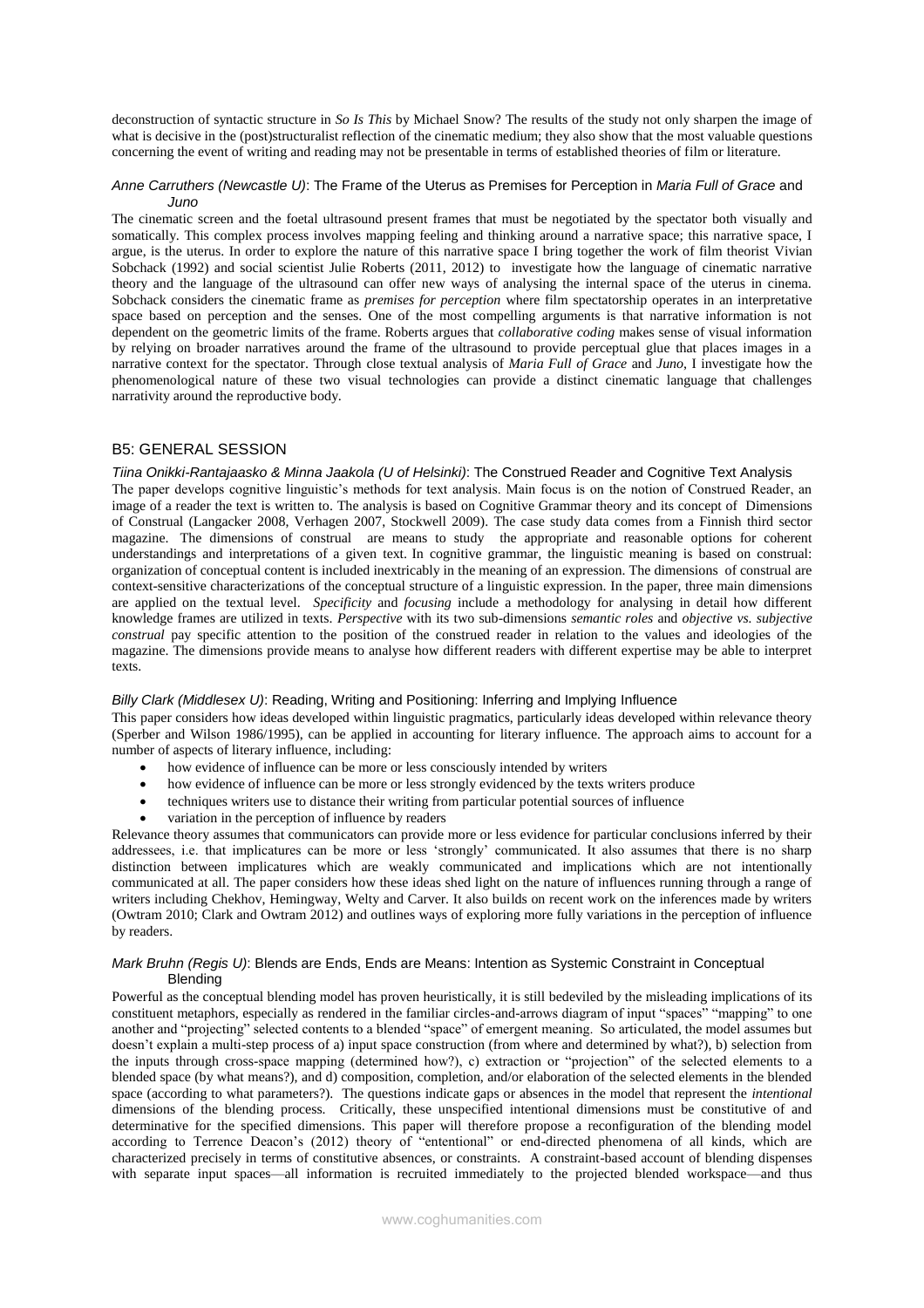eliminates the need for separate steps of selection and projection from the inputs through cross-space mapping. Explicit match to target is the one and only principle of selection, so the constituents of the blend come not only preselected but, as it were, "pre-mapped," "pre-projected," and "pre-composed."

### *Katie Hoemann (Bangor U)*: A Comparative Application of the Principled Polysemy Model

Even when different languages have lexical items with similar meanings, variations in encoding occur. To acquire the semantic spatial categories of another language is not only to learn words; the language user must make adjustments to the catalog of implicit and entrenched conceptual and perceptual relationships provided by his native language. This endeavor is no less challenging when closely-related languages are involved; even actual cognates can belie subtle or even patent differences in meaning. Despite shared genetic history and similar source cultures, semantic categories from related languages are not necessarily isomorphic – especially true of polysemous function words. This paper explores the variation in polysemy networks for similar prepositions in English and Dutch. Can (even slight) differences between these networks help explain the contrasting nuances and usage patterns of each language? Examining English *with* and Dutch *met*, this study provides an in-depth analysis of the polysemy network associated with each. Strongly linked through their etymology, these prepositions are often – but not always – translational equivalents of each other. Applying Tyler and Evans' (2001, 2003) Principled Polysemy Model to corpus data from both languages, I present a comparative diagram of their respective conceptual categories. I further discuss how this approach can contribute to our understanding of semantic and conceptual categorization, and review the implications for further cross-linguistic investigation of spatial language. In this regard, I hope to strengthen evidence for the universality of the Principled Polysemy Model by demonstrating its applicability and utility in contrastive studies, as well as illuminate its weaknesses.

## PANEL SESSION C

## C1: EMBODIED & EXTENDED MIND

### *John Haworth (U of Bolton)*: Well-being, Enjoyment, and Creativity

The presentation draws on my research into well-being, funded by the ESR[C www.wellbeing-esrc.com](http://www.wellbeing-esrc.com/) and my practice-led research into creativity and embodied mind, funded by the AHRC [www.creativity-embodiedmind.com](http://www.creativity-embodiedmind.com/) and my participation in research in aesthetics and the embodied mind www.eucognition.org/eucog-wiki/Embodied Aesthetics Well-being has been viewed as happiness, satisfaction, enjoyment, contentment, engagement, fulfilment and flourishing, or a combination of these, and other, hedonic and eudaimonic features. It is complex and multi-faceted, and is both a state and a process, seen as sense making, something we do together. It is now being investigated in the UK by the Office for National Statistics [www.ons.gov.uk/](http://www.ons.gov.uk/) drawing on national and local surveys using questions comparable with research in other countries. After briefly outlining the concept of well-being, the paper will discuss the role of enjoyment in linking personal factors (e.g. locus of control) and situational factors (e.g. Principal environmental influences) in well-being. The importance for personal wellbeing of both 'cognitive enhancement behaviours', and situated cognition and embodied mind will be highlighted. The relevance for well-being of research on creativity and the aesthetics of daily life will me noted. Current interdisciplinary research by the author and colleagues, using multi-methods, on life and well-being in 'Worktown' will be cited, [www.bolton.ac.uk/worktown.](http://www.bolton.ac.uk/worktown)

### *Monika Jaeckel (Independent)*: Touching Upon the World in Jumping – Jumping to Touch the World

This interdisciplinary approach belongs to a wider concept that attempts research and performative actions along and around K. Barad's term of *intra-action* in diffractive readings. In this case research focuses on touch, habit, and connects them through the sensory and temporal present as defining ability and necessity for change. The central question concerns the *relation touch has to cognition and knowing.* Touch reassures about being in the world, and vice versa of the world around. Being touched or touching upon something affects the direction we turn towards or away from, it defines our orientation in this world. In this regard I connect to M. Rowlands understanding of *extended cognition* not as an external environmental structure, but a *process-oriented* account. Applying the example of Parkour runners, who base their movements on the insight that only improved habits and inscribed moves, allow the immediate action of a new move I argue that real change is initiated in an instantaneous moment that defines further direction. In this sense change can only happen on affective impulse that as tiny as it might be, defines the new orientation on the background of a known 'extension'. The trained move enlarges according to E.Grosz the field of possibilities, and in the sense of Parkour it allows to be in the moment as the best premise to adapt to the unknowable within the jump

## *Lizzie Stewart (U of Nottingham)*: Embodiment in Yoga Nidra

It is becoming increasingly accepted that human beings are embodied agents; that is, their conceptualisation of the world is formed by mind and body together. Past research on embodiment in linguistics focuses on conceptual metaphor, image schema, and prototypes. Using this linguistic research as a starting point, this paper aims to further develop the study of embodiment by exploring the linguistic indices found in yogic discourse. Embodiment is one of the key principles of yogic practices—the mind and body are inextricably linked and one of the goals of practising yoga is to become aware of this connection. In the tradition of Satnayanda Yoga, there is a meditative practice called yoga nidra, which is an 'online' guided meditation drawing attention to the mind/body connection. Grounded in corporeality, this practice requires participants to listen to a narrative-like meditation which guides them through a sensation-evoking 'rotation of consciousness' that focuses on each body part in turn. When done effectively, this practice may result in a lucid dreamlike state of consciousness. The practice of yoga nidra lends itself to the study of embodiment on multiple levels—emotional, physical, and social. The work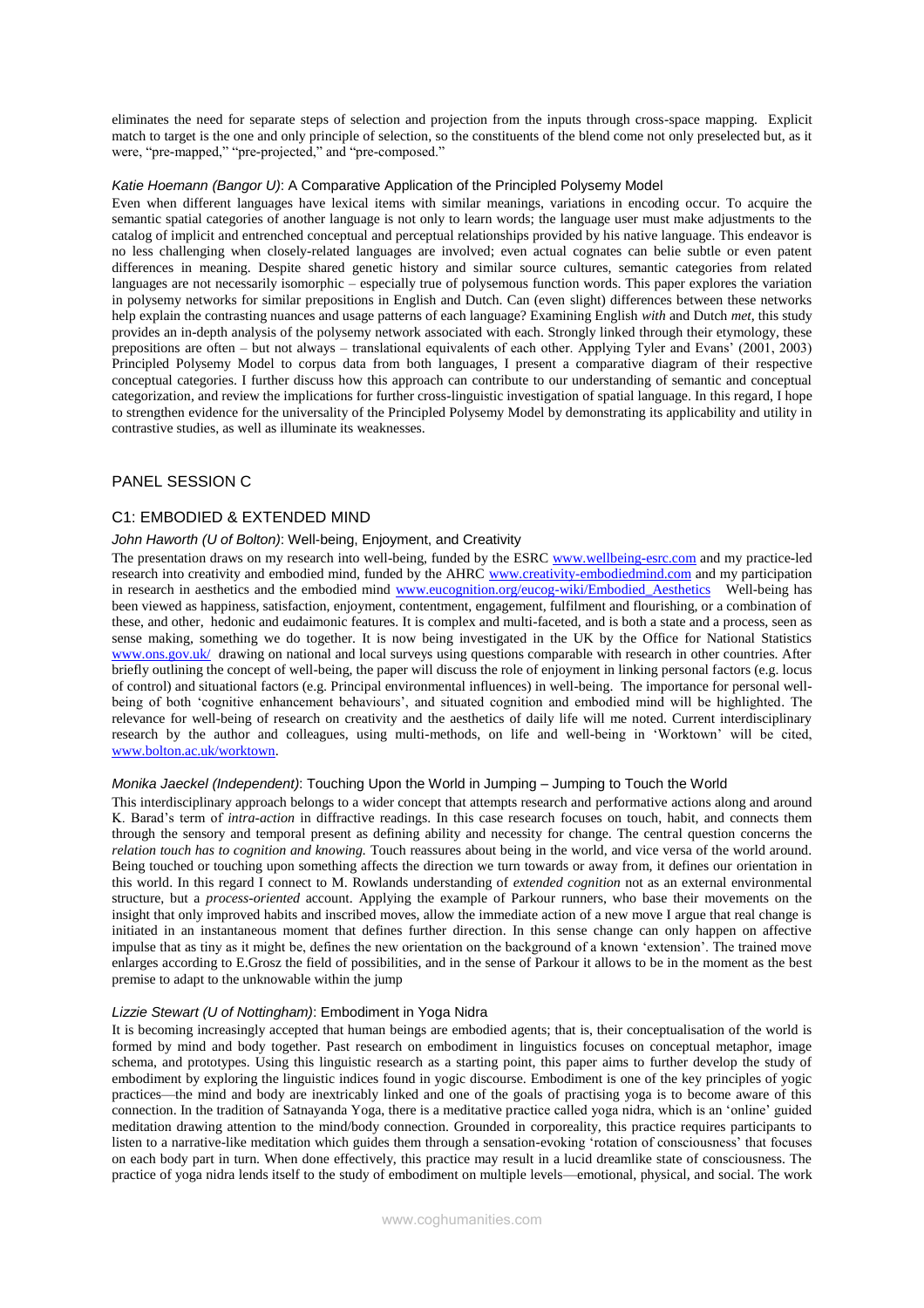of Andy Clark and Michael Wheeler emphasises the transformative role of cultural and environmental structures, with which the body and mind interact. This extended view of human cognition is useful for investigating the effects of yoga nidra on the participant. Drawing on Clark and Wheeler's theory of extended embodiment, this paper focuses on the language used in a yoga nidra script.

# C2: STORYWORLDS

*Dorin Smith (Brown U):* On the Gothic Feeling: The Importance of Erasmus Darwin for Charles Brockden Brown Thepromising trend emerging out of cognitive literary studies is, from a historicist perspective, the number of distinct discourses that have been helpfully brought into communication through nearly forgotten figures. This tendency to cross disciplinary boundaries and revive the forgotten should be nowhere more present than in early Americanist and Gothic studies; two disciplines with highly porous borders. But with a few notable exceptions, such as the suggested importance of the Gothic novel in direct access accounts of characters' minds by Alan Palmer at the end of *Fictional Minds* and the relatively recent essay by David Vallins in the anthology *The Emergence of Mind*, the gothic remains—perhaps characteristically—unmapped. This paper begins with the seminal American novelist, Charles Brockden Brown and the influence of Erasmus Darwin's *Zoönomia* on his representation of feelings in his first extant gothic novel, *Wieland* (1798). As a gothic novelist, Brown was the culmination of a transatlantic gothic novel tradition that begins with Walpole and Schiller, but he was also a stylistic bridge to later gothic novelists like Mary Shelley, whose writing was heavily influenced by his work. This paper reveals how Brown used *Zoönomia*, in order to create a representational model for gothic feeling, which is at once deeply introspective but also firmly entrenched in the body. This feeling is fundamentally distinct from the popularly touted influence of Burke on the early gothic novel, such that this paper shows how Darwin's embodied-mind theory became integral to representations of mind in this popular genre.

## *Fernanda Mota Alves (U of Lisbon)*: Reading the Silences: Meaning(s) of the Unsaid in W. G. Sebald's *The Emigrants*

Academic studies on W. G. Sebald's prose often stress the fact that his narrators are elusive characters. But his texts also offer the readers other challenges, such as scarcely described or unidentified affective states and atmospheres, unexpressed motivations or the unexplained insertion of photos; all these imply, in fact, various modes of silence or absence. This is particularly evident in *The Emigrants*: this book makes use of all the above mentioned strategies and is composed of four different stories which seem to have the same narrator. Notwithstanding the possibility of finding an explanation for information gaps or ambiguities, one may still ask what the readers will have to accomplish in order to construct meaning precisely from those restrictive features in the narrative economy of the text. According to Keith Opdahl, readers construct the fictional world of the text by means of ideas and images but also by the use of an emotional reading competence related to what he calls the "emotional code". This paper will focus on the textual strategies of *The Emigrants* that may elicit that competence, pondering on the historical conditions that contribute to its functioning. The attitude of emotional restraint that has given shape to the most significant aesthetic pattern of modern and contemporary culture also occurs in trauma fiction as a specific genre – but a reading that will do justice to this text will be based on empathy and make the silenced emotions explicit.

### *Shao-Hua Wang (U of Oxford):* Phenomenological City: Perceiving, Embodying, and Writing in Charles Baudelaire

My research investigates how urban experiences are interpreted in modernist literature. It utilises Maurice Merleau-Ponty's phenomenology to combine sociological and geographical understanding of the city with Charles Baudelaire's literary works. While urban space witnesses the advent of modernity, which I define as experiences of spatiotemporal gaps, Baudelaire is one of the most important writers that attempt to reveal some 'symptoms of modernity' in his writing. Such symptoms, resulted from urban developments in various levels, cause the dominance of vision, the decentering of the self, and a temporal dislocation. Phenomenology becomes a key to acknowledge how perception of architecture and space may enhance such an urban sense of self. Pallasmaa asserts that the experience of architecture emphasise a verb-essence rather than a noun, as architecture suggests action and encounter. Similarly, literature also offers an imaginary space to refocus on the perceiving body and its movement. Baudelaire's literary landscape provides a paradigm of the movements in the poems and in the city. It also shows how poetry reacts against an ocularcentric culture predominant in the city. Such a particular focus on Baudelaire's 'translation' of urban space could thus demonstrate the perceptive chasm of modernity. In a phenomenological term, it highlights the embodiment of the writer in the language. Such a focus would reveal how contemporary urbanite may still share similar symptoms of modernity, and how modernist literature may offer a new sense of the self.

## C3: GENERAL SESSION

## *Olivier Couder (Free U of Brussels)*: Cognitive Poetics and the Literary Absurd

In his seminal study *The Theatre of the Absurd* (1961) Martin Esslin writes that absurdist drama cannot be qualified as a unified literary movement. Nevertheless, he asserts that the work of certain playwrights shares a set of characteristics which express the senselessness of the human existence. Esslin's focus, however, was exclusively on drama. Since then, literary scholars such as Neil Cornwell (*The Absurd in Literature* 2006) and Joanna Gavins have taken on the challenge of examining the absurd in prose fiction. In *Reading the Absurd* (2013), Gavins uses the analytical tools that Cognitive Poetics offers to examine the stylistic features of the absurd. And although Gavins does take into account readers' responses to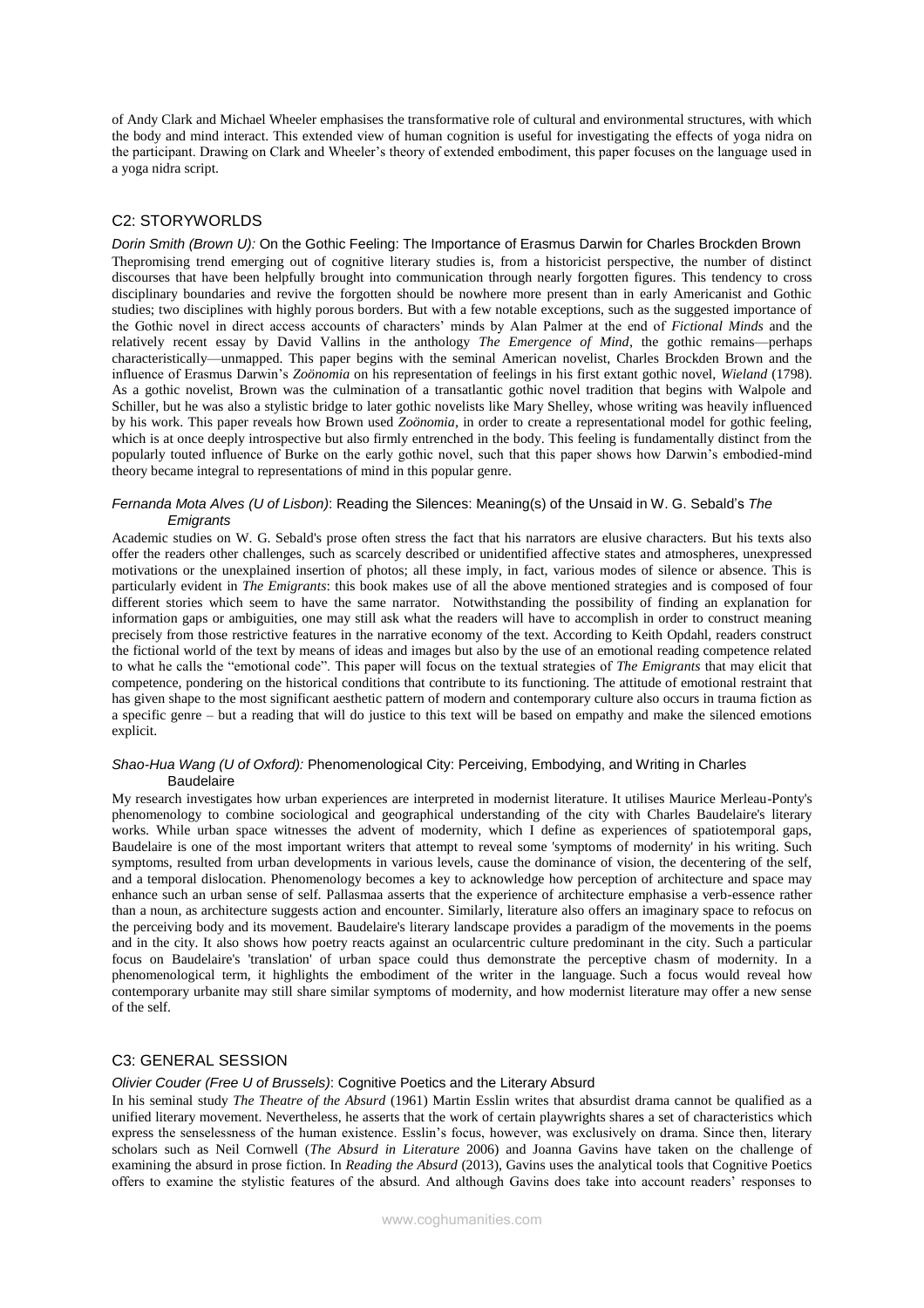absurdist literature, the impact of the reading experience itself on the interpretation of a text as absurd is not explored. I believe this to be an important oversight as the reading experience of absurdist literature is crucial to its interpretation as such. I therefore propose to use schema-theory, another of Cognitive Poetics analytical instruments, as means of describing the significance of the reading experience. This will allow me to reconceptualise and possibly redefine the literary absurd in terms of the reader-text-interaction by looking at how absurd texts activate familiar schemata in the minds of readers only to subsequently subvert or frustrate their successful realisation. This, in turn, will enhance our understanding of how the interpretation of literature as absurd is realised.

# *Gábor Simon (Eötvös Loránd U, Budapest)*: On Anaphoric Functioning of Rhyme – The Case of Sloppy Identity

The presentation aims at modelling rhyme as a structure and process of figurative meaning creation, from a cognitive poetic point of view. In my proposal, rhyme is described as non-canonical anaphoric semantic structure, i.e. a specific referencepoint configuration (van Hoek 1997, 2007, Langacker 1996, Simon 2013). The second member of the rhyming relation serves as a reference-point during the meaning generation process, from which another entity of the text world can be accessed and conceptualized. Consequently rhyme increases the coherence of the text (Givón 2007 [1995]), enriching however in the same time the referential complexity of the discourse. The poetic nature of rhyme conceived as linguistic structure follows in the proposed approach from its twofold semantic functioning, in that it contributes to develop the substantial implicitness and referential complexity of lyric discourses. The presentation demonstrates the anaphoric model of rhyme with the terms of cognitive grammar. Moreover, it investigates rhyme as a coherence relation in text representation, from a cognitive text linguistic perspective. The interpretive productivity of the suggested cognitive poetic conception of rhyme is demonstrated through analysing the problem of sloppy identity, i.e. the complex identification process of the subject/trajector in the clause by means of processing rhyme. This phenomenon is investigated in the presentation through detailed interpretation of poetic texts from modern Hungarian poetry.

### *Anne Päivärinta (U of Tampere)*: Negative Embodiment and the Rhetoric of Distancing in Dylan Thomas's War Elegies

In his so called war elegies, Dylan Thomas explores the devastating effects of World War II by zooming in on anonymous victims from a self-reflexive poetic distance. These three poems – "Among those killed in the dawn raid was a man aged hundred", "Ceremony after a fire-raid" and "A refusal to mourn the death, by fire, of a child in London" (1946) – are different in terms of their rhetoric, but they all build on a series of 'shattered' body metaphors. The paper argues that *embodiment creates both stylistic and emotional estrangement* in the poems. Rather than just invoking embodied reader involvement with a negative twist, the poems foreground active figurative negotiation, focusing on the building of a scene and its immediate tearing down in a very strongly felt manner, which can be seen as a parallel to the destruction of war. Furthermore, the reader is made very aware of the thematic significance of the figuration taking place due to elaborate sound patterning and explicit breeching of elegiac conventions. The paper then sets out to investigate how the 'unnaturalness' of embodied projections of this kind relates to the resonance said to be induced in the reader when identifying conceptual metaphors, and how the negative forms of embodiment might affect the immersion supposedly created by literary patterns of experience and emotion.

## *Aleksandra Hernandez (U of Notre Dame)*: Cognitive Ecology in Wallace Stevens's Poetry

In this paper, I am interested in using a cognitive ecological framework for articulating Stevens' understanding of the mind, not as separate from the world, but as emerging from our interactions with it. As Brendan Mohany writes, in order to grasp the poetic epistemology in Stevens' later lyrics, "we need to attempt to read those works without the basic assumptions about the mind in the epistemological framework—i.e., that 1) the mind is distinct or separate from the external world, and 2) the only valid form of knowledge is propositional knowledge" (226). Cognitive ecology is a useful way of further exploring the mind-world collapse to which Mohany refers—one which I argue is located in readers' interactions with the medium of poetry. More specifically, I intend to apply this framework for thinking about the work that the lyric mode accomplishes in Stevens' later poems. Going along with Rachel Cole's most recent work about Stevens' lyrics, I too take issue with Agamben's claim that "the lyric solipsistically excludes, preempts, or subsumes difference or otherness," for such a view assumes that the lyric subject is fully knowable. More problematically, however, Agamben's understanding of the lyric assumes that the mind is separate and distinct from the world. What I would like to argue is that the way in which Stevens' lyrics function is not to assert the mastery of the conscious self but to decenter it, revealing, in the words of Gregory Bateson, an experience of the "total mind" that includes the foreground and background, the conscious self and the unconscious self, the mind within and the mind without, the text and its con-text. The lyric mode for Stevens thus reveals both that which is known and that which is unknown, interrupting our habitual ways of experiencing and interacting with the world and the objects around us.

## C4: GENERAL SESSION

### *Rachel Ramsey (Northumbria U)*: Individual Variation of the Senses of Polysemous Spatial Words

What meaning distinctions do speakers make when presented with polysemous words? A sentence-sorting task was used to answer this question, with the aim of isolating an empirically-validated set of senses of the polysemous words *over, under,*  and *below*, to be used in an investigation of their prototypical sense(s). The results reveal variation in the meaning distinctions made by these speakers; further, they indicate that the degree of agreement itself varies between the target words. *Over* was subject to the weakest agreement (kappa = 0.48), while *below* showed strongest agreement (kappa = 0.75). Subjects' agreement with the author's distinctions also varied, and kappas ranged from .31 to .75 (mean = 0.6) for *over,* .42 to .75 (mean = .56) for *under* and .58 to .94 (mean = .77) for *below.* While it is acknowledged that sense distinctions are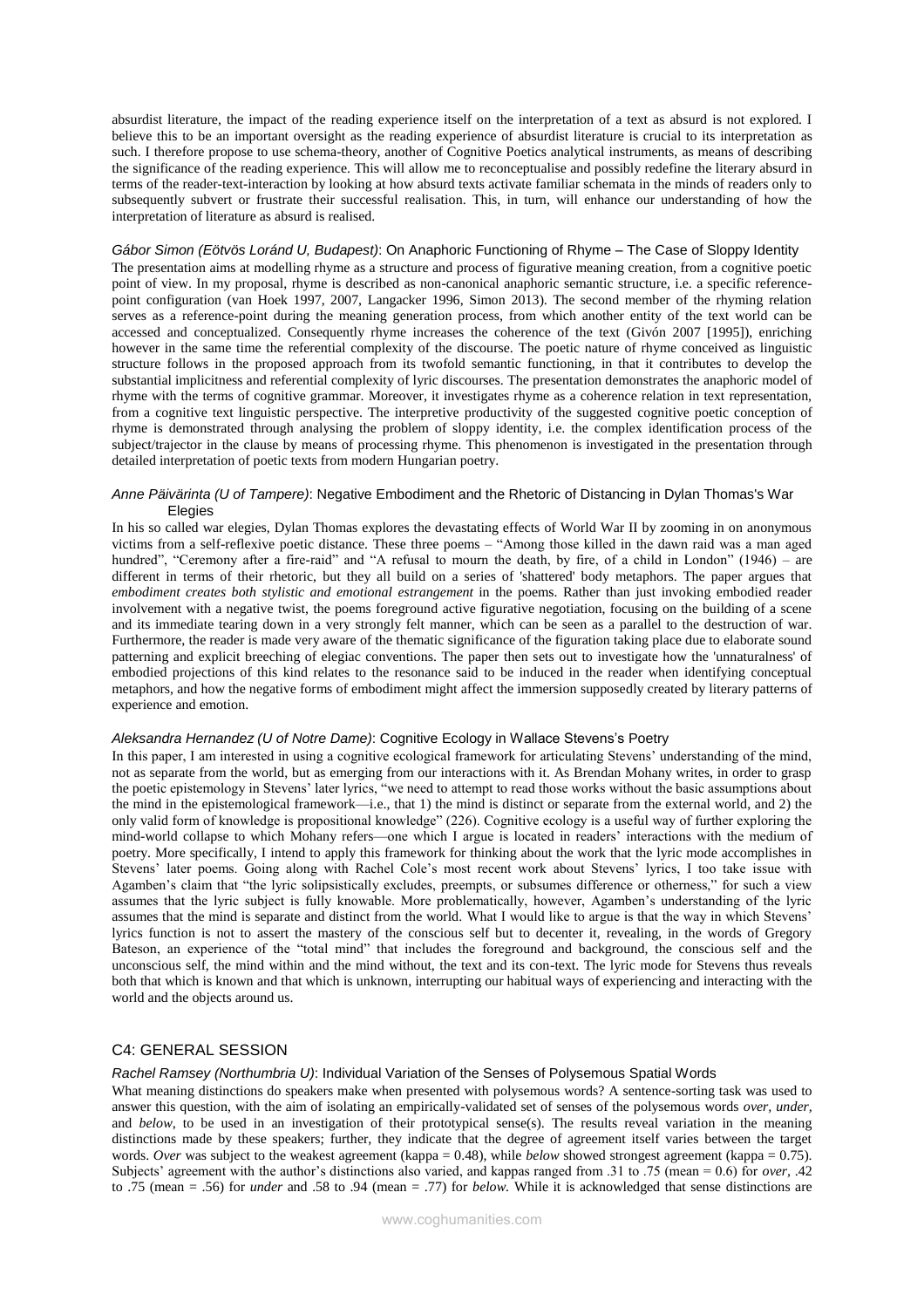subjective (Rice, 2003), this degree of variation is not predicted in the literature. Further, the author knows of no research predicting differences in extent of agreement. The immediate implication for the remainder of the project is that, in the absence of a set of senses accepted with substantial uniformity across a sample of speakers, it is difficult to test their relative prototypicality. The wider implication is that the distinctions made in polysemy literature (for example, by Tyler & Evans, 2001) do not always coincide with distinctions made by other speakers. The study is being extended, but the results as they stand offer an alternative perspective on polysemy, one in which different speakers attend to different aspects of a word's meaning when deciding whether two examples are equivalent or distinct.

## *Thora Tenbrink (Bangor U)*: Cognitive Discourse Analysis: A Method for Addressing Cognitive Processes and **Concepts**

*Cognitive Discourse Analysis* is a method that uses linguistic insights to analyse verbal data collected in relation to cognitively challenging tasks. When asked to verbalise their thoughts, speakers draw in systematic ways from their general repertory of language to express their current thoughts. Their choices in relation to a cognitively demanding situation can reveal crucial aspects of their underlying conceptualisations, shedding light on how people *solve* complex problem solving tasks, as well as how they *describe* complex problems or scenes. For instance, in a route description context, the utterance 'Turn right at the shopping mall' shows that the speaker has a concept of a unique shopping mall that distinguishes it from other buildings in the environment, and can therefore be referred to by a definite article and used as a landmark to anchor a direction change. The formulation 'turn right' also reveals the underlying perspective (egocentric as perceived by the traveller, rather than allocentric as if seen from above). In these and other ways, linguistic choices can reflect crucial aspects about the speakers' conceptualisations. This provides a useful pathway to access cognition, drawing on knowledge about relevant features of language supported by grammatical theory, cognitive linguistic semantics, and other linguistic findings. In this talk I will briefly present the main ideas of this methodology and illustrate it using examples from our projects, ranging from scene descriptions to more complex problem solving tasks.

### *Olga Yokoyama (UCLA)*: Dangling Participles

Linguistic evidence of pragmatic factors affecting ostensibly grammatical phenomena has been adduced for over half a century. The argumentation, when presented, has relied on behavioral methods, e.g. native informants' introspective judgments. Given the relative subtlety of pragmatic effects in language, these judgments tend to vary, leading to contested conclusions. I argue for resorting, instead, to electrophysiological methods in language processing with the goal of establishing relatively objective results. Experimental in nature, this method can also provide evidence that extends beyond the distributional methods employed in the developing corpus linguistics. The specific phenomenon examined here is "dangling participles". I suggest that their normative proscription is an oversimplification, which ignores the role of Theme (as opposed to Subject) in syntax. I hypothesize that there should be a difference between the brain correlates of (1) the clearly ungrammatical (unoccurring) "true" dangling participles, (2) the frequently occurring Theme-controlled "dangling" participles, and (3) the Subject-controlled normative participles. Brain responses associated with two electrophysiological components LAN and P600 should reveal a measurable difference among these three types of participial constructions. Since these components have been shown to react to both syntactic and pragmatic (including Point of View) factors, it is particularly interesting to test their occurrence with participial clauses, which are controlled by both of these factors. Testing syntax-discourse interface phenomena in this radically novel and objective way establishes new possibilities for linguistic analysis that are far more reliable than the traditional behavioral methods. Testing our hypotheses and either confirming or disproving them through these experiments will increase our understanding of various linguistic categories.

#### *Josko Zanic (U of Zadar)*: The Cognitive Network Behind a Proper Name

The paper proposes that the cognitive structure underlying the use of a proper name comprises three layers. The first layer is a schematic conceptualization that is activated by any name: it is a schema of an unspecified single entity (prototypically: a physical object) picked out as distinctive in its class for a variety of reasons. The second layer is the background domain or domain matrix that encodes the conceptualization of the kind of entity that the name names. It will be shown how a name can shift its reference from the named entity as a whole to certain aspects of it in accordance with the structure of the domain or domain-matrix. Some aspects of an entity are usually conceived of as more essential to it than others, and this is exhibited in the behavior of the name. Discourse-level manifestations, having to do with pronouns and tenses in sequences of sentences, will also be considered as support of the claims about the relation of names to background domains. The third layer is the mental file containing information specific to the entity named. Several kinds of information that the file contains will be adduced, and it will be shown that the content of the file is responsive to the structure of the background domain or domain matrix. The information in the file will also be shown to be explanatory of shifts from names to general terms and vice versa based on metaphor and metonymy.

## C5: GENERAL SESSION

### *David Miall (U of Alberta)* 'Annihilation of Self': The Cognitive Challenge of the Sublime

Literary expressions of the sublime put unusual stresses on language—witness Shelley's letter when he first sees Mont Blanc with its examples of defamiliarization: disrupted or unusual syntax, the senses being under pressure, and figures that suggest a merging of mind and nature. Other contexts in which such linguistic phenomena can be found include descriptions of passionate love, meditative and mystic states, various natural scenes such as a stormy sea, or encounters with other media such as music or sculpture. In challenging the reader with experiences of the poetic sublime language demonstrates capacities which in other contexts are likely to be hard to detect, and that may rarely gain expression. I discuss one example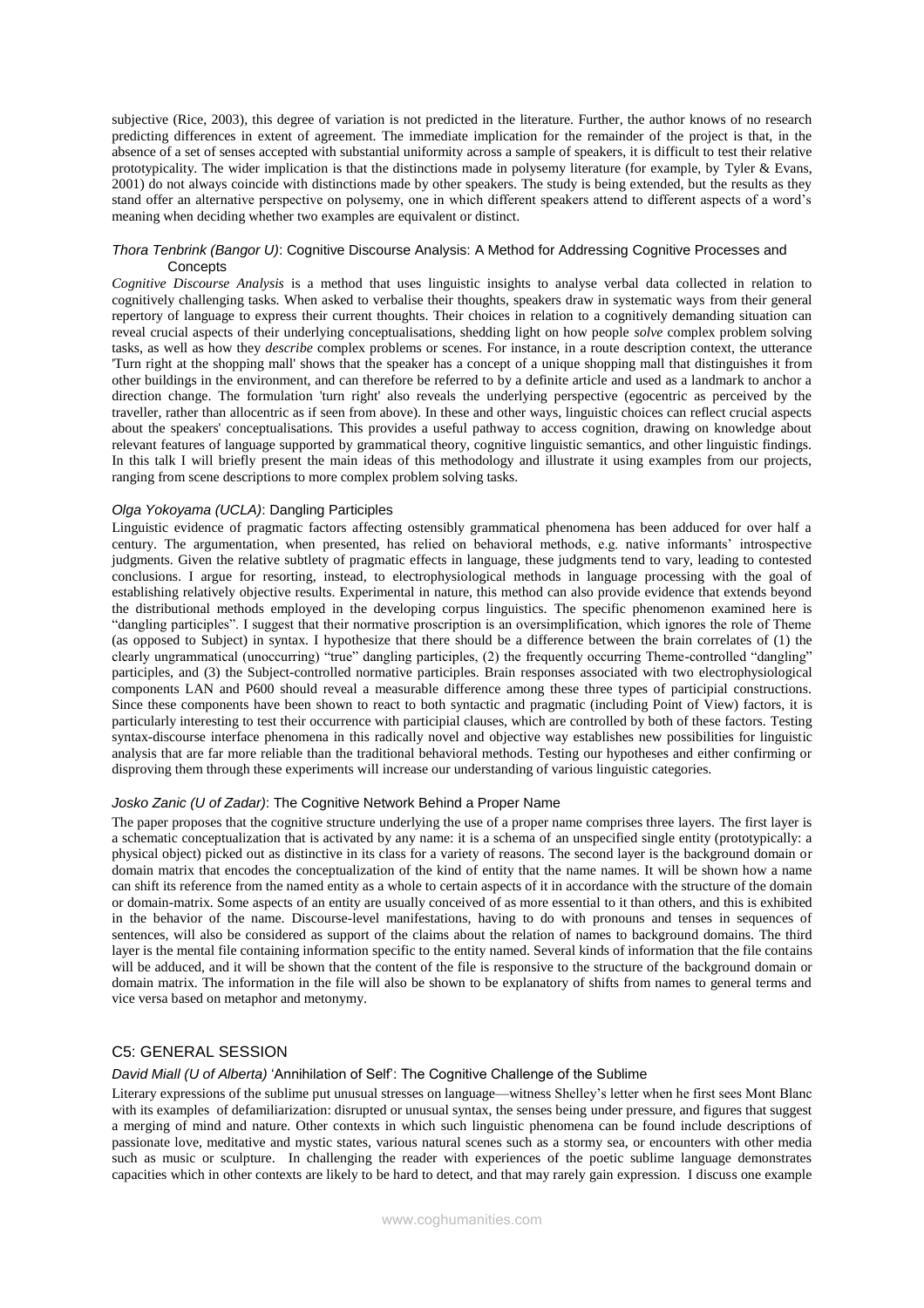of a sublime text, Helen Maria Williams seeing the Rhine Falls as recorded in her *Tour of Switzerland* (1798): this captures both her description of the Falls and her comments on how it strikes her. I show that her response is articulated in three phases: first she is overwhelmed, then she senses herself as transformed, and lastly she claims some novel insights. Interleaved with these phases are comments on the organs of perception, on the body, on time, and on nature. Given that each of these phases and her comments on specific aspects have cognitive and emotional implications, I consider the psychological and neuropsychological evidence for such processes, and review several empirical studies that help investigate the validity of the kind of claims made by Williams on the impact of the sublime.

## *Tania Vivera (St Teresa's College, Kerala)*: Touch and Tell: Cognitive Empirical Study of Tactile Reading **Experience**

The sense of touch and the embodied experience of reading a tactile book make it an enterprising multimodal expedition for the reader. In Nick Bantock's *The Gryphon: In Which the Extraordinary Correspondence of Griffin & Sabine Is Rediscovered* the character relations are instigated and reinforced through correspondence in the form of post cards and letters and they involve a tangible reading experience of extracting, opening and reading each letter. The reader is privy to the lives of the characters through the personal nature of the letters and can 'touch' and 'feel' their lives through several multimodal artifacts. The appended artistic post cards embellish the multimodal experience. This paper presents the results of empirical studies on how real readers of varied age groups experience the multimodality of tactile texts, how their multisensory reading experience differs from ordinary reading of a literary text and also documents their fascination with the private lives of the fictional characters. The research investigates the cognitive effects of multimodal signifiers on the reading experience chiefly the tactile and visual aesthetics of the narrative. It employs cognitive poetic empirical research extending on the empirical work of literary texts by David Miall and cognitive poetic study of multimodal fiction by Allison Gibbons. Think Aloud Protocol is employed to document the implicit cognitive processes which the readers engage in while interacting with tactile fiction. It also records the enactment of mind and body in comprehending and navigating the fictional world.

### *Daniel Irving (Stony Brook U)*: Reading-in-the-Body, Reading-in-the-World: A Dynamic Systems Approach to Narrative Theory

This paper will support and build on the shift from representational to enactive theories of imagination by considering a dynamic systems approach to the reader's imagination. Dynamic systems are open, non-linear, and self-organizing – that is, systems that do not reach homeostasis. Excitations, primarily perceptions and proprioceptions, are ever-present due to our status as embodied agents, and keep the brain in a state of disequilibrium; it is because of this non-linear, circular causality that we are able to adapt to the ever-changing cultural and environmental dynamics that influence not only lower-level cognitive processes but also, as I will argue, creative and imaginative processes such as reading literature. I will further claim that, while we do clearly read in a linear (that is, page-by-page) manner, our imaginations *do not* work the same way; dynamic systems theory is centrally concerned with the temporal dynamics involved in cognition which, I will argue, are paramount to a proper understanding of reading as a truly embodied, embedded activity. I will take as a case study Nicholson Baker's 1988 novel *The Mezzanine*, a novel that chronicles the thoughts of a man during a trip up an escalator on his lunch break. Baker's brand of maximalism, I will argue, shows how, through an intense focus on the dynamic nature of cognition (both of the protagonist and the reader's experience of jumping between the main narrative and explanatory footnotes), the reader's imagination is disposed to enact the storyworld of the novel in the manner of a dynamic system.

# **Friday, 25 April**

## PANEL SESSION D

## D1: EMBODIED & EXTENDED MIND

## *Iris Fischer (U of Kansas)*: Charles Peirce and Antonio Damasio: Two Views of Embodied Cognition

This paper addresses the potential of pragmatist semiotics, developed by Charles Peirce (1839-1914) and others, for current science-based inquiry in the humanities. Sebeok notes that cognitive science, with its concern for the "constitution of living entities, comprehending the physiological and psychological makeup of each in their interaction" continues semiotic interest in "mediating structures, [or] signs, intervening between stimuli and responses." Hayles casts such mediating structures in semiotic terms by arguing that cognition "depend[s] for its specificities on the embodied form enacting it." Semiotics as a method of inquiry emerged when Peirce perceived the mediating operations of performance in cognition. A crucial aspect of embodied cognition is the role of intuition in the sociality of thought. Both Peirce, on "the genius of the mind," and Antonio Damasio, in his recent work on "map-making minds," treat intuition as a theatrical scene involving a double-sided act of creation. Damasio sketches body's mediating role between brain and world. His "as-if body loop" demonstrates the mapping of body in consciousness. Representation of the self's body-state leads to simulation of others', creating the possibility for empathy. The mapping effected by mirror neurons goes beyond the "autobiographical self" to an embodied sociality of thought. How might Peirce respond? Damasio treats intuition as a purely representational activity introduced into "mind process" as information. By contrast, Peirce describes mapping as an activity producing a diagram—a sign compelled by realities not situated exclusively within brain or external world. Peirce's as-if is engaged by a community of inquirers through double-sided acts of intuition.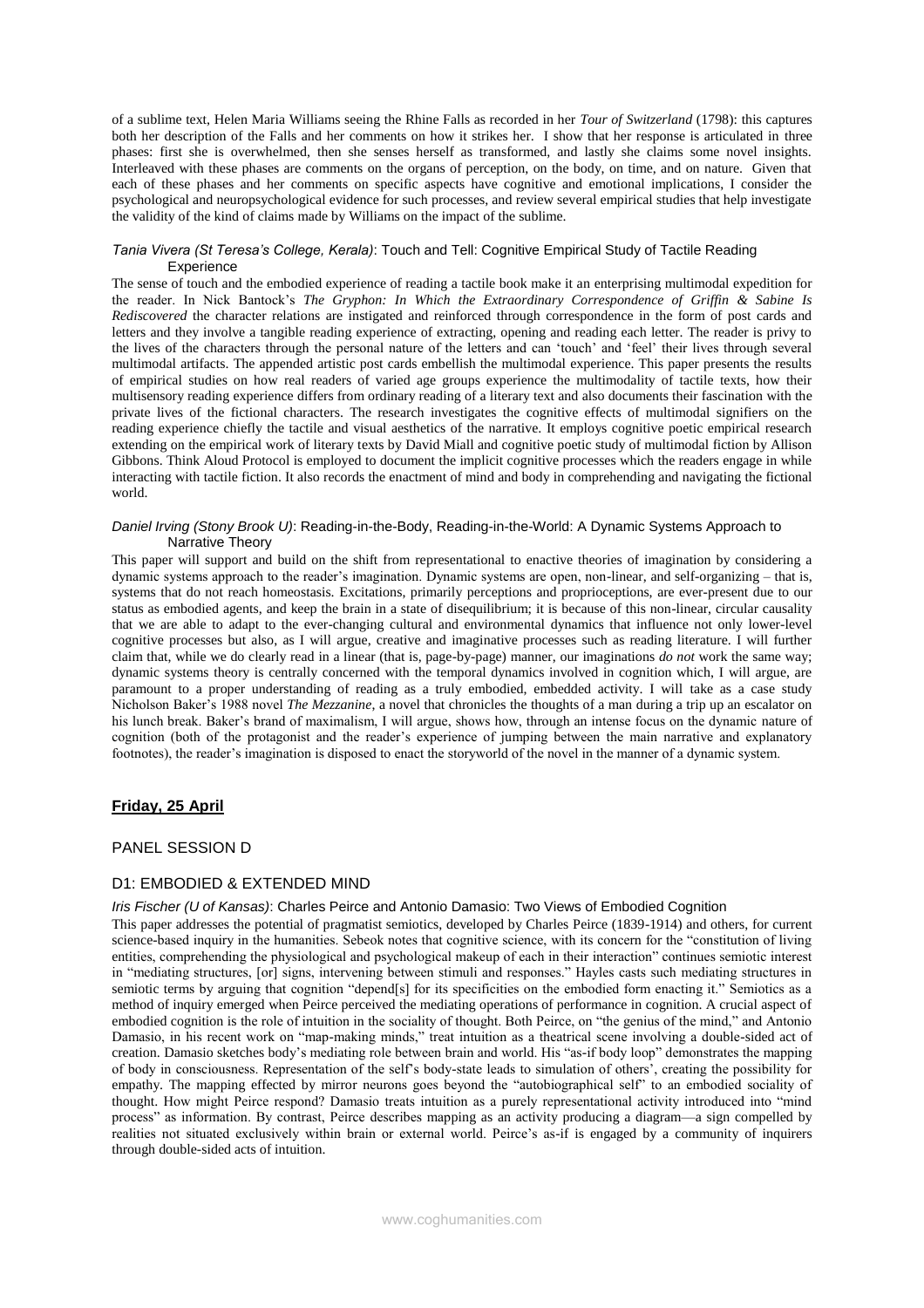#### *Laura Cariola (Lancaster U)*: Embodied Cognition in Barrier Personalities

Psychodynamic-informed content analyses of body boundaries provide an empirical method to provide an in-depth interpretation of cognitive influences that motivate linguistic constructions of political texts, autobiographies and memories and other forms of literary text. Consistent with cognitive linguistics, psychological, psychodynamic views that perceive semiotic processes and a coherent bodily self to be acquired in early socialization experiences (Fisher & Cleveland, 1958; Winnicott, 1971; Violi, 2012), this study provide further insights how individuals that vary in their body boundary finiteness boundaries differ in narrating everyday events. A corpus-based analysis using the USAS tool (Rayson et al., 2004) identified salient semantic domains in written narratives of autobiographical narratives of High and Low Barrier personalities. As predicted, High Barrier personalities used more semantic domains representing CONTAINER-schematic imagery (Johnson, 1987) and primordial mental activity (e.g., bodily, sensory, motion and spatial references) that represent structural elements of embodied image schemata (Bergen & Chang, 2007) (i.e., TRAJECTORY-LANDMARK, SOURCE-PATH-GOAL) as well as PART-WHOLE schemas, compared to the semantic domains related to conceptual thought (e.g., knowledge and emotion references) in Low Barrier personalities. Whereas Low Barrier personalities communicate their thoughts and emotions directly, High Barrier personalities expressed their emotions figuratively by mapping emotions onto bodily parts and processes. Such an indirect expression of emotions relates to an increased inhibitory control to minimize the threat of negative social evaluations (cf. O'Keefe & Nadel, 1978). In summary, the results indicate that the inflation of motion image schemata and embodiment of emotions in High Barrier personalities symbolize the Freudian (creative) mode of primordial functioning in relation to the external bodily functions, whereas Low Barrier personalities align with conceptual cognitive functioning. The discussion relates these findings to the interpretation of historical and political texts, as well as its implication within the wider empirical realm of cognitive linguistics as a science of developmental socialization process, such as proposed by psychodynamic theories.

#### *Barbara Dancygier (U of British Columbia)*: Embodiment and Viewpoint in Visual and Textual Imagery

The concept of embodiment has driven many theoretical developments in cognitive linguistics and poetics. Embodied concepts participate in construals at all levels of conceptual and linguistic structure (Gibbs 2005, Pecher and Zwaan 2010, Sanford and Emmott 2013). At the same time, viewpoint is now seen as a cognitive phenomenon underlying many communicative modalities (Bergen 2012, Dancygier and Sweetser 2012, 2014). This paper shows how reliance on both embodiment and viewpoint helps explain responses to visual artifacts and uncovers correlations in processing visual and textual imagery. First, I discuss a range of visual examples showing how embodiment and viewpoint correlate in contemporary representations of events, objects, and people. The examples, which include film, street art, and contemporary photography, show how visual representation manipulates our conceptualizations through profiling, shifting, and blending of embodied viewpoints. In the second part of the talk, I consider textual examples where embodiment and viewpoint configurations parallel the visual cases and yield similar interpretive effects. Considering the visual and textual artifacts sideby-side reveals salient mechanisms of interpretation. For example, both textual and visual artifacts can prompt the interpreter to align herself with an embodied viewpoint of a represented participant (vision, hearing, spatial alignment, etc.); in other instances, the basic experience of embodiment is altered in the context of reconstrual of familiar physical objects. The varying interpretive effects can be explained through interactions between viewpoint and embodiment; this yields a renewed understanding of the concept of 'imagery', applicable across different modalities.

# D2: STORYWORLDS

## *Renata Gambino & Grazia Pulvirenti (U of Catania)*: Figuring Consciousness: Shadows and Zombies in German Literature

Actual researches about consciousness very often deal with the problem of its representation through brain imaging or mathematical algorithms while art, particularly literature, surprisingly often offers a different way to experience consciousness: through representations produced by imagination. Our hypothesis is that the fascinating world of shadows and zombies, haunting particularly the European literary tradition during the 19<sup>th</sup> century, reveals the attempt of figuring the immaterial invisible processes related to the presence or absence of a conscious mind. The use of extraordinary figurative artefacts to represent human mind, starts its tradition with the animated shadow invented by Adelbert von Chamisso in his novel *Peter Schlemihl's wundersame Geschichte*. The interest for shadows as marks of non-material features of the subject soon mixed with similar or opposite representations, doubles, animated pictures or statues, mirror-reflection and living creatures without consciousness. In fact shadows or mirror images perfectly represent the physical peculiarities of a human being, his subjectivity and the energetic non-material components of a subjective conscious mind. Our aim is to show how literary texts, as works of art, are the result of a peculiar creative process of cognition. A process transcending the perceptive system and the rules of reason, proposing an alternative way of experiencing and transmitting cognition through the "cartooning" of abstract concepts, which exceed human perceptual system, into emergent figurations. This highly creative process is driven by imagination and relies on a form of abstract synthesis ruled by laws similar to that of dreams.

## *Jaya Shrivastava (Indian Institute of Technology, Indore)* 'New Life in the Midst of Devastation': Natural and Unnatural Narrative of Colson Whitehead's *Zone One*

African American novelist Colson Whitehead's novel, *Zone One* (2011) chronicles a post-apocalyptic world where civilian units are deployed by the United States government to clear off the walking dead, called "skels", from lower Manhattan. This paper uses concepts such as unnatural narratology (Jan Alber and Brian Richardson) and cognitive estrangement (Darko Suvin) to study the novel's unnatural elements so as to critique gruesome scenes of flesh eating and the savior unit's encounter with a subset of zombies called "stragglers" who do not attack or kill but have become statues trapped in routine activities of their former consumer driven lives. This theoretical framework at the same time interacts with the concept of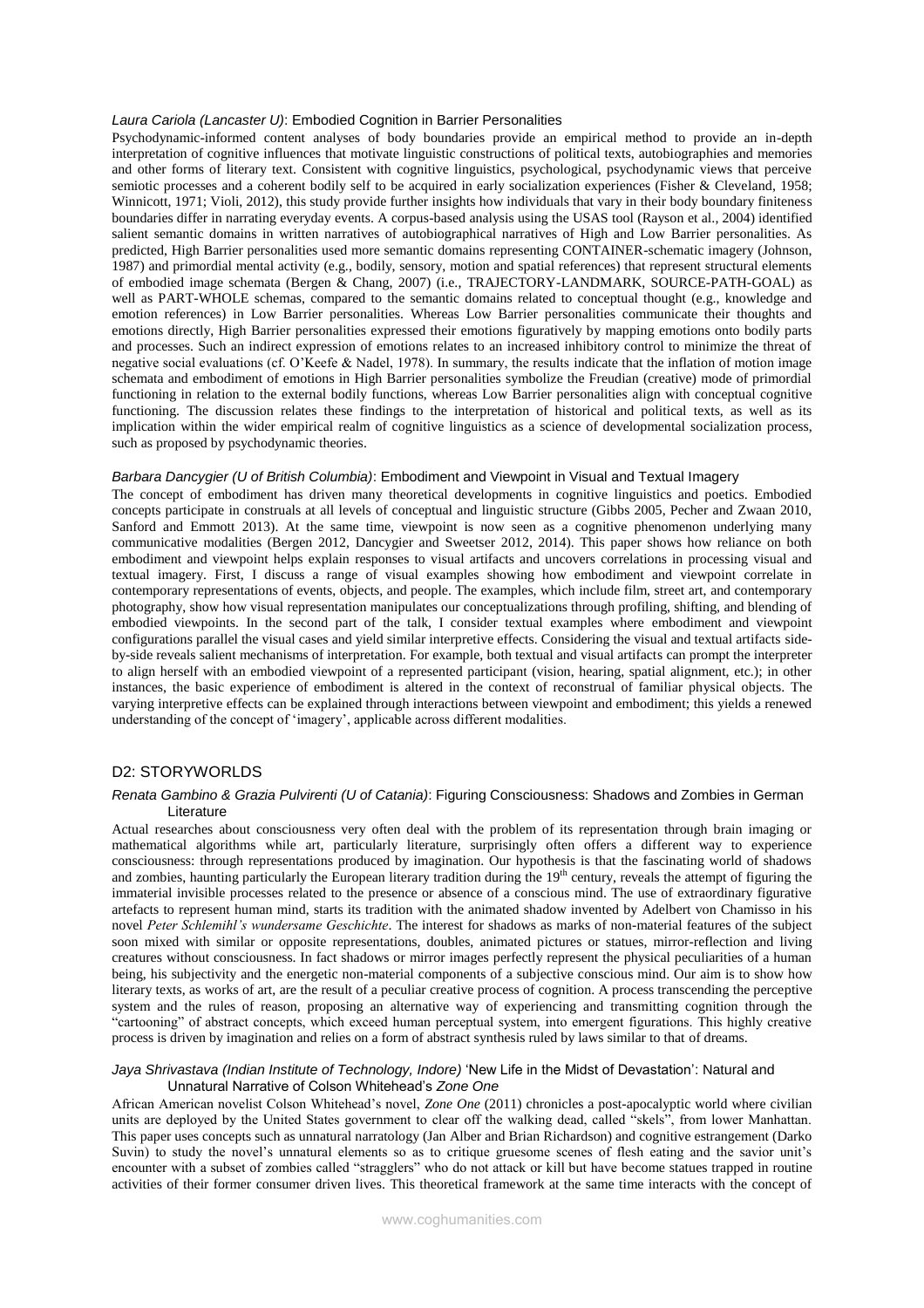natural narratology (Monika Fludernik) embracing the cognitive parameter of "prototypical human experience" emanating from the novel's storyworld in the sense that the savior unit including the protagonist, intermittently engage, not only in nostalgic brooding over their past lives but also entertain optimism for a zombie-free future. Thus, the paper aims to bring out the function of the juxtaposition of the novel's natural and unnatural elements giving rise to irony which is skillfully used by the author to satirize corporate capitalism, mindless consumerism and the government's effort to reconstruct civilization by the very means which brought about cultural decay in the pre-apocalyptic phase. The paper helps to reevaluate the blurring boundaries of the natural and the unnatural through the novel which conventionalizes its unnatural elements, bringing them in contrast with something as natural (but made unconventional) as fear and hope by processing a storyworld where familiar cognitive frames of references have been rendered estranged.

## *Michaela Schrage-Frueh (U of Limerick)*: Dreaming Minds and Their Relevance for Cognitive Literary Studies

In my proposed paper I would like to argue that cognitive literary studies could benefit from taking into account the findings gleaned from current dream and sleep research. After all, both dreams and waking fictions are manifestations of the same "literary mind" and the vast majority of dream researchers today stress not only the cross-cultural universality but also the creative and imaginative qualities of the dream experience. If dreams are narrative, as Richard Walsh (2010, 2012) and others have convincingly argued, it follows that insights from sleep and dream research may help us shed some light on the processes at work in both the creation of and imaginative immersion in storyworlds. Accordingly, in my paper I propose to briefly discuss recent developments and findings in neuroscientific sleep and dream research corroborating the view that dreaming and immersion in waking fictions may be viewed as altered states of consciousness involving similar (pre-) cognitive processes. Studying them in terms of each other may thus help us better understand the workings of our literary minds. Secondly I will briefly sketch some similarities and differences at work in dreaming, hybrid states such as lucid dreaming and hypnagogia as well as daydreaming and writerly / readerly immersion, suggesting ways in which these insights might feed into cognitive reader response criticism in particular.

## D3: PERFORMANCE

## *Robert Shaughnessy (U of Kent)*: In Time with Shakespeare: Actors, Audiences, and Entrainment

This paper offers an overview of the developing University of Kent research project In Time with Shakespeare, which uses the embodied experience of actors and audiences of the rhythms of Shakespeare in performance to investigate its unique status and enduring appeal. A collaboration between researchers in the Schools of Arts and Psychology at the University of Kent, Shakespeare's Globe, and The Royal Shakespeare Company, the project investigates Shakespearean performance in relation to the phenomenon of entrainment. Describing the systematic co-occurrence of movements or internal states over time, and hence the process whereby independent rhythmic systems interact and synchronize, entrainment is a fundamental concept in behavioral science, underpinning movement and communication in social settings, and acting as a key mechanism for fostering rapport, group identification, and affiliation. The paper reports on a pilot project conducted during February-March 2013. Focusing upon Shakespeare's Globe's Playing Shakespeare production of *Romeo and Juliet*, this involved audience observation conducted with measures designed to to establish whether indeed entrainment was taking place. The pilot study found indeed patterns of phased synchrony in the audience's arousal levels. Importantly, the study enabled the researchers to test the relative efficacy of quantitative measures intended to capture externalized, collective and distributed audience response, and of established techniques of self-reported, retrospective and introspective practitioner and spectator research.

#### *Laura Seymour (King's College London)*: Doth Not Brutus Bootless Kneel?: Cognitive Kinaesthetics and Secular **Authority**

Kneeling is one of the few prayer gestures that survived the Reformation; simultaneously the meaning of this gesture was hotly contested from the twelfth to beyond the seventeenth century. Kneeling in prayer was central to early modern debates over the location of the Real in church. For Catholics, kneeling to the sacrament constituted acknowledgement of Christ's Real Presence in the communion wafer. For reformers (as the seventeenth-century bishop Thomas Morton eloquently explained), kneeling at the sacrament was an adiaphoric (neither morally absolutely necessary nor absolutely forbidden) gesture: merely a symbolic recognition of Christ's sacrifice, it did not imply belief in transubstantiation. My proposed paper deploys cognitive theories of kinaesthetics (especially Guillemette Bolens' and Amy Cook's) to re-examine the significance of kneeling in early modern literature. Kinaesthetic theory suggests that we learn through observing others' gestures, grounding our observations within our own body, and using our bodies to replicate these gestures. The earliest prayer manual to deal substantively with kneeling, Peter Cantor's twelfth century *De Oratione*, applies an overtly kinaesthetic theory of ecclesiastical pedagogy. Cantor argues that by copying priests' kneeling gestures, lay illiterate worshippers will experience the penitent mindset necessary for salvation, an idea which I feel is reflected in Cook's discussion of kneeling in *Shakespearean Neuroplay*. My database of all gestures in all editions of Shakespeare's plays from the earliest quartos to the fourth folio shows that kneeling is the third most common gesture in Shakespeare's works. My talk would use the conspirators kneeling to Caesar before killing him in *Julius Caesar* as a case study for examining how cognitive theory can create illuminating new readings of this play's overlapping themes of social mobility, secular authority, and idolatry.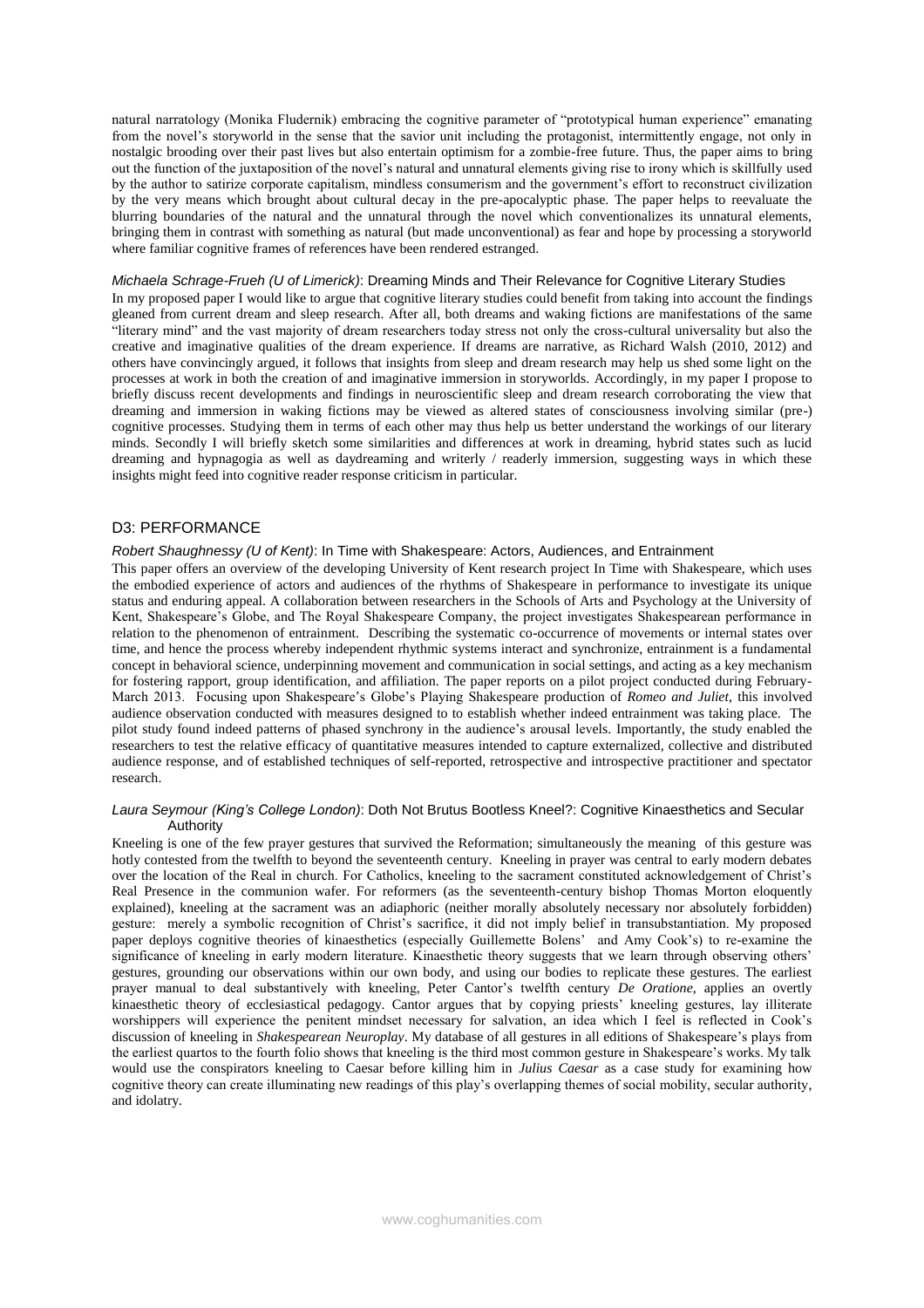### *Naomi Rokotnitz (Tel Aviv U)*: 'A Woman Whose True Self is Screaming with Despair': *Passion Play* and Affective Truth

Peter Nichols's *Passion Play* (1981) precedes the advent of the "embodied cognition" hypothesis, yet his treatment of the cognitive and emotional impact of preconscious affective content accords with recent findings (Damasio 1999; Gallese 2001; Vandekerckhove & Panksepp 2011). At the same time, his skillful theatrical presentation of the experience of betrayal, despair and self-governance, both extend and complicate current research regarding identity and autonomy. In this paper, I explore the relationship between passion, despair, and bodily knowledge, as presented in Nichols's play and its dialogue with Søren Kierkegaard's *Either/Or* (1843). Approaching the play from this philosophical perspective suggests as yet untapped interpretations of its action. Analyzing these in light of recent developments in embodiment and affect theory, exposes the extent to which effective comprehension is dependent upon affective receptiveness: attempting to ignore bodily registers of experience, or to sever these from conscious decision-making, may prove pernicious, whereas "attentive attunement" (Bower and Gallagher 2013: 122) to the self-direction of perception, may allow one to foster an integrated self.

# D4: GENERAL SESSION

### *Ana Abrantes (Catholic U of Portugal)*: Literature, Cognition, and the Experience of Empathy

The starting point for this presentation is the work by German author and criminalist Ferdinand von Schirach, which will provide the basis for the discussion of the concept of empathy and how this experience of "feeling with" (*Mitgefühl*, as one of the possible German renderings of the word) is elicited by the narrative construction of experiential and mental worlds. The concept of empathy will be approached from the perspective of cognitive science, along with the neighboring concepts of cooperation (Tomasello, 2009) and theory of mind (Rizzolatti & Sinigaglia, 2008; Gallese, 2001), as well as from the perspective of culture studies (Breithaupt, 2009, 2012), where it is closely brought together with narrative. The protagonists in Schirach's work are unexpected targets of empathy: once-in-a-lifetime or recurrent criminals, these figures meander in the grey zones between right and wrong, justice and injustice, revenge and forgiveness. Their literary rendering invites for an empathetic reconfiguration of these categories. Just how literature does it, is what we intend to study.

### *Renata Brosch (U of Stuttgart)*: Counterfocalization and Empathy: The Example of Emma Donoghue's *Room*

Using the example of this contemporary novel, I want to investigate what triggers empathy on the part of readers. Many scholars have argued or at least implied that the subjective and necessarily limited point of view of a character is more likely to elicit sympathy and affective involvement. This is certainly the case in *Room* (2010) with its innocent and 'unworldly' child-narrator, but the reason is not necessarily that an interior perspective automatically engenders identification. In fact, recent experiments have shown that the more personalized a focalizer is, the less readers identify with his/her perspective. In the case of this novel, Jack is distinctly individualized and his mindset vastly different from the readers'. He is a classic case of an unreliable narrator, his extraordinarily limited viewpoint demands of readers not only to supplement his narrative but to counterfocalize. Employing Theory of Mind and "continuing consciousness" as well as decoding protective lies, readers gradually develop affective response to the mother, whose consciousness is never shown. I want to argue that the narrative strategies appeal to two different kinds of empathy. One depends on physical and sensual cues to trigger an automatic embodied response on the level of 'natural' reception which produces a "mirroring empathy". A more complex response which emerges at a later stage depends on the cultural schemata and scripts which the narrative alludes to ("reflective empathy"). Hence, the production of empathy corresponds to the dual process of meaning-making: embodied and cultural. Both are semi-automatic, overlapping and interacting processes that can only be separated for the sake of analysis. Embodied reading draws us close to the fictional experiences while cultural reading helps us make sense of them by recalling extratextual information. Embodied responses disclose mental and corporeal states of the characters, while cultural reading brings knowledge from a variety of fields and areas to bear on these.

## *Adam Lively (Royal Holloway)*: Writing Consciousness

Fludernik (1996) has proposed that "experientiality" is essential to narrative fiction. This paper extends that proposal by positing a relationship between consciousness and narrative fiction that is interactive rather than merely representational. In the first place, I argue for a congruence between, on the one hand, the notion of a narratorless *écriture* (Benveniste, Kuroda, Banfield), and, on the other hand, the proposition from cognitive psychology (David Olson, Merlin Donald) that interaction with cultural technologies such as writing restructures cognition and consciousness by bringing to awareness immanent and previously "hidden" features of consciousness. The "representation" of consciousness in modern fiction, through techniques such as Free Indirect Discourse and "Stream of Consciousness", brings to awareness a differentiation between "levels" of consciousness – between, for example, non-reflective and reflective consciousness. But further, I argue that this "thirdperson" perspective on the interaction of reader and narrative text – a perspective that sees the interaction as a disambiguation of various forms of "representation" – should be correlated with a "first-person", phenomenological perspective that sees the process of interaction as a dynamic *disclosure* by the reader of that which transcends any particular "level" of representation. The "involvement" of the reader takes the form of a continuous disclosure whereby that which was "inner" becomes "outer", and *vice versa*. The dynamic topologies of invagination and dehiscence manifested by narrative fiction, I argue, bring to conscious awareness the mechanisms of disclosure (above all, disclosure of a "world") that underlie phenomenological experience.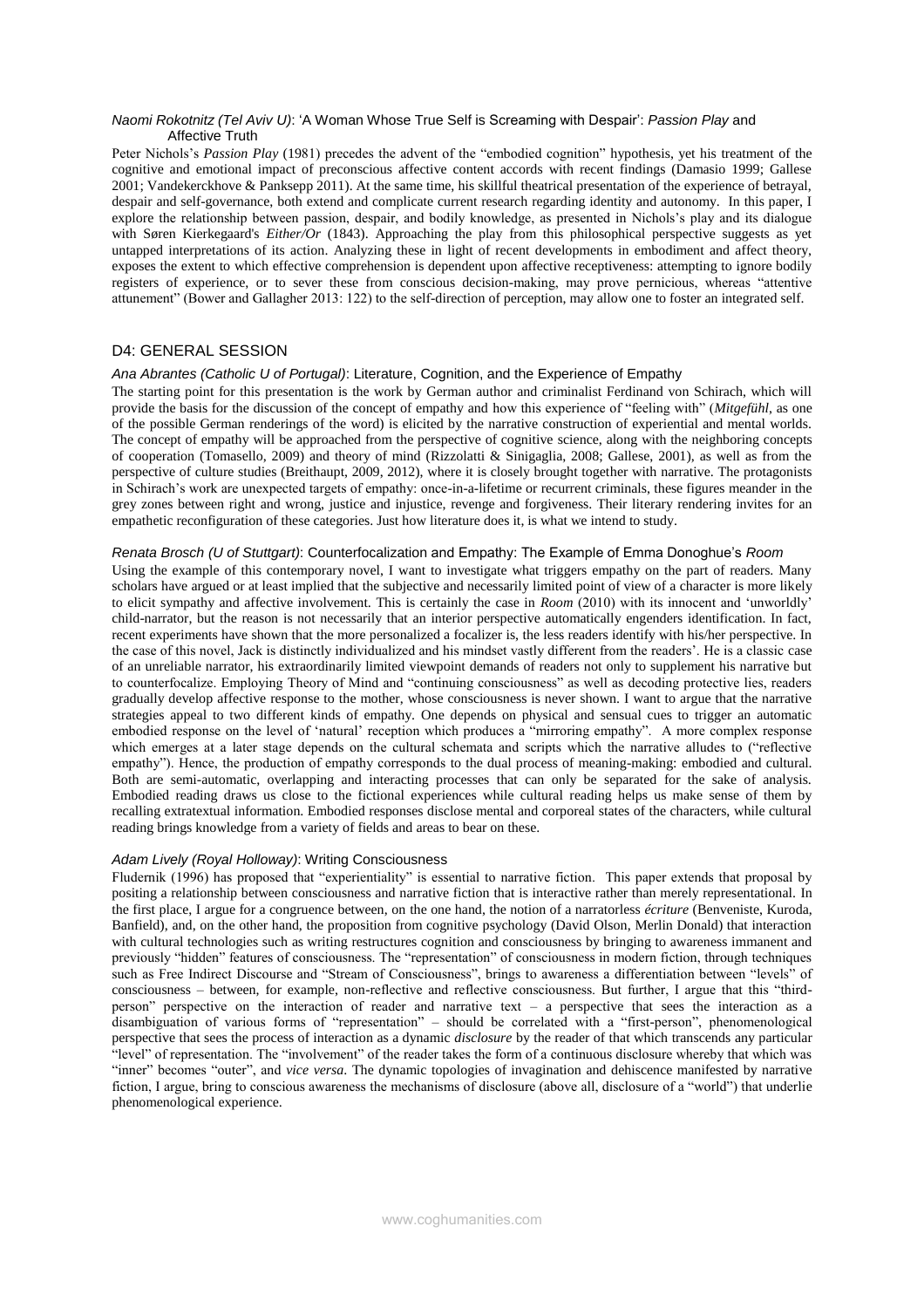## D5: GENERAL SESSION

## *Julia Dominguez (Iowa State U)*: Mental Time Travel in *Don Quixote*: Memory and Imagination in Cervantes

Recent research in cognitive neuroscience demonstrates that there is very little difference between remembering the past and imagining the future. Indeed, according to new scholarship on memory, past recollection and future prospection are in fact closely related functions within the same single cognitive system. This has come to be known as the "Janus hypothesis," so named for the notion of two faces, one looking toward the past and simultaneously looking to the future. In short, since the 1980s, cognitive neuroscience has come to treat retrospection and prospection as essentially the same functions, and it is closely related to episodic memory—in our ability to imagine nonexistent events and simulate future happenings. Such theories regarding what some researchers have called "mental time travel," however, have been around since ancient times. Such figures as Aristotle, Galen and their medieval commentators were quite aware that memory played a role in the ethical virtue of prudence—the ability to make wise and just judgments and plan future action effectively. The term these scholars used was "phantasms" ("imagines," in Latin) which also described how memory was an active player in prophetic writing. Memories therefore function in the creative process as materials for future expression, not just as signatory traces of the past. For Aristotle, a past action is an interior object that is not absent but rather one that is imprinted upon us forever and has the power to resurface in future creation or imagination. One notable literary work where memory plays such a vital role in the future conception of narrative is Miguel de Cervantes' *Don Quixote*. Don Quixote goes mad from reading too many chivalric romances. But the source of his problem is embedded in imagination, a memory-bound construct rooted in the past but available for future recall. My presentation will discuss early theories of memory and imagination, and their role as a motivating factor in Don Quixote's actions as well as Cervantes' conception of narrative.

#### *Sowon Park (U of Oxford)*: The Cognitive Future of Unconscious Memory

On the topic of the unconscious, science and literature have been divided. In literature, processes of the mind that are not conscious have always been of central value, while, based upon the foundation of rationality, modern science has rendered the unconscious irrelevant. Most notably, Freud's idea of the unconscious was eschewed by behaviourist psychology because it could not be empirically verified and, in this context, Popper famously claimed that psychoanalysis was a pseudoscience. However, new discoveries in cognitive neuroscience during the last twenty-five years demonstrate that very little of what goes on in the brain is actually conscious, making it possible not only to re-examine earlier models of the unconscious but also to see the role of the unconscious in the human mind as the new scientific frontier. This paper will examine the intensively researched area of human memory in neuroscience, and within this, the field of unconscious memory. The idea of an unconscious memory was proposed in the early 1990s, and subsequent research in cognitive psychology, neuropsychology and neuroscience has converged on the idea that human memory involves two separate systems – the conscious and the unconscious, or in the language of neuroscience, declarative memory and non-declarative memory. The empirical discovery of unconscious memory and its mechanism has important implications for the humanist study of the unconscious because it overturns the standard view that the unconscious is something that the conscious mind cannot know. This paper will examine the role of unconscious memory in literature with reference to recent neurobiological studies and discuss how it bears on cognitive futures.

## *Vera Tobin (Case Western Reserve U)*: The Case of the Cursed Clue: On Recognition, Unreliability, and Elements of Surprise

Fundamental limitations in our conceptual resources and cognitive processes force us to rely on a variety of quick heuristics to make decisions. Those strategies help us to deal efficiently with complex, ambiguous situations—but they often also lead to predictably flawed judgments: cognitive biases. This talk introduces the argument that these biases, especially one known as the "curse of knowledge," can be a central motivating factor in many of the most impressive feats of structure and aesthetics in narrative. In particular, the curse of knowledge (which makes it difficult for us to imagine, once we know something, what it is like not to know it) plays a pervasive and crucial role in ensuring that narratives persuade and satisfy their audiences. How can clues qualify as clues without cluing readers in? What makes a story hang together, surprise us without seeming incoherent? Why do we feel so put out when it doesn't? Critical discussions of narrative unreliability have generally concentrated on existential questions of what unreliability is and where it comes from. In this talk, I consider a different puzzle: how it manages to take people by surprise, not just once, but over and over again, across genres and media. I discuss a handful of illustrative examples from classic detective fiction and late 20<sup>th</sup> century Hollywood film, and explore the implications of their reliance on cognitive bias for our understanding both of the construct of the "clue" and of the relationship between reader and implied author involved in unreliable narration.

## PANEL SESSION E

### E1: INTERDISCIPLINARITY

### *James Carney (U of Oxford)*: The Experimental Paradigm in Cognitive Humanities: Assessing the Role of Theory of Mind in Genre Fiction

Theory of Mind (ToM) has played a divisive role in cognitivist discussions of literature. On the one hand, it has been offered basis for understanding the nature and effects of fictional representation (Zunshine 2006; Kidd and Castano 2013); on the other, it has been dismissed as an overly-intellectual construction that ignores both the phenomenological forms of intersubjectivity and their representational cognates (Gallagher 2001; Hutto 2011). However, though both sides of this debate reference empirical work, neither has subjected the question to experimental assessment. This paper discusses an attempt to do just this. Citing linguistic complexity, intentionality level and genre as independent variables, our experiment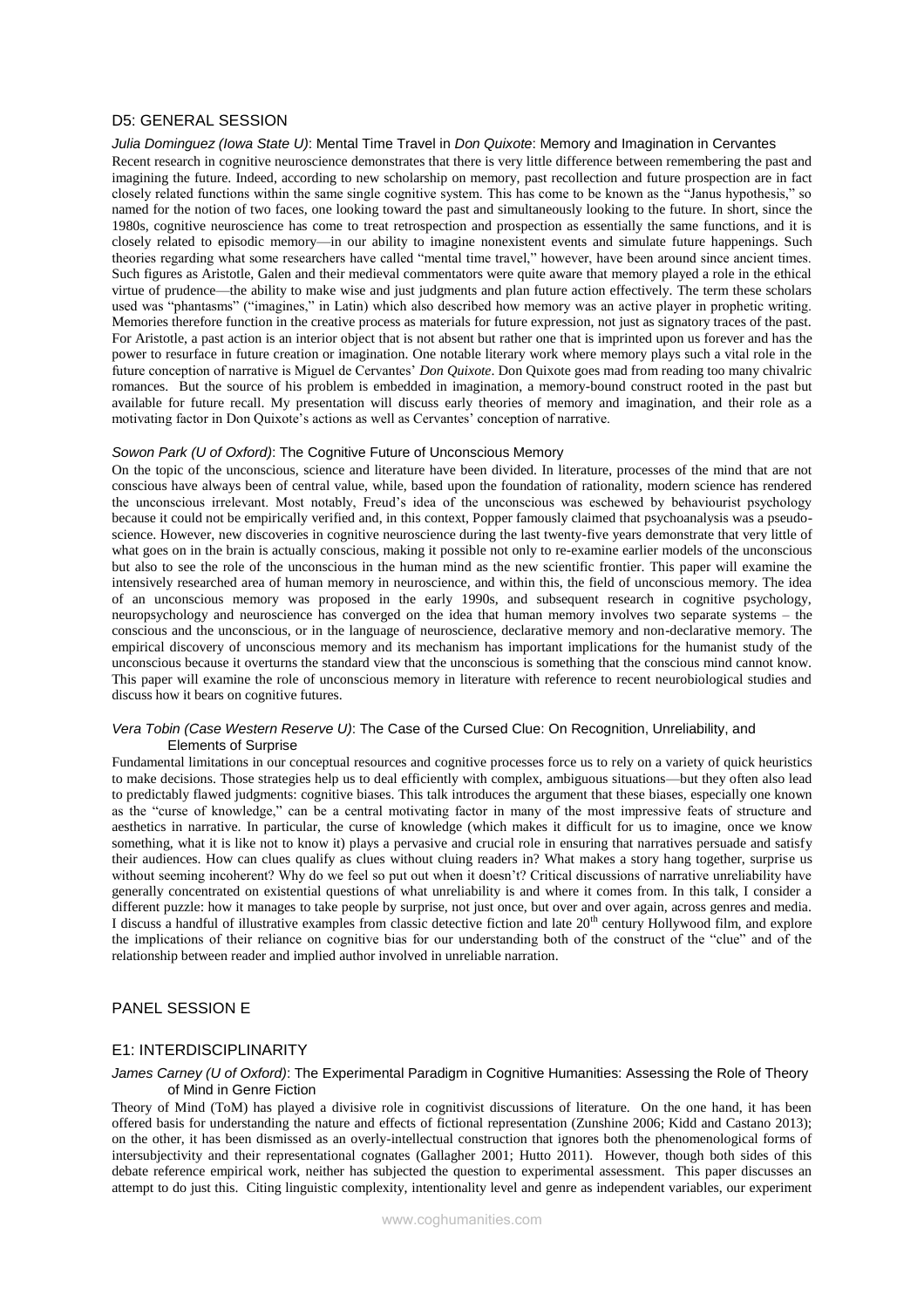assesses reader responses to a selection of eight texts. Each reader is assessed with respect to innate mentalising ability and verbal ability using standard tests; after this, they are presented with texts from two genres: espionage fiction and relationship fiction. Each of these texts can be written in simple or complex language, and can exhibit an intentionality level of either three or five. (The permutation a given reader receives is decided randomly.) The reader is then polled with a transport scale to determine their response. At the time of writing, data analysis has just commenced. However, provisional results indicate that, while ToM has a significant impact on reader assessments, its effects co-vary with distance from prereflectively familiar scenarios and narratives.

## *William Fear (Birkbeck)*: Narrative as Process and Artefact and Some Implications

Narrative is typically conflated with story with an attendant lack of consideration for what might be important distinctions between the two. Similarly, narrative is typically considered as an object but the recognition of the object as an artefact - a cultural tool - is disregarded. Rarely is narrative considered as a process and even less so as both a process and an artefact. In this paper we draw on the work of scholars from both Psychology and Humanities in an attempt to demonstrate that narrative is both a process and an artefact and consider some of the implications for this understanding. In particular, we present an understanding of the role of motif. Motif, we suggest, is a powerful tool used to both build and represent shared meanings and to recognise recurring patterns. Of course, the former understanding is widely acknowledged in literary studies, but less so in other disciplinary studies of narrative. Our current work demonstrates how a linguistic motif is both used to influence policy in a global field (healthcare) and by recognising and identifying the motive we can draw insights into the functions of 'the system'. This parallels work in neuroscience and cognitive science where motifs are recognised as an important artefact for understand complex chemical interactions in the brain. We argue that work is required to deconflate narrative and story, and to distinguish between the role of narrative as process and the forms of narrative as artefacts (e.g. story, account, chronology, anecdote, motif, &c. &c.)

### *Pascal Niklas (University Medical Centre, Mainz)*: Cognitive Poetical Reductionism and Empirical Aesthetics

One of the major problems in breaking down poetical language to the level of experimental design is the loss of context in which the phrase is used. The reduction necessary for achieving a testable specimen makes it hard for subjects to recognize a piece of poetic language as such without context information. There have been suggestions (Menninghaus and Jacobs 2012) how the formalist concept of "defamiliarization" (остранение) may be successfully be distinterred for the purposes of empirical aesthetics. In this talk, we wish to discuss neo-formalism as a possible avenue to making poetical language quantifiable and thereby testable in terms of empirical aesthetics and neuroaesthetics. The theories of Shklovsky and Jacobson are stuff for courses in the introduction to literary studies, but they may also be revisisted for experimental purposes though there will also be need for pragmatic and contextualist theorizing. This exercise is rather rooted in literary theory than in linguistics and aims at identifying qualities of poetic diction in order to achieve testability in fMRI or EEG.

# E2: STORYWORLDS

### *Nigel McLoughlin (U of Gloucestershire)*: Towards a Cognitive Poetic Framework for the Analysis of Ambiguity

Lexical and structural ambiguities occur widely in literary texts. Psycholinguistics has suggested several models for how such ambiguities are resolved in real time (Rayner, Carlson & Frazier, 1983; Duffy, Morris & Rayner, 1988; Kawamoto 1993: Trueswell, Tanenhaus & Garnsey, 1994). Text world theory (Werth 1999; Gavins 2007) may be fruitfully combined with Stockwell's (2009, 2011) model of literary resonance to afford an explanatory cognitive stylistic framework, informed by psycholinguistic theory, in order to analyse the cognitive processes by which different meanings are generated and enriched in literary texts. In Stockwell's model ambiguity may be thought of as a 'newness' attractor, because it creates a cognitive divergence in the dominant text world. This is because the reader must create, however fleetingly, a different text world for each of the meanings resulting from the ambiguity. These imagined worlds, having been activated, may be kept in focus through resonance, using contextual and linguistic cues, before being finally resolved, through the decay or occlusion of all but the dominant meaning, or they may resist such resolution. This paper is intended to outline the cognitive stylistic framework described above, and to use it to analyse the occurrence, maintenance and resolution of lexical and structural ambiguities in published poems. It is envisaged that these example analyses will illustrate the model's potential to tease out mechanisms by which ambiguity can draw different meanings into metaphoric relation, or create indeterminacies in poems thereby opening them to multiple readings.

#### *Andrea Macrae (Oxford Brookes U)*: Cognitive Processing of Perspective in Fiction

This paper reports the findings of an experiment investigating the cognitive processing of perspective in fiction. Specifically, the experiment explores the effects of deictic cues upon readers' perspective-taking and conceptual deictic shifting into and around the storyworlds of fictional narrative. Readers of a set of narrative texts identify the perspectival loci they conceptually adopt within the storyworld via selection from computer generated images of the scene, each image designating a particular viewpoint. The texts manipulate narrative person ('I', 'you', 'he' and 'she'), tense and priming to explore questions such as:

1. Does use of third person narrative commonly elicit a distal conceptual viewpoint within the

storyworld, and if so, which is the most common viewpoint of, for example, the rear, side or front, and horizontal or aerial viewpoints?

2. Do readers adopt the conceptual position of the focaliser more consistently if that focaliser is designated through the second person or the first person pronoun?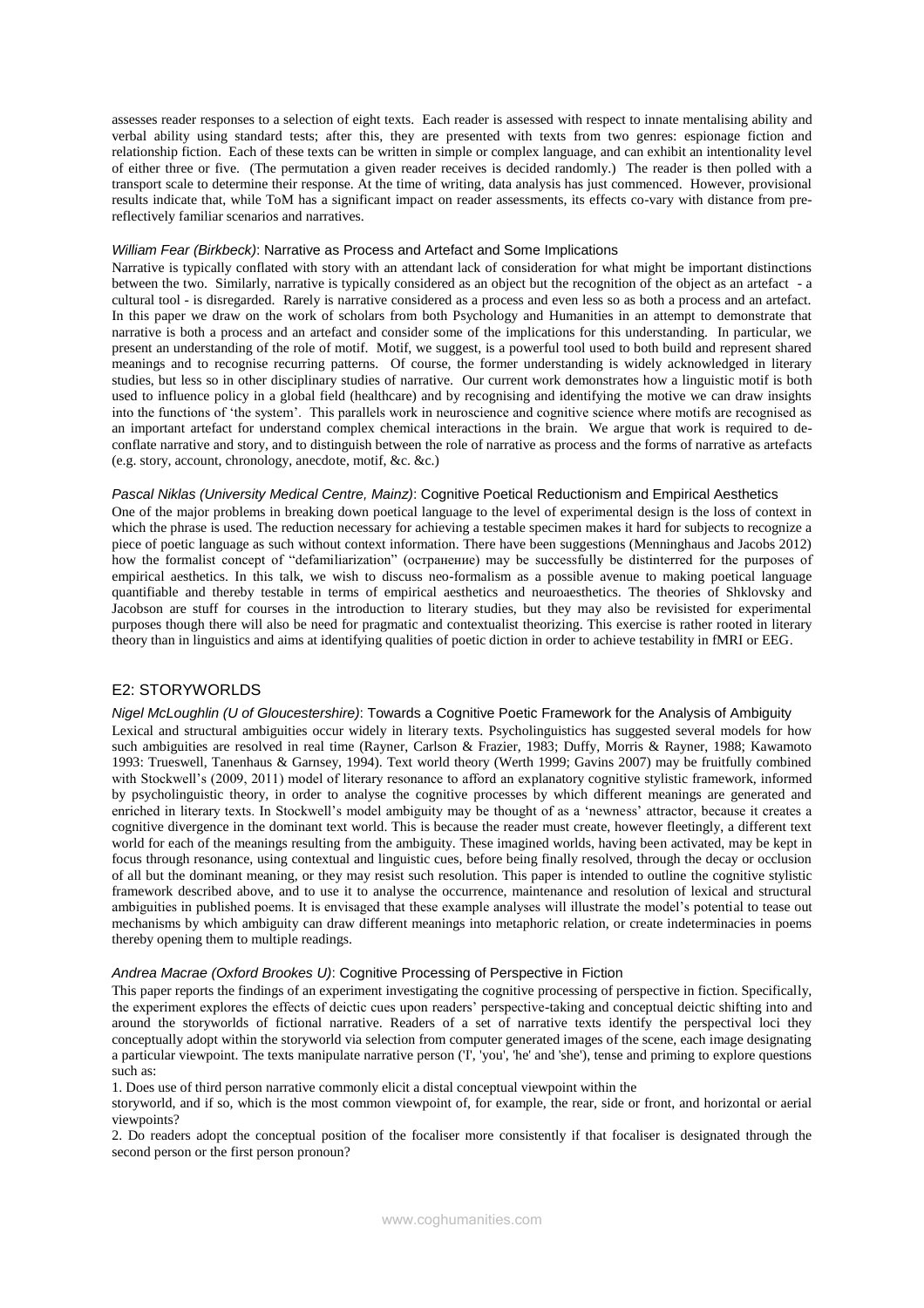3. Are common patterns of deictic shifting discernible when a primary (narratorial) and secondary (character) focaliser are in play (e.g., when a first person narrator describes the actions of a past enactor of that same character partially from the past enactor's perspective)?

And, more broadly,

4. How far does deictic language determine conceptual positioning?

The experiment employs, re-investigates and builds upon insights from preceding psycholinguistic, pragmatic and cognitive poetic empirical and theoretic research, aiming to enhance understanding of aspects of the processing of fiction and, more generally, the conceptual imagination of scenes in real or fictional worlds as cued by deictic language.

# *Melba Cuddy-Keane (U of Toronto)*: Narrative Description, Deictic Shifts, and Projected Allocentric Seeing

The cognitive neurosciences are currently divided on the question of our ability to experience outside our own embodiment. While some researchers assert that "the way the organism is embodied constrains the options available to it" and that "an organism's particular view of the world is a direct result of its functioning sensorimotor experiences" (Cowart 2005), others, like philosopher Dan Zahavi, argue for "our ability to access the life of the mind of others in their bodily and behavioral expressions" without resorting to "theoretical inferences, internal simulations or imaginative projections," proposing further that this ability "can improve with familiarity, learning, and salience" (Zahavi 2008). While at issue is the vast problem of the ontological status of first, second, and third person perspectives, my paper will concentrate on the one element of narrative description, and the way it can both represent, and possibly enact, deictic shifts. Drawing on neuroscientific work on the role of the hippocampus in navigation and scene construction (Maguire 2012), and the supposition that "a core brain network supports multiple forms of self-projection" (Buckner and Carroll 2006), I will examine the cognitive implications of Virginia Woolf's embodied description from the deixis of a snail and Gertrude Stein's resituating in the body of a lizard, as well as the shift from topographical mapping to storyworld mapping in Alison Bechdel's *Fun Home*. Between egocentric (subjective, viewer-related) perspectives and allocentric (topographical, other-centered) mapping is, I will argue, a third state that I will call projected allocentric seeing, involving the mind's ability to leap into a perceptual frame beyond the self's immediate environment, whether that be a landscape or another mind. Attentive reading of narrative description, I propose, can develop our abilities for pluralist scene construction through the enaction of deictic shifts, enhancing the perspectival range of our embodied minds.

### E3: PERFORMANCE

## *Rhonda Blair (Southern Methodist U)*: Inner Image/Outer Action: Cognitive Science and Michael Chekhov's Approach to Acting

Michael Chekhov (1891–1955) was one of the most important acting teachers of the last century; his influence has only grown in recent decades. Grounded in the actor's use of inner images and movement to guide embodiment and action, Chekhov employed techniques and terms such as "psychological gesture," "imaginary center," "imaginary body," and "atmosphere." Applying his intuitions to acting technique and practice, he was prescient in sensing things about acting that are now being borne out by research in embodied and situated cognition and in cognitive linguistics. Acting is about manipulating things within conscious awareness to create optimal conditions for self-use, creativity, and dynamic collaboration with other actors – skills to "reach the unconscious by conscious means," to quote Chekhov's mentor Stanislavsky. The task is to set up circumstances – "internal" and "external" – to help image and action arise, and to use those images and actions to nurture fruitful conditions for creativity. Situated cognition's ecological view of mind as embodied, embedded, and extended, embodied cognition's dynamic view of perception and action as being in some ways inseparable, and cognitive linguistics' principles of metaphor and conceptual blending are all apposite and resonant with many of Chekhov's fundamentals. This paper will consider Chekhov's approach in light of work being done in the cognitive sciences by William Clancy, Antonio Damasio, Gilles Fauconnier, Shaun Gallagher, Vittorio Gallese, George Lakoff, Mark Johnson, Alva Noë, Evan Thompson, and Mark Turner, and in acting and cognitive science by Rhonda Blair, Amy Cook, John Lutterbie, and Rick Kemp, among others.

### *Sebastian Rimehaug (Case Western Reserve U)*: Displaced Voices: Relevance and Frame Blending in Brecht's *The Caucasian Chalk Circle*

In his later work *The Causasian Chalk Circle* (*Der Kaukasische Kreidekreis*, 1999|1948), Brecht includes a set of theatrical characters*—*a singer and his troupe of musicians—who, like a Greek chorus, comment on and narrate the story but also have instances of direct contact with characters in the story frame. Such instances include: being overheard by dramatic characters, possessing individual attitudes towards them, and, at one point, even using the first person to describe another character's affective states. This last move allows the play to depict strong emotions somewhat firsthand, yet retains Brecht's commitment to anti-realist distance between characters and their emotions that in the past discouraged him from such making such depictions at all (See Brecht, 1964a; 1964b). The above examples portray epistemic and causal states that do not conventially fit the role frames of either *narrator* or *character* by themselves, albeit not haphazardly or nonsensically. Rather, such innovations reflect emergent properties stemming from the joint activation of the two frames by the same characters over the course of the play. Conceptual blending theory (CBT) provides a framework for illustrating just how the singer and his musicians fit into the conceptual structure of *The Caucasian Chalk Circle.* First, we first propose a mental spaces model adapted from Brandt and Brandt (2005) for how different speaker-addressee configurations on stage prime different *role* frames (e.g. *narrator*, *character*, etc.) for those speakers. We then demonstrate how frame blending (Turner and Fauconnier, 2002) prompts the on-line allowances audiences make for nonstandard roles in order to maintain overall coherence.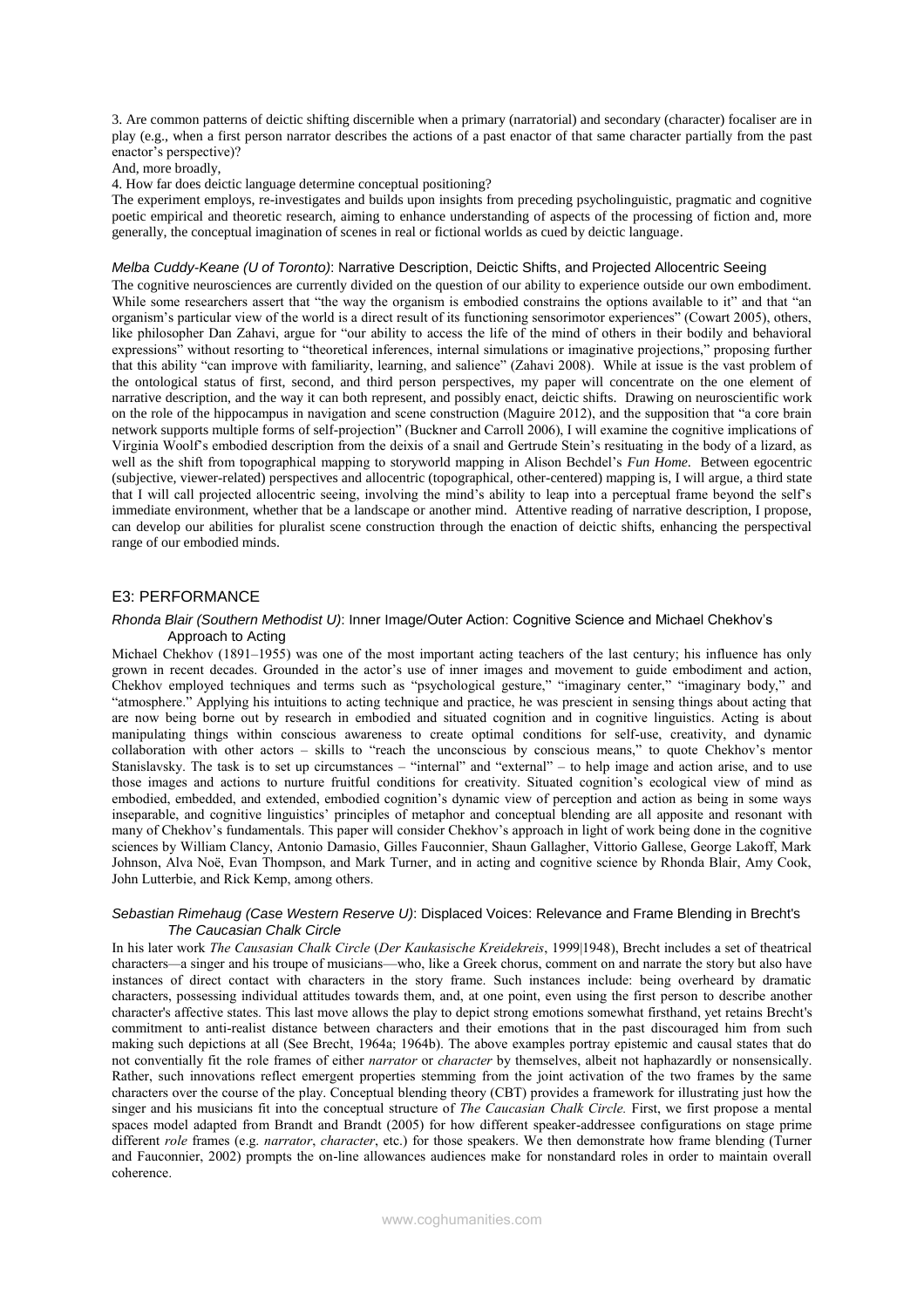### *Angeliki Varakis-Martin (U of Kent)*: Positive Emotion and Cognition in the Spectating of Aristophanic Comedy

What can positive psychology tell us about the ancient audience's experience of Aristophanic comedy in its original context of performance? Was the performance of comedy an event that was largely controlled by the poet and the Athenian state, or did it, in fact, broaden the mind of its spectators enhancing their ability to process information in a creative and individual way? Informed by the criticism of Bakhtin many scholars in the field of classics have sought to understand Aristophanic comedy's political orientation in its nexus of conflicting forces and unstable interactions. These are expressed in the festive performance of the comedy, the discontinuous narrative of the play, but also in each audience member's engagement with the comic. Drawing on research in the field of cognitive science which has shown that 'thinking' is not detached from emotion, this paper will consider the audience's engagement with the comic world taking into account the wider festive environment of the performance. B. Fredrickson's broaden-and-build theory of positive emotions and A. Isen's experiments on the effect of positive affect on cognition have linked positive affect with an increased capacity for creativity, integration of diverse information and novel thinking. The presence of positive emotions (e.g. joy) in the ancient audience triggered through particular celebratory elements of the festive comic performance (music, dance, song) could have enhanced the spectators' creative engagement with the performance turning them into active participants of the creative process. This active engagement would have been in tune with the 'openness' of Aristophanic comedy and reflective of the participatory nature of Athenian democracy.

## E4: GENERAL SESSION

### *Marco Caracciolo (U of Groningen)*: The Kinesthetics of Narrative Temporality

In Monika Fludernik's words, "[the] relationship between narrative and temporality has been one of the most popular research areas in narrative theory" (2005, 608). Despite this, surprisingly few scholars have reflected on how the double temporality of narrative is actually experienced by recipients. Even if we know that emotional responses such as Meir Sternberg's (1978) suspense, curiosity, and surprise may arise in construing narrative time, narrative theory has tended to define plot (*qua* the orchestration of narrative time) in either purely textual or relatively abstract, conceptual, and disembodied terms. Could it be that, on the contrary, perceptual image schemata (Johnson 1987) and kinesthetic experience (see Reynolds and Reason 2012) play a role in how we make sense of narrative time? Embodied, and specifically kinesthetic, metaphors such as plot "twists" and "turns" seem highly suggestive in this connection. Building on neophenomenological approaches within contemporary cognitive science (see Gallagher and Zahavi 2008), this paper explores two situations in which bodily experience can become implicated in the understanding of plot: first, when narrative temporality is blended with a character's bodily movements; second, when a text involves a back-and-forth "movement" between different plot strands. Using as case study Don DeLillo's novel *Underworld* (1999), which intertwines several plot lines, this paper argues that kinesthetic imagery can function as a heuristic tool in keeping track of narrative progression. Readers can therefore "feel" narrative patterns in a way that is at least partially similar to how we respond kinesthetically to music (see Carroll 2003).

### *Peter Walters (U of Sheffield)*: Comprehension and Tracking: Moves Towards Personal Grammars of Narrative

In the processes of the production of sustained texts, and within the practice of Creative Writing teaching, questions of narrative structure (of how a text is structured; of how a text can be structured in production) are often paramount. In broad terms, the success of a text in communicating its intended meanings and effects may hinge directly on the competence of its structure in providing a discourse 'route' that provides adequate access to its elements. The natures of smaller structures – the sentence, the paragraph, the short story – may be relatively easy to comprehend in their entirety; more sustained structures might present a bigger challenge. This paper seeks to examine whether there are tools available for producers of text and teachers of Creative Writing to enable practitioners to examine texts to better understand their structural components, through, for example, segmentation, synopsis and tracking of narrative information at boundaries, and whether these tools, with use, may help to develop more generalised schemata of the possibilities and variations of structure in the minds of such practitioners. Where generic grammars of narrative have proved elusive, is there the possibility of developing 'personal grammars' of narrative that can aid the production of effective texts? If so, are there, then, teaching strategies that might economically and efficiently optimise the conditions whereby these personal grammars might be developed, and, which cognitive methodologies may best be deployed to effect these outcomes?

### *Siim Sorokin (U of Tartu)*: Finding the Ties, Minding the Minds: Collaborative Sense-Making Complexities of *Lost* and *Breaking Bad*

This paper focuses on the user-generated content in weekly commentary sections of U.S. TV criticism blogs covering serial narratives like *Lost* and *Breaking Bad.* I will observe how commenters incrementally construct coherent meanings given discrepancies in plot and character. These narratives enhance socially distributed intelligence through interactive problemsolving. Commenters are confronted with half-answers and ultimately unsolved gaps (*Lost*) and unsatisfactory yet determined conclusions and character motivations (*Breaking Bad).* They maintain coherences by narrativizing their guesses and inferences and blending prior contextual data and real-life knowledge with incoming narrative inputs (*motifs*). The intentions and reasons of the characters are narrativized by imagining *them* thinking about other characters. This construction of inferential intermental minds grounds itself on characters' transference onto a joint creative space, hence emphasizing them as intentional systems*.* Such construction intersects with the claim of perceived narrative realism insofar as characters' inadmissible actions are deemed to undermine its plausibility and effectively undercut characters' realness. These new emergent meanings, external to and resisting, yet contextually conditioned by, narrative proper, merge into two kinds of constitutive and collaborative constructions or *beacons,* focusing on specificity in plot and character. Definition of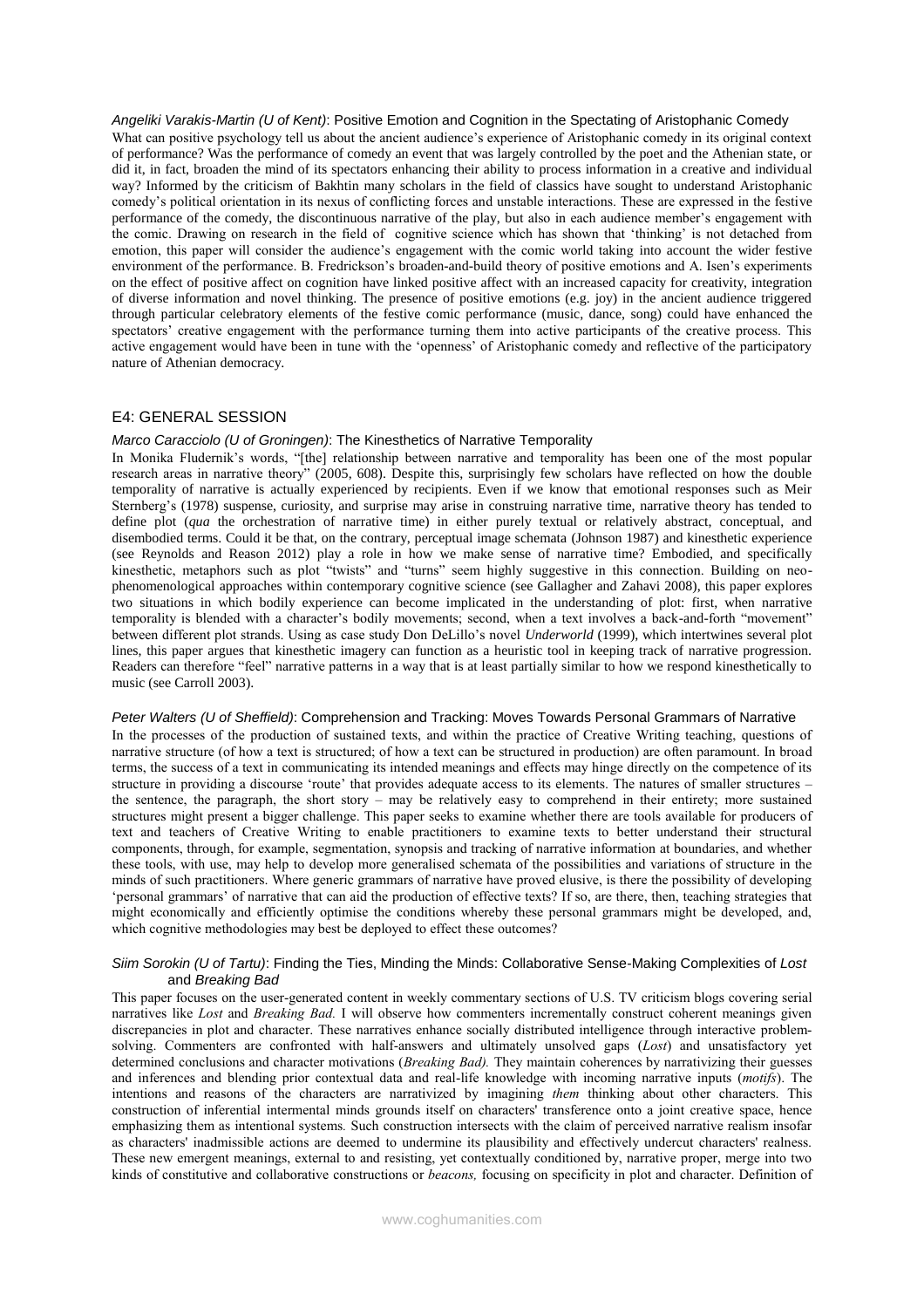*beacon* emphasizes its guiding principle insofar as it being an echo signal (beacon *as* a convergence is self-reflexitive towards the various meanings converging *into it*). During the lengthy period of the serial experience, user-generated meaning constructions may get modified, complemented or entirely overwritten. Hence, beacon, too, is fluid, persistently reevaluating the incremental alterations and re-organizing itself accordingly.

# PANEL SESSION F

## F1: AESTHETICS & SPECTATORSHIP: COGNITION IN TIME AND SPACE

## *Amy Cook (Indiana U)*: Building Character: The Aesthetic Experience and Cognitive Casting

Walking through the city, the people around me flock and flow; we are a murmur of starlings: though multi-colored and multi-shaped, we are more clearly identifiable as a mass than as individuals. So how is it that we come to identify so many different people in our lives? My doctor, my co-worker, and my senator look more alike than different and yet I do not confuse them because they are *characters* in my life, not data. How do we build characters from stimuli? The theatre provides us with a character building work out, one that improves our functioning outside the theatre, when it is necessary to make quick judgments about the characters in our lives. For the purposes of this talk, I will start with a discussion of Mark Rylance's performance as Olivia in *12th Night* and as Richard in *Richard III*. I will discuss the compressions necessary to compose these characters with the same actor's body as input. I will then argue that once built, characters offer us a way to offload cognitive tasks. Finally, I will suggest that the research on face blindness points out what happens when one of the mechanisms of this process is broken. This paper braids together areas in the cognitive sciences, from the theoretical to the neurological--conceptual blending theory, distributed cognition, and research on prosopagnosia and Capgras Syndrome- with theatrical theories about characters and casting to argue that the cognitive process that turns Meryl Streep into Margaret Thatcher is the same one that turns Margaret Thatcher into the Prime Minister or the people murmuring with me on  $57<sup>th</sup>$ Street into villain, victim, witness.

## *John Lutterbie (Stony Brook U)*: Time-Based Aesthetics: Castellucci and Smithson

This paper is continues the ideas presented in "Dynamic Systems and the Aesthetic Experience" delivered at Bangor. This presentation looks at Brecht's concept of *verfremdungseffekt* through the lens of Reber's theory of fluency, and its binary opposite disfluency. Rolf Reber defines the aesthetic experience of fluency: "if people process information about an object *easily*, they feel positive affect, especially if ease of processing is unexpected" (Reber in *Aesthetic Science*, 2012: 224). Hyejeung Cho and Norbert Schwartz see "disfluency" as a break in fluency, giving the perception of novelty because of the difficulty, rather than ease, of processing (Cho and Schwartz, *Advances in Consumer Research*, 33: 319-20). Fluency enhances the aesthetic process over time through the accretion of experience, while disfluency disrupts of the flow of experience. Moving away from the idea of aesthetics as "positive affect" or the pleasure of beauty, I argue that the experience of art is most powerful when meaning is deferred, perhaps long after the experience with the art object, and that fluency and disfluency are useful metaphors for understanding the processes that give rise to feelings of the aesthetic. Case studies include Romeo Castellucci's *Concept of the Face: Regarding the Son of God* and *L.#09 London* (parts 2-4), and Robert Smithson's *Mirrors and Shelly Sand*. In all three, although very different, the derivation of meaning arises over time (pace Ramachandran's moment of "Aha!") because, I argue, of the ambiguity of the unexpected and the (active and passive) assertiveness of the works of art.

### *Nicola Shaughnessy (U of Kent)*: Beautiful Otherness and Conceptual Neuroaesthetics: Materializing Atypical Imaginations Through Experiments in Performance

This paper explores the potential of cross-cultural exchanges between arts and science through the multimodalities of contemporary performance as a creative practice and as a research methodology. Performance offers a means of accessing hard to reach areas of human experience, drawing out the life of the mind and exploring perception, imagination, emotion and empathy through the felt, fleshy and material spaces of theatre, dance and music. I consider how experiments in participatory performance can enhance understanding of atypical cognitive processes in neuropsychiatric conditions with particular reference to autism and dementia. Practice-based methods facilitate insights into the perceptual and imaginative experiences and differences of affected individuals and the implications for their well-being. The research is leading to new directions in aesthetics through the extraordinary qualities of 'outsiders art' and new understandings of the imagination in neuro-divergent conditions. My paper makes reference to 'Imagining Autism' an interdisciplinary project using contemporary theatre techniques, puppetry and interactive media as a means of facilitating communication, social interaction, empathy and imagination for autistic children. Cognitive changes in dementia also impact upon social interaction and empathy, affecting communication and altering perceptions of time and space. In some forms of dementia, however, the neurological processes enhance creative drive, leading to new artistic capacities with outputs described as 'unorthodox' and highly original, indicating 'unique perception.' I explore connections between this phenomenon and autism, whilst demonstrating the potential of practice based arts research as a methodology for neuroscience.

## F2: STORYWORLDS

### *Merja Polvinen (U of Helsinki)*: Formative Fictions and Cognitive Science

This paper examines the idea put forth by Joshua Landy (2012), that the cognitive value of a certain group of fictional narratives is to train the mind in adopting a state of "lucid self-delusion", or simultaneous conviction and distrust. Landy's discussion, which draws on literary analysis, hermeneutics and the philosophy of narrative fiction, is in this paper connected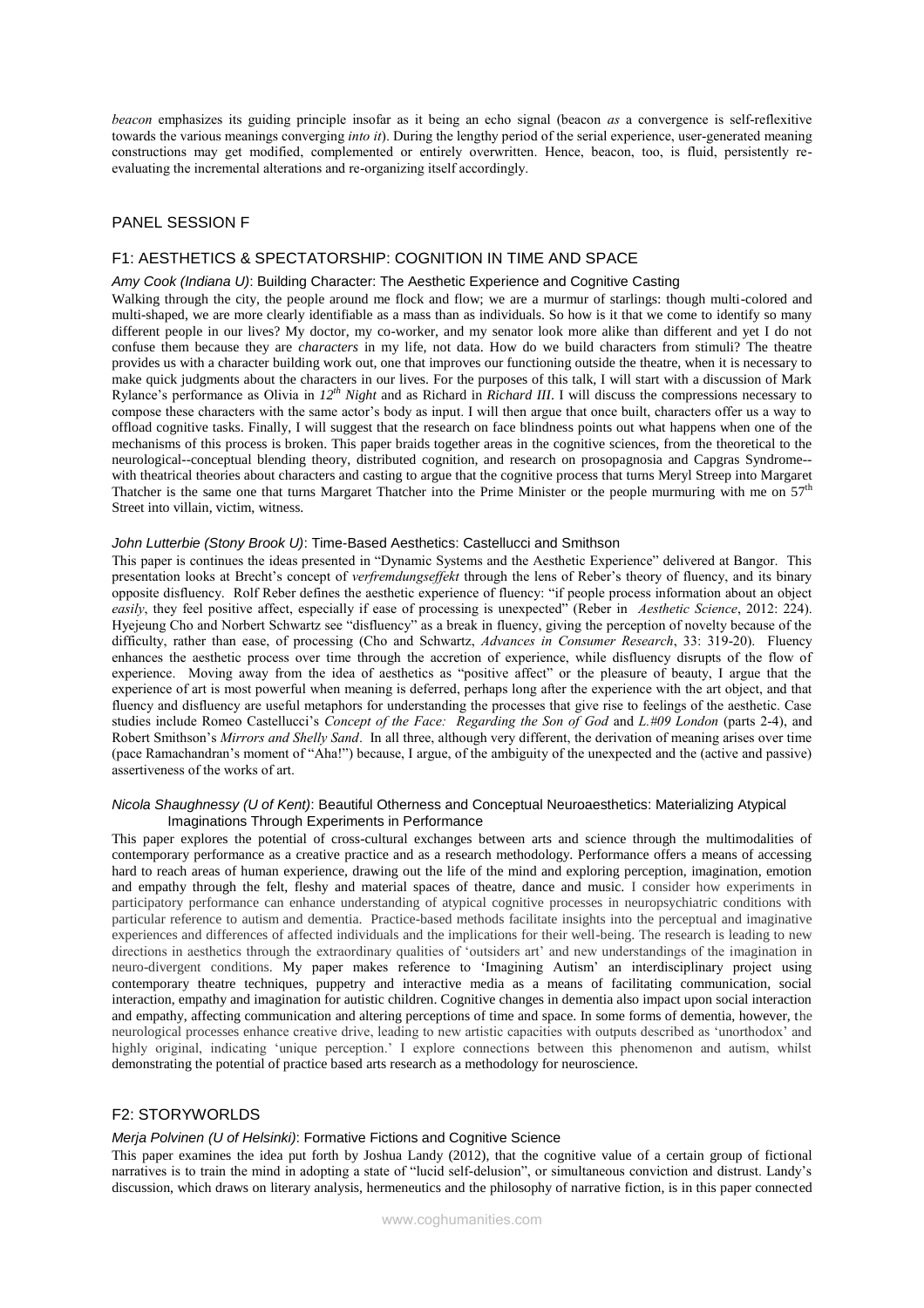to the discussion of the human imagination within the cognitive sciences, where the meaning of terms such as imagining, simulating, and engaging in hypothetical thinking are still in flux. The aim is to show how considering the complex amalgam of "detached credulity" involved in the experience of fiction might move cognitive literary studies away from a current overemphasis on naturalisation. This theoretical discussion is reflected on an analysis of Christopher Priest's 1995 novel *The Prestige*, a meditation on the 19<sup>th</sup> century and its tension between spiritual and materialist sensibilies. The central conflict within the story, embodied in two competing stage magicians, is between two conceptions of magic: either as naturalised craft or as actual supernatural power. Similarly, the novel itself is built on a conflict between naturalised narrative puzzles and fantastical story events. The novel finally presents for its readers its own "prestige"—the object that results from the magic act. In the case of this fiction the prestige is not a rabbit or a chain of handkerchiefs, but a cognitive state of lucid selfdelusion engendered in readers.

#### *Marco Bernini (U of Durham)*: Transparent Minds? A Cognitive Defence of the Exceptionality of Fiction

In narrative theory, the concept of the "transparency" of the mind has been limited to the influential view supporting the idea that fictional narratives allow direct access to multiple minds *from within*, in so doing making these minds "transparent" to the reader (Cohn 1978). This kind of omniscience is cognitively precluded in real-world encounters, and this is why David Herman labelled this view about fiction as the "Exceptionality Thesis" (2011), which says that fiction allows unnatural accessibility to individual minds. Countering this thesis, cognitive literary critics say that in fiction, as in the real world, other people's minds can be "transparent" *from the outside*, because we can read them by exploiting our mindreading skills (Palmer 2004; Zunshine 2012) through which ascribing intentions and motivations for actions and behaviours. According to these objections, there is nothing exceptional about fictional access to multiple minds because "transparency" intended as "readability" can be extended outside the inward territories that fiction can disclose. However, focusing on the transparency of literary minds in terms of their accessibility to the reader meant overlooking another, more fundamental, privilege that fictional narrations afford: i.e., *a transparent access to the opacity of cognition*. The problem of transparency as debated by the new sciences of the mind can illuminate why literary narratives are unique in this respect. By drawing on contemporary cognitive studies on the "transparency of experience" (Carruthers 2011), and in particular on cognitive research on introspection (Hurlburt and Schwitzgebel 2007), my paper aims at a cognitive defense of the exceptionality of fiction.

### *Richard Walsh (U of York)*: Literary Narratology as an Interdiscipline

The trend in narratological research over the last two decades has been to diversify into a range of contextual narratologies, whilst consolidating the sense of narrative as a foundational cognitive concept; but contextualist narratologies have rarely moved beyond formalism without also subordinating theory to interpretation, while cognitive narratology has tended to invoke the sciences of the mind as a source of new concepts and terms with which to describe the experience of the literary text, and the value of that encounter. This paper is concerned to affirm the value of literary narrative study, but suggests that such affirmation is not to be found in the broad idea that such study is vindicated by the evident importance and ubiquity of narrative as a mode of sense-making. Rather, it argues for the theoretical role of narratology as a highly tuned analytical perspective upon that ubiquity, in reciprocal dialogue with the various disciplinary discourses in which it is now recognized, whether as an opportunity or a problem. Narrative theory is hence a crucial interdiscipline able both to demonstrate the value of narrative and to critique its limitations throughout the range of its current relevance as a means and object of study. As an illustrative limit case, the essay considers the relation between narrative theory and complexity science, both as an exemplary dialogue across the "two cultures" divide, and as the basis for a renewed concept of the distinctive contribution of literary narrative studies within such an enlarged sphere of academic and social relevance.

## F3: CULTURE & PATHOLOGY

#### *Emily Troscianko (St John's College, Oxford)*: Bodies, Brains, and the Literature of Hunger

Brains are part of bodies, and when bodies go wrong, so do brains. Eating disorders are a prime example of how, in a continuous decentralised feedback loop, mental pathology arises from bodily dysfunction and vice versa. The dangerous metaphorical associations that help sustain eating disorders like anorexia – equations, for example, of hunger and thinness with self-denial, strength, power, purity, specialness, etc. – are cognitively potent and are also widespread in literature, literary studies, and culture at large. Reading literature from a cognitive perspective which is both second-generation (informed by cognitive science that takes into account the embodied, embedded, enactive, and extended nature of human cognition) and first-person (acknowledging and drawing on individual real-world embodiment and its psychological consequences) may help us understand better how embodied cognition becomes pathological and what this means for literary structures, readers' responses, and academic practices. In this talk I focus on Modernist literature that deals with hunger and disordered eating, including works by Hamsun, Hemingway, Kafka, and Rimbaud. I argue for a cognitive approach that takes seriously the linguistic content of literary texts and their evocation of the fictional characters' embodied experiences, exploring those experiences and their potential counterparts in real readers in a scientifically informed and sensitive manner rather than leaping immediately to a derivation of thematic (metaphorical/symbolic) meaning. I indicate how this methodology can make common literary-critical concerns such as paradox and thematic interpretation more tractable, as well as how it relates to the emerging field of cognitive literary science and may have moral as well as academic benefits.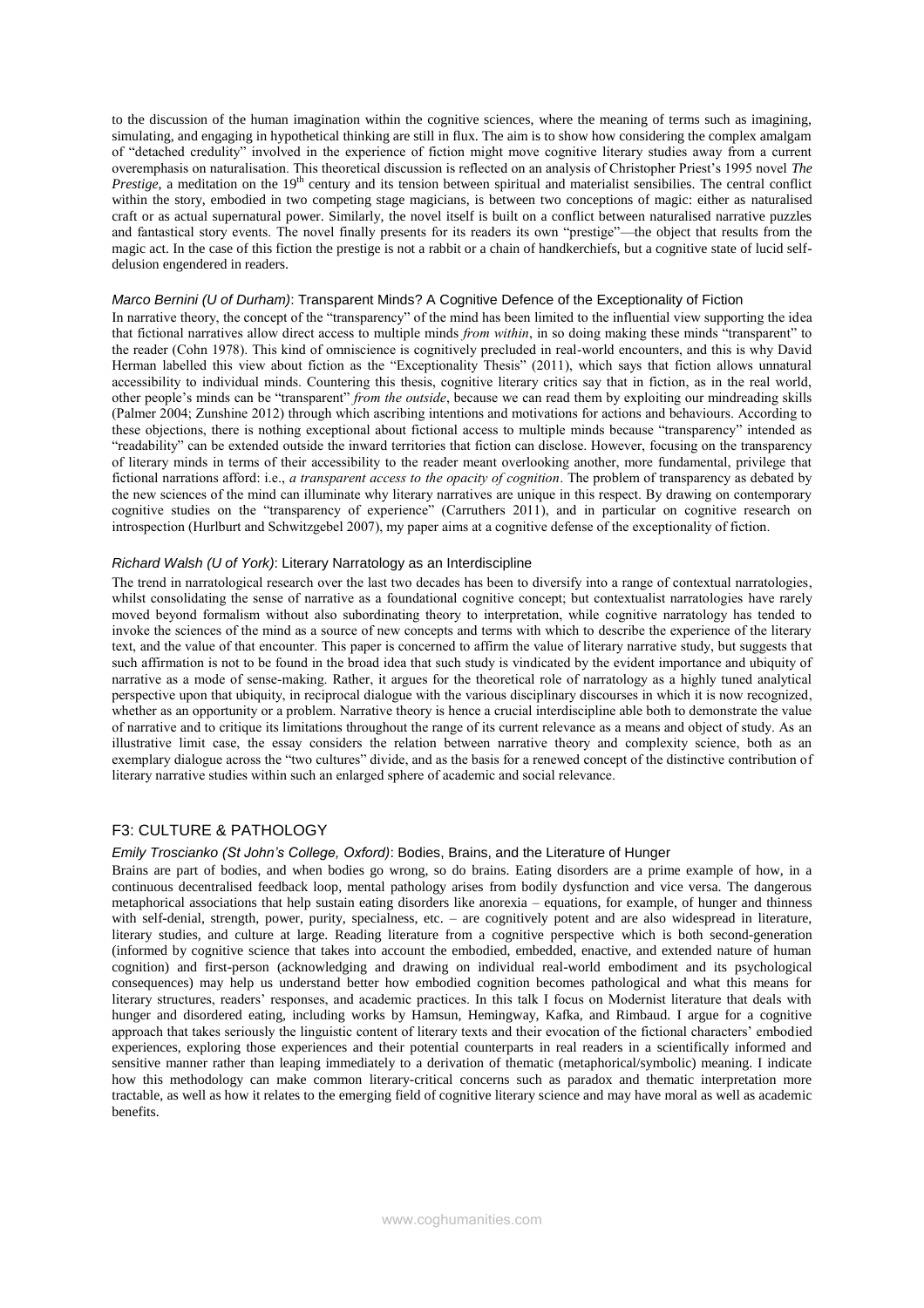### *Davide Caputo (U of Kent)*: Watching the Life of the Mind: Creative Endeavour and Psychopathology in *Barton Fink* and *The Shining*

Frequently represented in art is the figure of the tormented artist, an individual for whom psychological crises are bound with creative endeavour. The main question such depictions raise is that of the possibly causal link between mental illness and creativity in the real world; this question is not only fuelled by popular discussion and trite adages, but is also the subject of a great deal of psychological research that has sought both to establish and clarify this putative connection - research that has served to shed light on the nature of both creativity and certain forms psychopathology. This paper presents an overview of the research and polemics surrounding the study of the (possible) interrelatedness of creativity and mental illness; it then addresses the manner in which this clinical discourse has been represented cinematically, as well as the ability of cinema to inform public perception of this issue. The films *Barton Fink* (Coen, E. & Coen, J., 1991) and *The Shining* (Kubrick, 1980) serve as exemplars, and are compared in terms of the way each film deals with the creative struggles of its protagonist, the manner in which the ensuing psychological crisis is suggested, and how these elements reflect or contradict research findings and established theories regarding the co-occurrence of creative endeavour and behaviours symptomatic of psychopathology.

# F4: GENERAL SESSION

### *Michael Burke (Utrecht U)*: Cognitive Rhetoric in the Age of Neuroscience

Rhetoric is a key field in the humanities. In the past, it made up the very academic core of humanities scholarship, together with her sister disciplines of grammar and logic. Today, it underpins a significant amount of scholarship that goes on in literary and linguistics departments, including work in the sub-fields of discourse studies, pragmatics, stylistics and narratology. If any humanities subject can respond adequately to concepts developed in the sciences of mind and brain – and indeed, in turn, influence those neuroscientific disciplines – then it is rhetoric, for rhetoric is unavoidably cognitive and cognition unavoidably rhetorical. For this reason, rhetoric should be at the heart of a 'cognitive futures in the humanities' programme. In recent decades, work has been done on different kinds of cognitive rhetoric (for example, Flower & Hayes 1981, Turner 1991, Hamilton 2005). Arguably, none of these has had rhetoric, in its most default sense of the word, as its main focus of attention. This has changed recently, especially in the work of Fahnestock (2005) and Jack and Appelbaum (2010), where rhetoric has taken centre stage. Taking the cognitive rhetorical work of Fahnestock as a point of departure, I will set out how I see cognitive rhetoric developing in the age of cognitive neuroscience. In this presentation, I will first briefly survey past work on cognitive rhetoric. I will then formulate a coherent contemporary definition of cognitive rhetoric. Thereafter, I will point to the kinds of research lines that should be taken up in cognitive futures in the rhetorical humanities. Here, I will also discuss some of my ongoing research, in particular my developing work on style figures and rhetorical *memoria* on the one hand and the cognition and neuroscience of vision and memory on the other.

### *Douglas Guilbeault (U of British Columbia)*: The Role of Gesture in Viewpoint Persuasion

The expression of viewpoint, whereby a speaker aligns herself with a particular perspective, is routinely exploited in political discourse for rhetorical ends. Politicians will, for instance, use words that reflect their own judgments while quoting or reporting on the viewpoint of their adversaries (Coulson 2008). Linguistic choices are not, however, the only means of representing viewpoint in discourse. Gestures make substantial and independent contributions to the construction of viewpoint, alongside speech. Not only can they reveal the speaker's narrative stance – i.e. whether or not she is speaking as a character within the scene or as an observer outside the scene (Parrill 2012; Stec 2013) – but they can also express multiple viewpoints simultaneously (Sweetser 2013). Most importantly, though, gestures have the unique ability to influence people's responses, below their conscious radar (Kendon 2003; Wu & Coulson 2007). In this paper, I examine cases of reporting in political discourse wherein gestures are crucial to the rhetorical imitation of viewpoint. Specifically, I show how politicians often report on the views of their opponents as if they were faithfully reproducing the source, while gesturally expressing epistemic and emotional stances that implicitly insert the speaker's perspective. If the audience then takes this impersonation to be accurate, they have, in effect, accepted a combined viewpoint that implicitly contains the speaker's interpretation, thus achieving her rhetorical aim. In studying rhetorical behaviour, the cognitive humanities have the potential to use scientific data to enhance our critical and ethical awareness of the dominant discourses that shape society.

## *Massimo Salgaro (U of Verona)*: The Effects of Rhetorical Figures in Literary Reading

Rhetorical figures have since ever been considered as typical linguistic features of literary language. Since the classical times of rhetoric, rhetorical figures have been classified on the basis of their textual form (schemes) and their unusual meaning (tropes). More recently, rhetorical figures have been defined as "foregrounded" since they stand out against a background of common usage of everyday language. In our research we would like to take more into account their impact on the literary reader and the cognitive elaboration they demand. Our experiment has examined whether particular rhetorical figures are processed differently depending on the genre of the text they belong to. Participants were induced to think that the sentences containing literary figures they would read were drawn either from literary texts (literary group) or from newspaper articles (news group). The results have shown that the news group read the final parts of the sentences slower when they were following a rhetorical figure than when they were not. Apparently, exposure to different linguistic genres appears to affect people's sensitivity to rhetorical figures. In addition, we have noticed that reading time was shorter for oxymora than for synesthesiae and personifications. A follow-up test of the different rhetorical figures used in the experiment has shown that the reading time differences for oxymora are likely due to the level of semantic association between the elements of the rhetorical figures. Other recent experiments have proved that different rhetorical figures elicit different ERPs effects (N400, P600). All these results show the necessity to distinguish better the impact of rhetorical figures on the reader.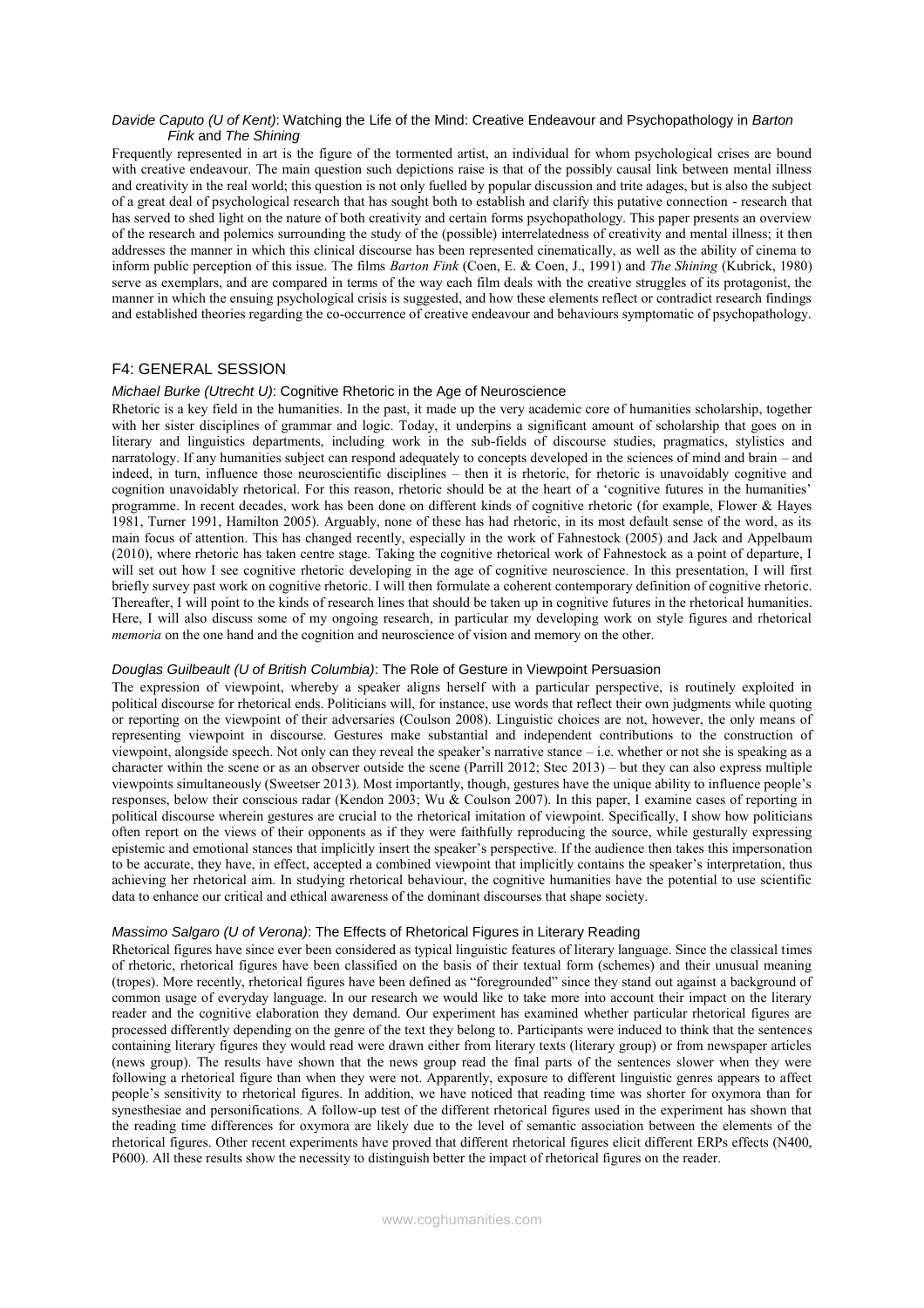## F5: GENERAL SESSION

*Anthony Koth (Rice U)*: 'I'm Not Gay, I'm Homosexual. There is a Difference': A Semantic Analysis of Synonymy The title quote demonstrates that *gay* and *homosexual* are not simply synonyms that can be used interchangeably. The speaker created a message with a specific meaning using the semantic resources available. As a rough gloss, the speaker focuses on his behaviors related to choice of sexual partner while denying connection to the social and political aspects of the group of people who typically engage in that behavior. "In cognitive semantics, meaning is identified as the conceptualization associated with linguistic expressions" (Langacker 2008:4). This analysis examines the nature of this conceptualization in relation to the lexemes GAY and HOMOSEXUAL in American English discourse. The semantic value of a lexeme is defined as the imposition of a profile on a matrix of domains, including encyclopedic knowledge of lived experience and the conventional paths of access into and through those domains. Metaphor analysis, conceptual blending and collostructional analyses are employed to untangle the matrices in order to define which domains underlie each lexeme: those which are shared - allowing synonymy; those which differ - allowing connotative distinctions; and the relative prominence afforded to each - delineating certain grammatical and collostructional tendencies. The conventional paths of access include collocations, such as *gay pride parade* or *homosexual behavior*, and conceptual metaphors, such as HOMOSEXUALITY IS A DISEASE, which structure political discourse. The tendency that GAY occurs in subject position while HOMOSEXUAL occurs in object position emerges because the domain of personhood is more prominent in GAY than in HOMOSEXUAL.

### *Irina Ubozhenko (National Research U, Moscow)*: The Cognitive Research of Language Creativity: The Case of Accountability Concept in Bilingual Political Discourse

The performed cognitive comparative analysis of the concept of accountability in the English and Russian political discourse has been proved to serve as a trigger-tool of creative language decisions search while comprehending and translating academic texts. The functional cognitive comparison analysis of the linguistic units that require adequate interpretation demands the profound knowledge of both political terminology in the Russian and English languages and the current world political situation. In its turn, the individual as well as conventional perception of the accountability concept including its representation and interpretation in the bilingual academic corpora influences the process of "constructing" the reality of politics and the actual political environment. In the course of the research an integrated parallel associative bilingual thesaurus is being created comprising some definite representative cases of the examined subject fields of linguistic (political) realities units usage (such notions in the world politics as "governance", "accountability", "state", "power", etc.). The analysis performed has shown that the steady associative links regarding the important but still elusive notion of accountability comprise such core semantic fields as "holding people accountable", "responsibility", "liability" and others. The accountability concept also covers such outcome notions as "the accountability holder" and "the accountability holdee" meaning government officials, government bureaucracies, managers, donors and a number of other stakeholders each of whom may be investigated as an independent push-notion. Of high scientific interest may also be such associative derivatives of "accountability" as "the accountability environment" and a very resourceful and controversial weak associative meaning of "punishment" (never mentioned in any dictionary regarding the word "accountability") leading to such a disputable associative link as "the public humiliation for wrongdoing". Thus, the interdisciplinary research is being carried out by the example of the discourse analysis of modern political terminology and other non-equivalent vocabulary within the bounds of political contexts while interpreting the reality constructed in and by foreign academic and scientific texts.

## *Giusy Gallo (U of Calabria)*: Embodied Simulation, Intentional Attunement and Linguistic Practice

The aim of this paper is to investigate the role of the embodied simulation in linguistic practice. Starting from the researches on mirror neurons, the notion of embodied simulation is the peculiar feature of the human brain which allows our human intersubjective experience, therefore embodied simulation highlights the neurophysiological perspective on social cognition. To understand the significance of embodied simulation, the concept of intentional attunement has to be taken into account. First, we will explain what mirror neurons, embodied simulation and intentional attunement are. Then, we will focus on the features of linguistic practice, in particular on its social and interpersonal nature. The basic dyadic status of linguistic practice is warranted by the intentions of the speaker and the way in which the receiver understands the meaning of an utterance. In our opinion, the notion of intentional attunement represents, on one hand, the key of human intersubjective experience, and on the other hand, an earlier kind of the intentions which fill the linguistic exchanges and make linguistic practice a very creative practice which calls not only the people who are involved in this practice, but also their bodies and their capacity to stay together. We will evaluate if embodied simulation is a necessary condition for the development of linguistic practice, or it is necessary to different kind of practices like the making of tools.

## **Saturday, 26 April**

## PANEL SESSION G

# G1: KINESIS AND LITERATURE

This panel is intended to explore the ways in which 'kinesic intelligence' (Spolsky, Bolens) can illuminate the function and representation of movement in literature. Each paper will probe kinesic intelligence in a particular literary text, demonstrating how it enables us to revisit in innovative and revealing ways the central questions which have been asked of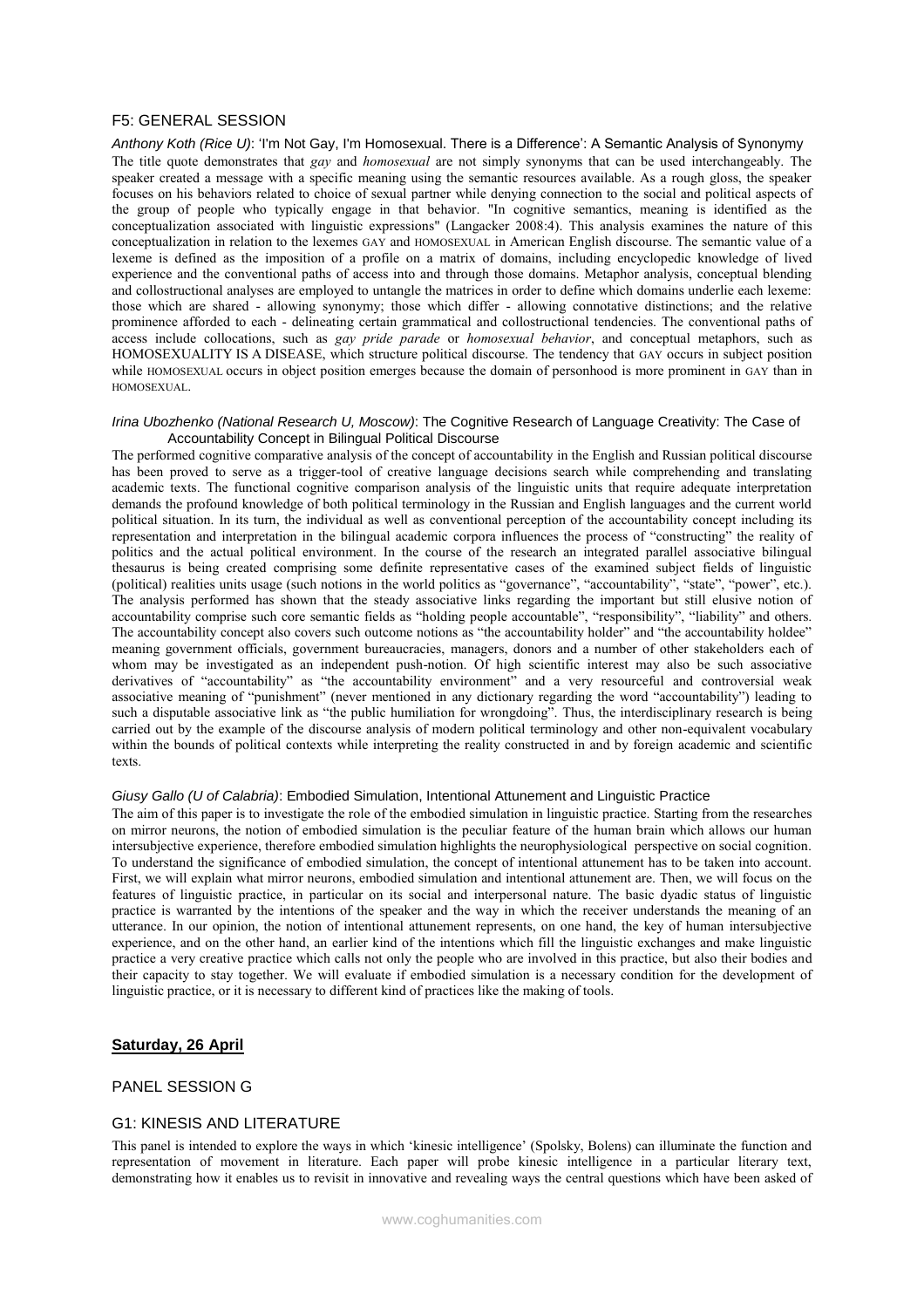particular texts. Questions to be examined might also include the following. How can kinesic intelligence be marshalled in the development of tools for close reading? Do we employ it differently in relation to particular texts or genres or periods of literature? What does it tell us about movement in literature? To varying degrees, the papers will also set kinesic intelligence within a broader cognitive framework for looking at literature. The presenters will be Kathryn Banks, Guillemette Bolens, Terence Cave, and Timothy Chesters. The papers will focus on Rabelais, Flaubert, and Conrad. The panel stems from research developed during our participation in the Balzan project 'Literature as an Object of Knowledge', directed by Terence Cave at the St John's College Research Centre, Oxford.

*Terence Cave (St John's College, Oxford)*: The Posture of Reading: Kinesic Intelligence in *Lord Jim*

*Kathryn Banks (U of Durham) & Tim Chesters (U of Cambridge*): Kinesis and Inference in Rabelais' *Fourth Book*

*Guillemette Bolens (U of Geneva)*: Kinesis and Perceptual Simulations in Flaubert's *Madame Bovary*

## G2: EMBODIED & EXTENDED MIND

#### *Miranda Anderson (U of Edinburgh)*: Fission-fusion Cognition in the Renaissance

This paper examines notions of the mind and subject as varying between containing multiple agencies and conversely of many individuals acting cooperatively as one agent: individual and social units form, separate and reunite in flexible and shifting ways. The physics' term 'fission-fusion', which has been adopted by ethology to describe dynamic social networks that periodically merge and divide as 'fission-fusion societies', can more specifically be reapplied to capture the nature of human cognition. This paper opens by exploring recent notions of the mind as socially extended in cognitive scientific research and in literary theory. Then it considers evidence for parallel (and contrasting) notions in Renaissance texts, through examining a range of works, including medical treatises, essays and sermons. These works depict cognition as fluctuating dynamically between a constrained (or infinite) individual span and a radius that extends fertilely (or fatally) into the world, via various factors including social means. Finally, this paper will examine in more detail Shakespeare's imaginative exploration of the fission and fusion involved in human cognition.

## *Victor Loughlin (U of Antwerp)*: First-Wave Extended Mind

In recent work, Sutton (2010) has set out to "defend the conceptual priority and fruitfulness of the second wave [extended mind]". As Sutton makes clear, his case is one of emphasis and not one of exclusion. That is, he does not wish to exclude first wave approaches to extended mind but rather to emphasize the methodological potential of a second wave, complementarity based view. In this talk, I will defend a first wave approach. Like Sutton, my defense will be one of emphasis and not exclusion. That is, I will defend first wave, not in order to undermine the efforts of second wavers, but rather to remind them there is still much to be gained by retaining a first wave approach. I will do this in two ways. First, I will claim that second wave is vulnerable to the coupling-constitution fallacy (Adams and Aizawa, 2008, 2010). However, I shall argue that if second wavers were to endorse a Clarkian extended functionalism, then they could retain what is significant about second wave while limiting their exposure to this fallacy. Second, I will discuss Sprevak's (2009) attack on the type of functionalism that arguably underpins extended mind. I will claim that the functionalism first wave endorses is not vulnerable in the way Sprevak suggests. Moreover, I will argue that an extended functionalist approach can avoid cognitive bloat.

## *Tom Roberts (U of Exeter)*: Extended Affectivity

Recent work in defense of the Extended Mind hypothesis has restricted its attention to states and processes of a cognitive nature; for instance standing beliefs, memories, and activities of planning and calculation. In cases of extended cognition, it is proposed that non-neural representational materials can be suitably integrated into the activity of the cognitive system such as to play an ineliminable - and partially constitutive - role in the machinery of intelligent problem solving. The question of whether arguments in support of the Extended Mind can be applied to the *affective* domain, in addition to the cognitive, remain largely unexplored, and it is the purpose of this paper to address the extent to which affective phenomena can be underpinned by extra-biological resources. I argue that once we attend to the multiplicity of affective phenomena that persons undergo, and demarcate their essential features, we can see that the functionalist considerations that motivate claims of extended cognition also implicate varieties of extended emotion, extended sentiment, and even extended character traits. Affective states and processes can, in large part at least, be given a functionalist treatment: standing emotions, for example, are systematically related to patterns of behaviour, thought and motivation; while character traits underpin an agent's longterm characteristics. As such, we can devise cases in which the role of a material object in a subject's closely-coupled interaction with the environment is suitably described as partially constitutive of - and not as merely causally influential on an affective state or process. This is significant not only from a philosophical perspective, but also in widening the subject matter of affective science.

#### *Dirk Van Hulle (U of Antwerp)*: Genetic Criticism and the Extended/Extensive Mind

Twenty years ago, Louis Hay warned against the idea of 'reading in someone's soul' ('lire dans les âmes') or 'reliving the writer's interior experience'; instead, genetic criticism ('critique génétique') was to limit itself to studying the material traces of the writing process (Hay 1994: 19). The question, however, is whether such a cognitive interest concerns a strictly 'inner' experience. As sites of enactive cognition, writers' notebooks are privileged spaces to study the extended mind at work. In their foundational article 'The Extended Mind', Andy Clark and David Chalmers took a notebook as an example (the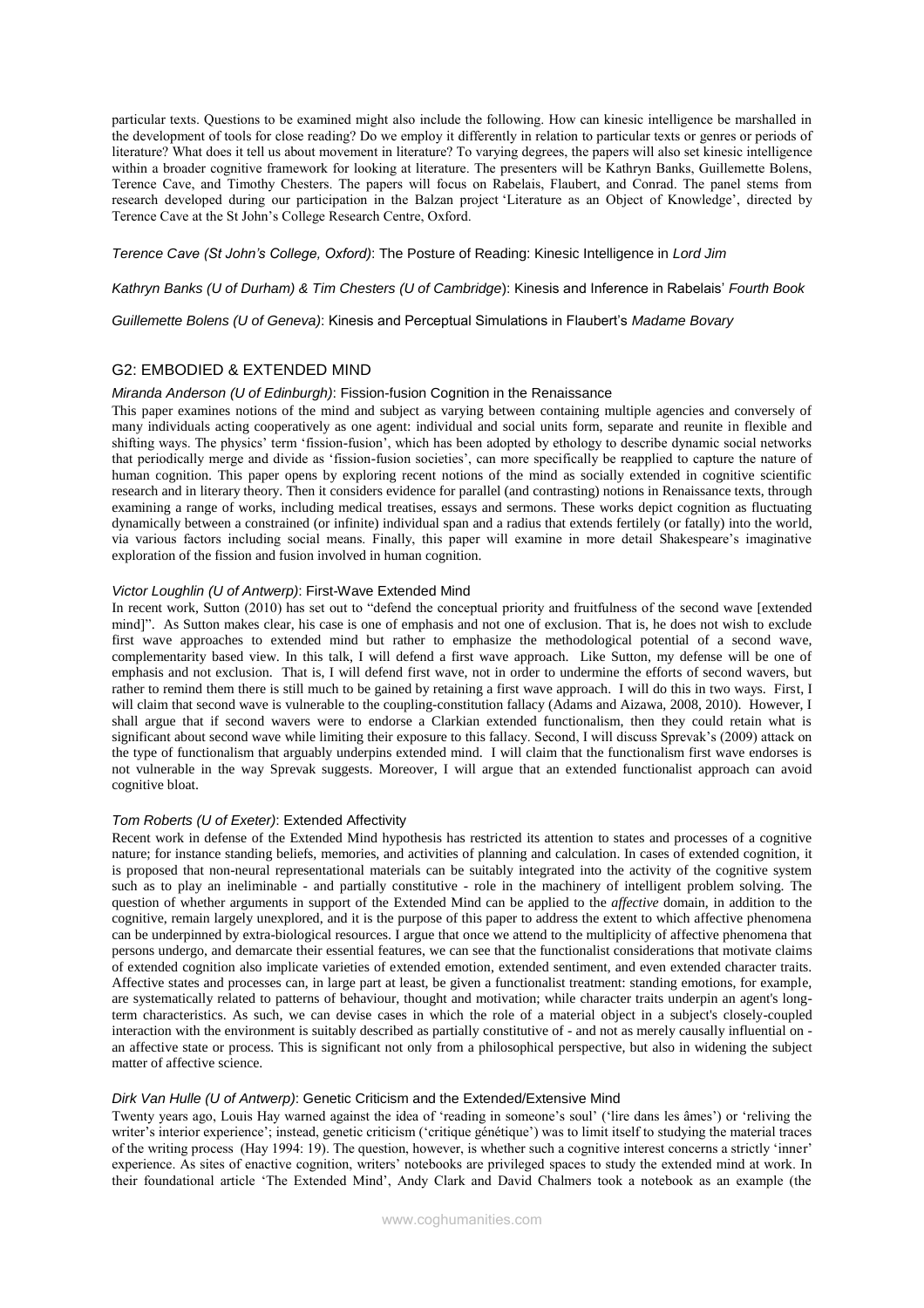notebook of 'Otto', an Alzheimer's patient); and in 'Writing as Thinking' Richard Menary applied the idea of enactive cognition to writing in general (Menary 2007: 621). In 2013, Daniel Hutto and Erik Myin coined the term 'extensive mind', arguing that extensiveness is not an exception (as in Otto's notebook), but the rule. The proposed paper argues for a combination of genetic criticism and cognitive narratology (1) to examine this notion of the 'extensive mind' and the role of hesitations and cancellations in enactive cognition on the basis of notebooks and drafts; (2) to explore the ways in which (and to what extent) this process of cognition can be made accessible to students and researchers in the form of a digital genetic edition (case study: the genesis of Samuel Beckett's *L'Innommable* and *Krapp's Last Tape*); and (3) to investigate to what extent the knowledge of the genesis may inform cognitive narratology, notably the study of evocations of fictional minds.

### G3: GENERAL SESSION

### (A) AMBIGUITY

#### *Laurie Maguire, Felix Budelman & Ben Teasdale (U of Oxford):* Ambiguity and Audience Response

This paper analyses the results of an experiment on audiences about how they respond to ambiguity in drama. We used film extracts from two ancient Greek and two Shakespeare plays: Aeschylus' *Libation Bearers*, Sophocles' *Ajax*, Shakespeare's *Othello* and *Winter's Tale*. Our hypothesis was simple: in real life we disambiguate, in the theatre we keep multiple options open. Not only was our hypothesis proved wrong, our experiment showed four different types of audience response—types which make us question our Empsonian assumptions about how to define ambiguity.

### (B) BAYESIANISM

#### *Karin Kukkonen (U of Turku)*: Tangled in Bayes's Nets: Embodiment and Emotions in the Bayesian Brain

The so-called 'Bayesian revolution' in the cognitive sciences has reconsidered human cognition in terms of a probabilistic calculus which gives the mind a continually developing, predictive grasp of the natural, linguistic and cultural environment (see Dehaene 2012; 2013 for introductions). The attraction of this supple, flexible model for the study of literature (and other forms of cultural expression) is obvious, but literary study poses a number of challenges for the probabilistic computation of the Bayesian brain: Does literature not often misguide, defamiliarise and slow down Bayesian operations? How do emotional appraisals, gut feelings and embodied responses, which have come to prominence in cognitive approaches to literature recently, affect the seemingly rational Bayesian model? The proposed paper will address these issues with reference to seduction scenes from novels by Eliza Haywood, where the emotional investments of readers are often at odds with their probabilistic assessment of how the story is likely to turn out. I shall review existing approaches which combine embodied cognition with a Bayesian calculus (see Friston 2012) or reject the Bayesian model in favour of stressing the fallibility of human cognition (see Kahneman 2011; Tversky and Kahneman 1981; 1974; Kahneman et al. 1996), before proposing an updated version of the notion of Bayes' nets (Gopnik et al. 2004; Gopnik and Tenenbaum 2007). On this account, not only what readers believe likely to happen, but also what they want to happen feeds into the literary experience of the Bayesian reader.

## *Richard Hill (Johannes Gutenberg U, Mainz)*: Why Be Bayseian?

Recent scholarship from both the humanities and the neurosciences have argued that the Bayesian inference model offers a promising basis for explaining the phenomenology of experiences that both disciplines have been unable to account for adequately, such as consciousness and attention. The Bayesian model of causal inference has been shown to dovetail with Hume's famous problem of induction, both of which provide essential theoretical support for predictive coding accounts of neural networks specifically and human psychology generally. What has been lacking in the literature, however, is a serious discussion on the basic theoretical assumptions that underpin predictive coding and what such assumptions amount to in terms of accounting for human experience. In this presentation, I take issue with what I believe to be highly problematic aspects of this essentially Humeian endeavour towards accounting for human experience, employing attention to visual art and literary texts as case studies. In addition, I suggest an alternative model that explores potentially fruitful intersections between the hitherto disparate disciplines of phenomenology and cognitive science.

### G4: INTERDISCIPLINARITY

### *Freya Vass-Rhee (U of Kent)*: Disconcerted Senses, Or One Way to Make the Cognitive Humanities More **Difficult**

In a 2003 book chapter titled "Ten Ways to Make Visual Studies More Difficult," art historian James Elkins recommends a productive disciplinary problematisation in which the field's innovative approach to subject matter is balanced by a denser, more innovative engagement with theories and ideologies. In this paper, I advocate a similar complication within the cognitive humanities in the form of multisensory studies. Though both cognitive and humanistic research employ sophisticated methods for visual, aural, and more recently tactile, olfactory, and gustatory analysis, both disciplines overwhelmingly consider the senses in isolation rather than in concert. In doing so, both disciplines effect a reductive division that is fundamentally at odds with human perceptual experience. Further, as I argue, the current dynamics of interdisciplinary engagement between humanistic approaches and cognitive research efface these reductions, rendering them largely invisible. Though sensory reductionism is an inherited factor in both disciplines, multimodal approaches, though far from easy, offer potential to refine research practices in both knowledge cultures.